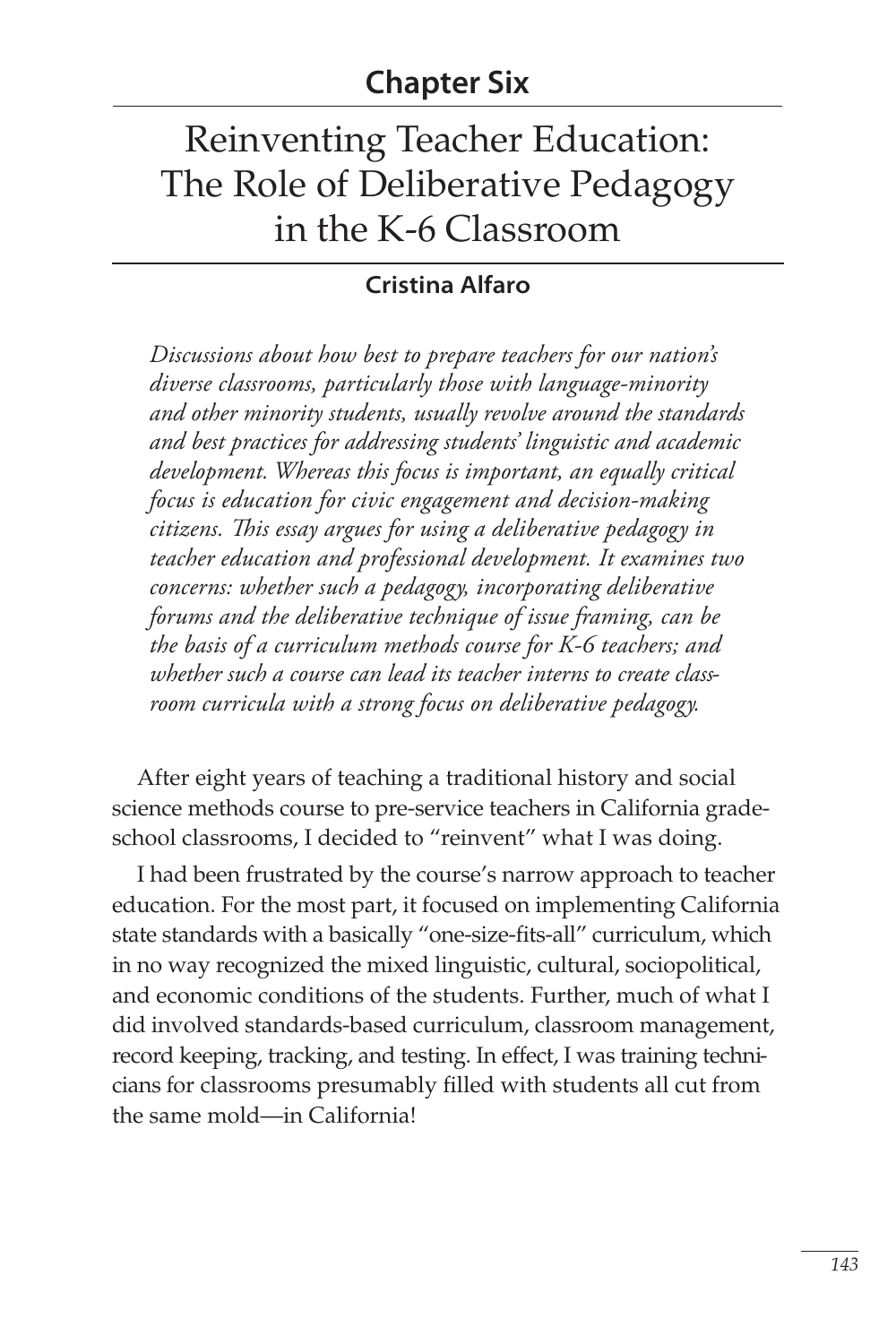This single-focused approach to teacher education is not just peculiar to California. As careful education analysts have shown (Nieto 2002 and 2003 and Troyna and Rivzi 1998, among them), this approach can be seen in the methods courses, field experiences, and textbooks that college and university teacher education programs use throughout the United States.

That this traditional approach lacks awareness of the increasing diversity of the American classroom is obvious. Less often noted is the failure to consider the need for civic education in grade-school classrooms and for an education that explains the role of the citizen in a democracy. In California, for example, neither the California Standards for the Teaching Profession (the basis for education programs to prepare grade-school teacher candidates) nor the standards of the National Board of Certification (the basis for higher levels of teacher accreditation) say anything about developing a curriculum that focuses on democratic principles and civic engagement.

California is the most diverse state in the United States and one of the most diverse places on Earth. People from the entire planet continuously arrive, especially from Latin America and the Pacific Rim, bringing many cultures and languages to schools, businesses, and communities. For me, as a teacher of teachers, the educational task of responding to this diverse population was of a piece with readying it to engage actively in our democratic life. More specifically, it seemed clear to me that a revised K-6 grade history and social studies curriculum could have a profound impact on preparing students to become decision-making citizens, people ready to participate thoughtfully in the work of democracy.

My view of the democratic task of education comes in part from Dewey (1957), one of the first to advocate for educational renewal utilizing the experience of students-in other words, a bottom-up rather than a top-down approach.

Education has to be embedded in the real life experience of the learner.... It has to connect with the past of the individual as well as propel him or her into the future.... Experience is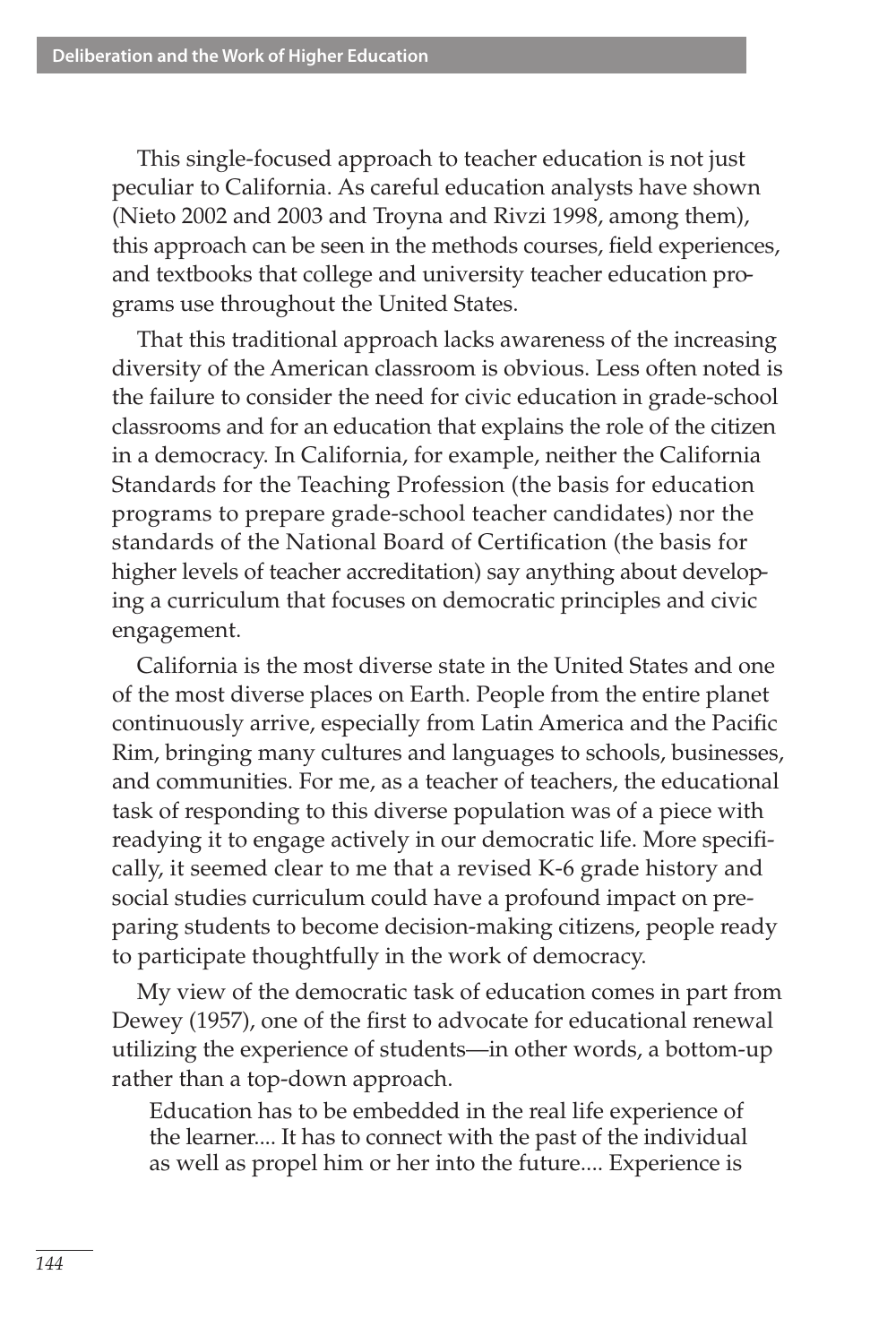the product of the interaction of the individual with his or her environment.

Both Dewey and, more recently, Nel Noddings (1999) have recognized the need to empower young people as decision makers and have recognized as well that elementary classrooms offer excellent contexts for the practice of decision making. For Dewey, decision making should come through individual deliberation, which he saw as a process whereby individuals separately played out a series of choices in their imagination. This "dramatic rehearsal" would allow a student to make decisions about the consequences of a possible option without actually enacting it.

In "Renewing Democracy in Schools," Noddings identifies two elements of "political education" that are necessary for equipping students to be participants in democracy: choice and discussion. Thus, Noddings takes Dewey's ideas about an individual act of choosing and places it in a group context. Instead of weighing options alone, members of a group weigh options together, informed by the sharing of beliefs, experiences, values, and opinions. This effort to reach a collective understanding lends itself to collective choice.

Paulo Freire's (1985, 114) concept of "conscientization" has also influenced my thinking. In explaining this concept, Freire writes:

If the type of consciousness that recognizes existing knowledge could not keep searching for new knowledge, there would be no way to explicate today's knowledge.

I take this to mean that educators must keep searching for different ways to teach students from diverse backgrounds. Freire challenges educators to raise their level of consciousness to go beyond commonly accepted existing knowledge as the center of the school curriculum and to supplant it with "multiple centers," based on considerations like class, gender, language, and race. This multidimensional perspective—an important aspect of conscientization—is the necessary first step in creating a new curriculum.

I was drawn to the work of Dewey and Freire in particular because these authors spoke so directly to my experience. I had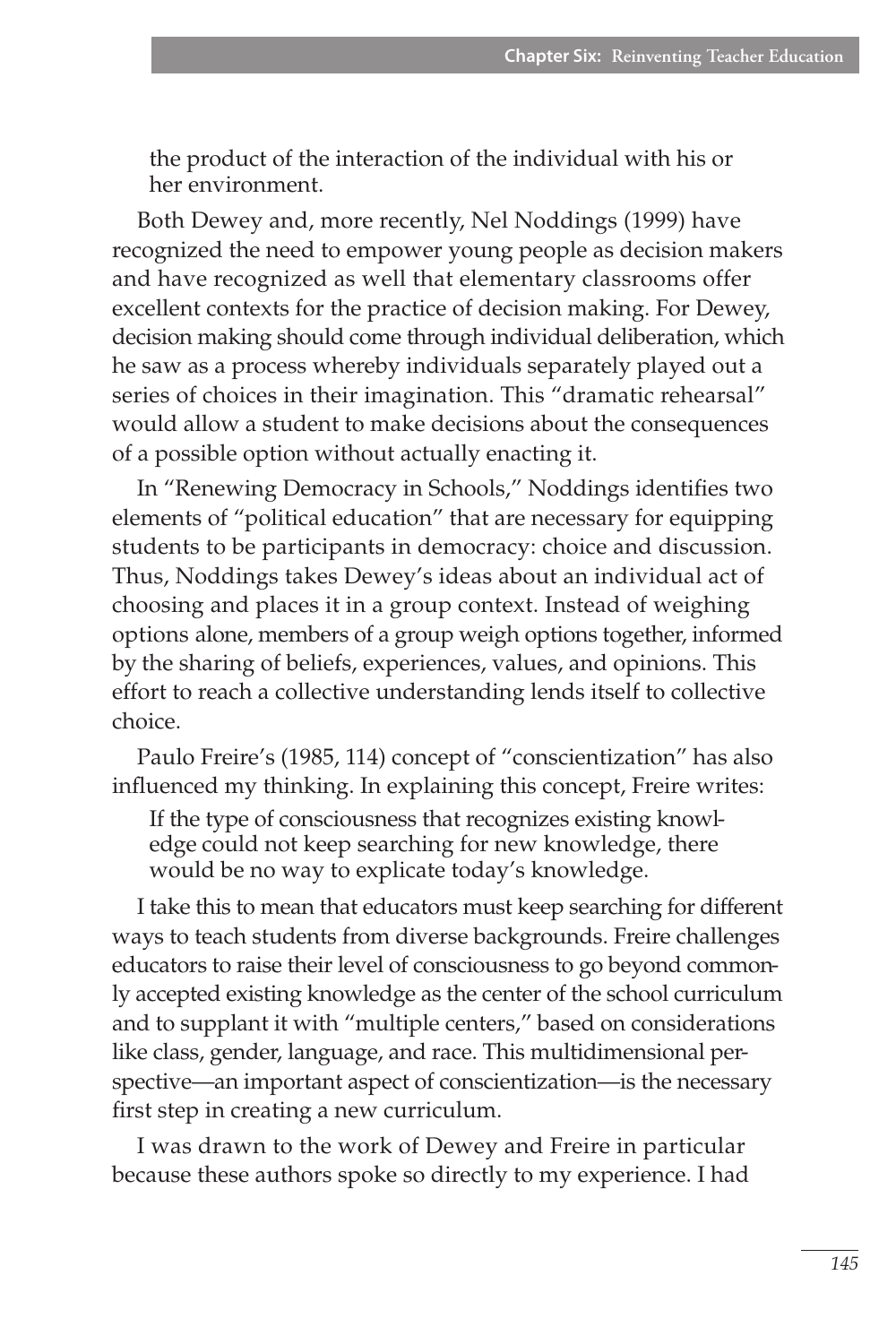come from a minority community, and in school my voice was never heard, invited, or valued by the members of the majority community who taught me. Further, in higher education, especially graduate school, as I was being trained in the social sciences and in education, I became committed to a positivistic mode of inquiry, believing that critiques of society that were based on just one individual experience would contaminate "objectivity." As I put it now, I was immersed in the traditional method of teaching the social sciences, which treats the society around us as if we were not participants in it. It was the work of Dewey and Freire that, in essence, brought me to myself; that injected me with a healthy dose of self-criticism, skepticism, and an attitude of challenging the business-as-usual conditions of society; and that ultimately led me to the deliberative pedagogy I propose in this paper for teaching the social sciences to school-age children.

Another factor in deciding to change my approach to teacher education has been the process of reflecting on my 30 years of teaching experience, as a pre-service teacher, classroom teacher, school administrator, curriculum writer, and now a teacher educator. As I looked back on and analyzed my growth, I came to understand that before pre-service teachers could provide an "education for life" for others—an education, that is, that included sociopolitical knowledge, ethical commitment, courage, solidarity, and dedication to democracy—they needed to develop a sense of themselves as individuals and teachers in a democratic society. This is perhaps especially true when teachers face a diverse population consisting largely of minority students.

In all, I strongly believe that schools of education are responsible for preparing teachers with processes and goals that promote academic, social, ethical, and civic learning—and to do this, as Dewey writes, through the "real life experience of the learner." To achieve this goal requires both the ability and the sincere commitment to facilitating dialogue and reflection that elicits the voices, ideas, and dispositions of the students. When this is done, all individuals are heard and all lived experiences are respected.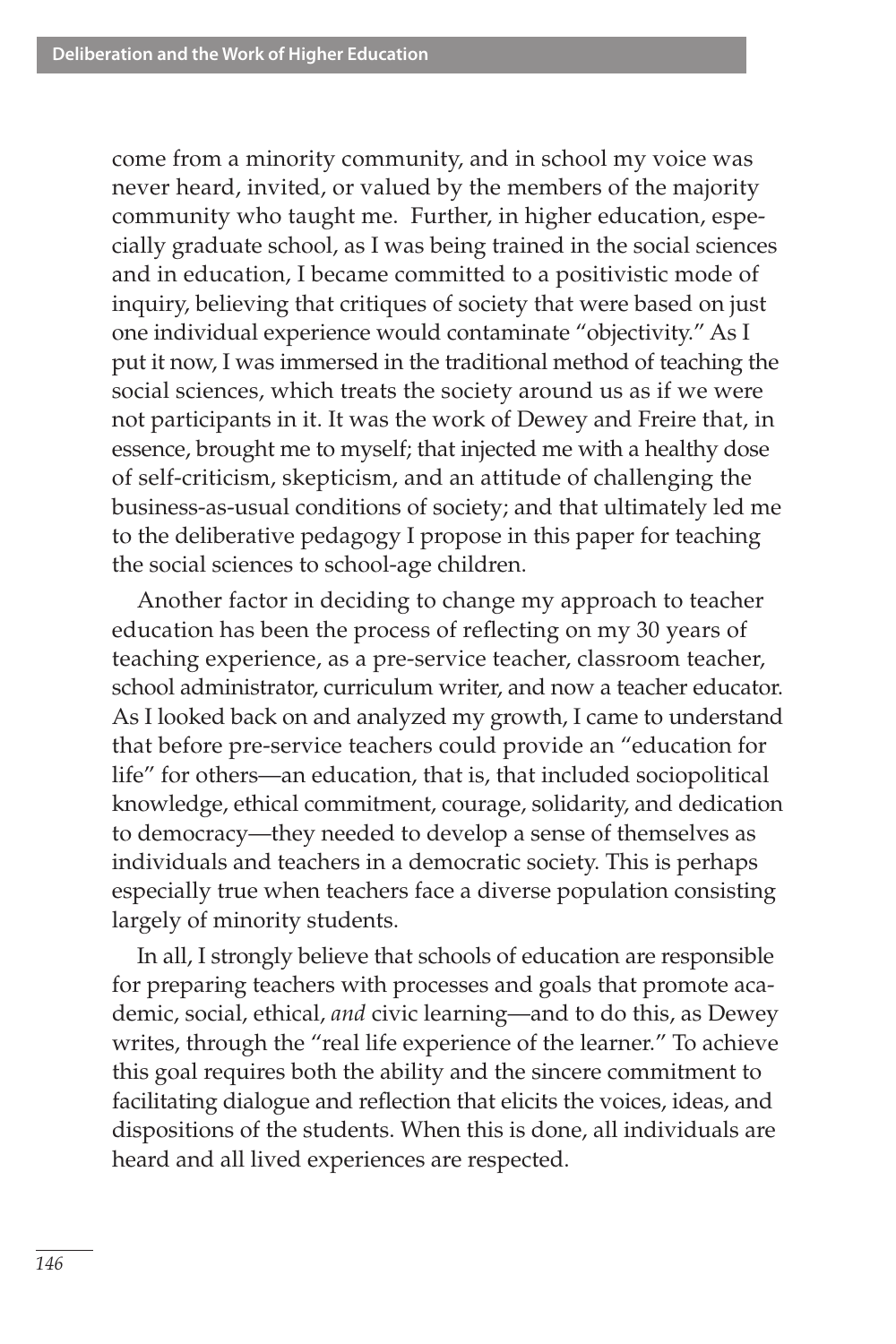## A Deliberative Pedagogy for Teachers

To recast my methods course in history and social science for pre-service K-6 teachers, I developed a course that is shaped by a deliberative pedagogy. My aim was to challenge prospective and practicing teachers to develop for themselves a deliberative pedagogy that they could take with them to their K-6 classrooms.

The deliberative process of teaching and learning, as I see it, introduces students to a diversity of perspectives in explaining and understanding events and experiences. Thus, it develops in students the habits of listening and carefully weighing the tradeoffs that accompany every choice, the discipline to keep an open mind, the willingness to stand in someone else's shoes, the capacity to change, and the ability to work with others to make decisions for the common good. The deliberative pedagogy process acknowledges but does not accentuate differences and creates bridges between opposing positions. It also meets the four major learning goals of civic education identified by Thomas Ehrlich (1999). Ehrlich describes their basic components as follows:

- 1. Academic learning-introduces students to terms, concepts, theories, and practices.
- 2. Social learning—entails developing interpersonal skills and personal traits such as careful listening, empathy, and the ability to lead and compromise.
- 3. Moral learning—depends on students thinking about themselves and their beliefs in relation to others; begins to take place when students start to ask questions like, what is my community and what are my obligations to that community?
- 4. Civic learning—involves the students coming to understand the democratic processes of community, its diversity, the problems it faces, the need for individual commitment, and the importance of working collaboratively.

In structuring my course, I was strongly influenced by my involvement with the Kettering Foundation and its Public Scholars Program, where for the first time I had direct and extensive experience with deliberative forums, and by my participation in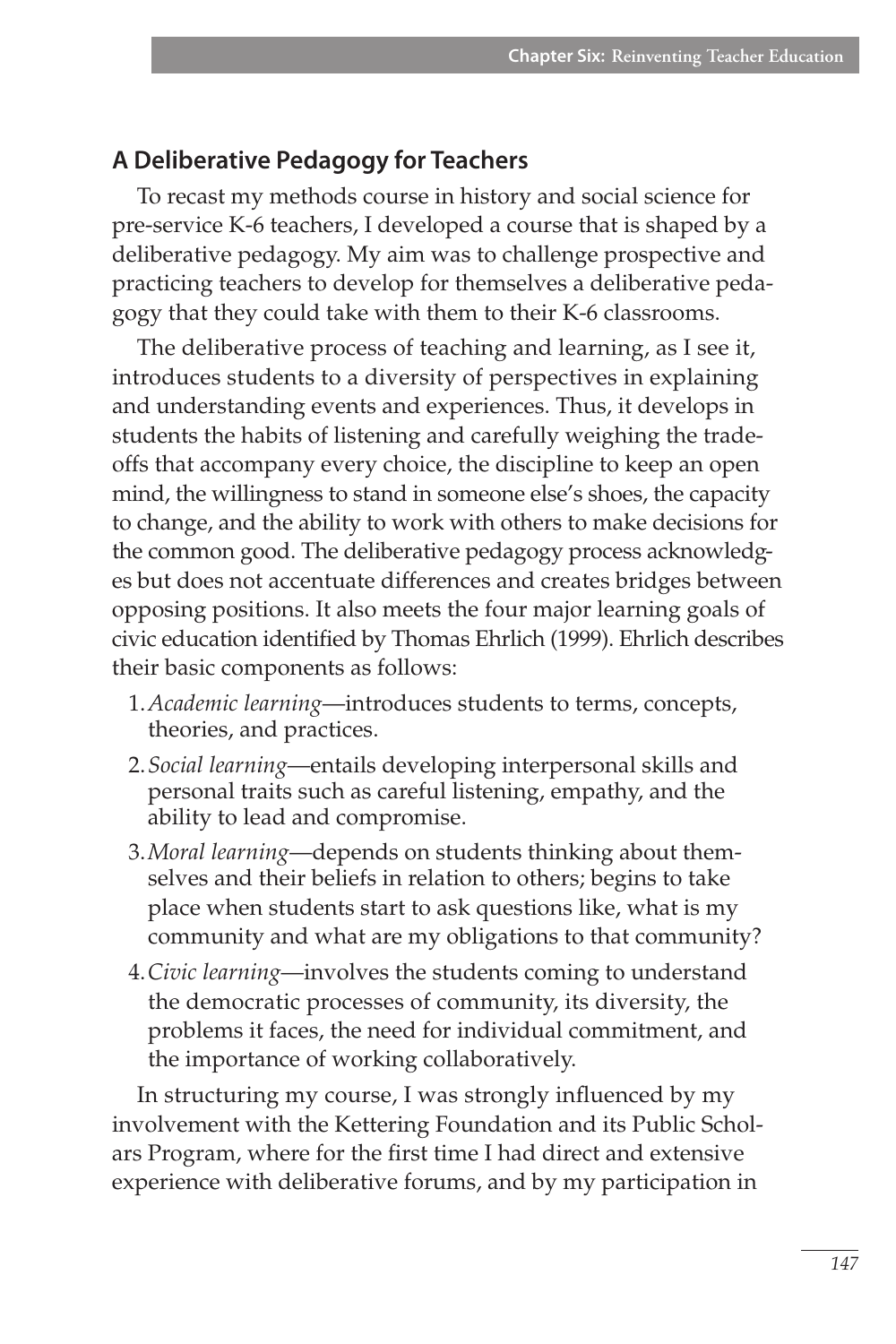deliberations of the National Issues Forums (NIF). The primary features of my course are deliberative forums and issue framing, whereby people learn to present the different ways an issue is seen. Framing assumes there are legitimate different ways to see an issue and that they rarely fall into an either/or, this-or-that duality.

Along with teaching and modeling the aspects of critical literacy and concepts of social justice and democracy, I teach the theory and practice of deliberation and the process of framing an issue. One issue my students framed was the Latino academic achievement gap, important not only in California but to the country as a whole. First, we worked through several NIF issue books that dealt with education and race and ethnic issues. Next, we went through the process of identifying and framing the most salient approaches to closing this gap. We identified four such approaches, $1$  which included actions to implement them and the trade-offs associated with each.

In identifying the approaches to closing the Latino achievement gap, I explicitly and deliberately drew on the experiences and opinions of my quite diverse teacher candidates. In school curriculums that deal with social problems-indeed, in much public discussion about social problems—entire realms of pertinent experience and many relevant perspectives often remain unacknowledged. In calling on the voices of my students, I aimed to correct that imbalance. In some instances, this was quite simple to do. When talking about immigration, for example, I had students from immigrant families share their experiences. In this and other

<sup>&</sup>lt;sup>1</sup> The four approaches are: balancing standardized assessments (which usually are used to determine the adequacy of the teaching that students receive) with alternative assessments (which focus on the learning taking place among students); using "biliteracy" to teach-that is, teaching in the primary language along with meaningful opportunities to learn and use English; coordinating every stage of education with programs that make higher education both accessible and desirable to Latino students; and using a culturally relevant pedagogy.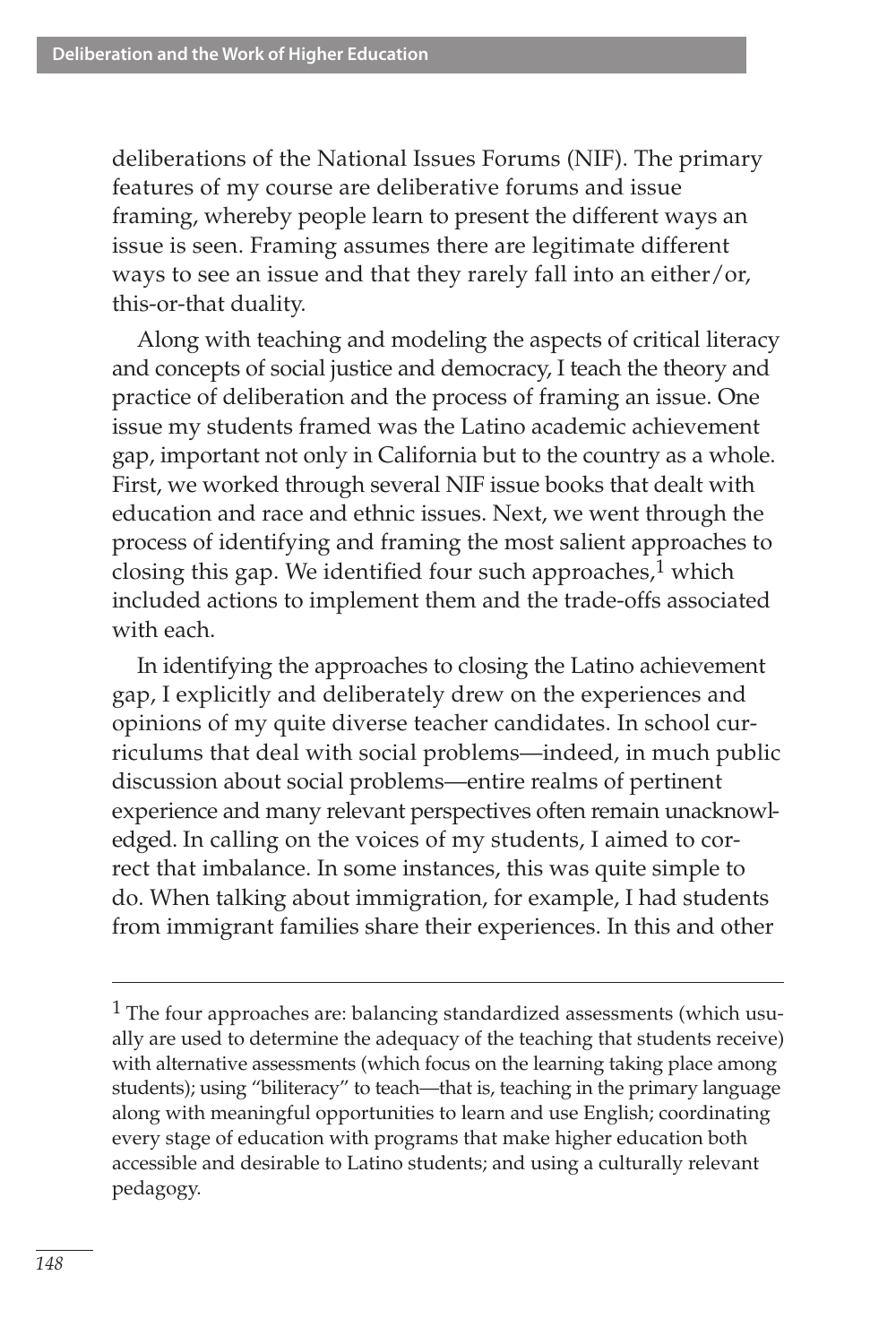ways, I regularly model the teaching I advocate, which includes students as participants in their own learning.

Another important component in my approach is what I call community building, by which I mean building a communal experience within my classroom. Everyone must feel safe to voice their opinions and know that they will be respected and valued. Thus, I initiate my course by engaging students in team-building activities to develop a new way of learning together.

For example, I ask the teacher candidates to look at their "world vision" first as individuals and then as a community of learners. I ask each teacher to write his or her name on an 8x10-inch card and in the four corners of the card respond to the following questions:

- 1. What brought you to teaching?
- 2. What are your personal and professional goals?
- 3. What is your level of engagement with the political world?
- 4. How do you want to influence the world you live in?

The teachers then assemble the cards into a quilt. At a glance, then, they can see their individual visions and the collective vision of the whole group. Then, we map out the work they need to do to accomplish their personal goals and the course objectives.

I always infuse an openly political flavor to these communitybuilding activities. One aim is to bring out the surface similarities in the attitudes and views of the students, similarities that mask important distinctions that make the continual rebuilding of a sense of community essential. For example, my class has a large percentage of Latino students, in the activities I ask them to engage in highlighting the similarities in their Latino upbringings. At the same time, because my students include Cubans, Colombians, Mexicans, and Panamanians, as well as other Latinos, the activities are quick to show clear differences in the students' traditions, beliefs, values, and dialects.

By its very nature, a deliberative pedagogy is constructivist in the sense that it makes learning a student-centered process and thus is something that the students help construct. Students learn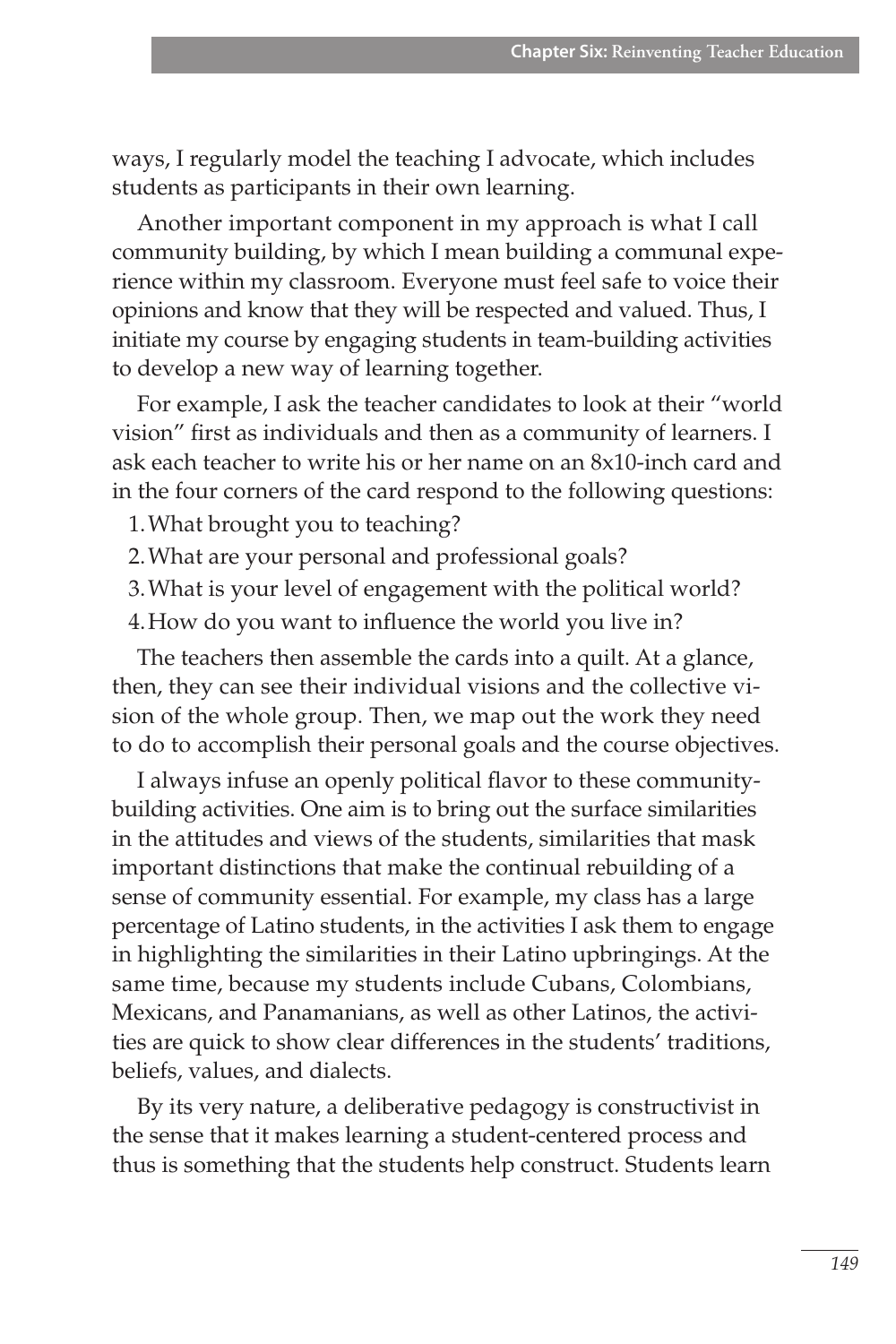not by receiving information from an authority at the head of a class but through critical dialogue and self-reflection. I regularly ask my students to analyze their activities, their thinking, and their thinking about their thinking. For example, I ask, "How did you feel about voicing your opinion during our class deliberation?" One student wrote the following in her reflective journal:

Because I am not accustomed to voicing my opinions, I became extremely nervous and had to hold back my tears during our class deliberation.... I can only imagine how my 4th graders feel when they are put on the spot.... Due to this experience, I see it is my responsibility to develop my own sense of voice to become an example for my students. I have come to understand the urgency of providing my students with the necessary skills and knowledge to ensure that by the time they get to the next grade level, and ultimately college, they will develop their own sense of voice, as it relates to other people's voices, and feel comfortable with the deliberation process.

Thus, instead of technically and mechanically following the designated history and social science grade-level textbook, I have teachers engage in the creation of a relevant and purposeful curriculum. This curriculum goes beyond (presumably) neutral knowledge. Rather, it presents points that are the result of complex dialogues, power relations, and struggles among different classes, races, genders, and religions.

## **A Space for Democracy**

Before I could move forward to redesign my methods course, however, I first needed to determine whether the approach I had in mind was in accord with what the California History and Social Science Framework identifies as the "goals and strands" of the curriculum. Because these goals and strands determine the existing conditions and possibilities for K-6 education, I needed to know whether they allowed the kind of bottom-up, civic-oriented learning that I sought to develop, when learners and their activities, rather than fixed lesson plans, are the center of the process. In a word,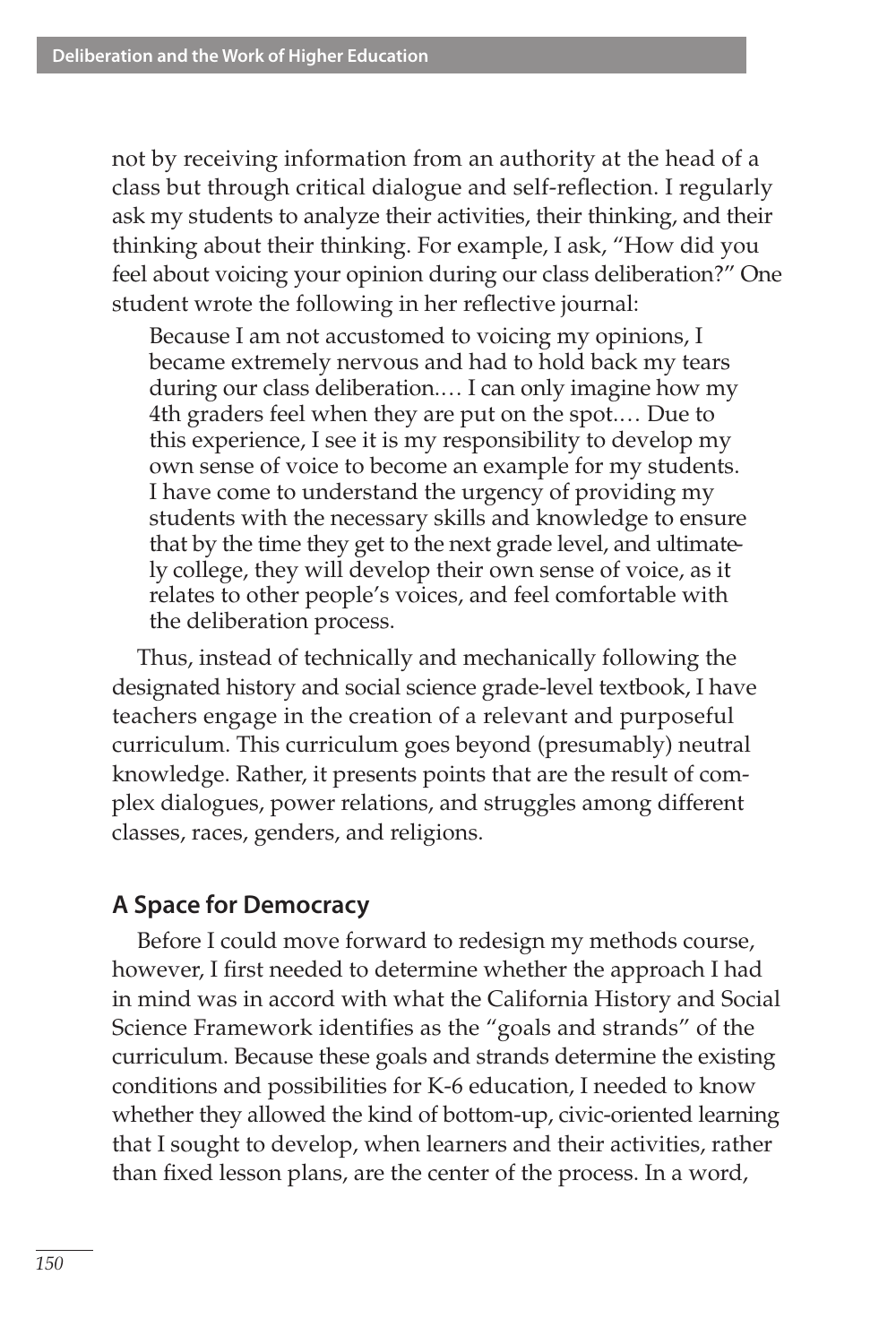they did. I found that while the section on grade-level standards does not explicitly address the democratic aspects of the curriculum, the goals and strands that are set out in the introduction to the History and Social Science Framework—the "prescriptions" that are meant to drive the content of the curriculum—are in fact perfectly aligned with the deliberative pedagogy and democratic education I intended.

Traditionally, teachers are trained to focus on the grade-level standards identified in a "prepackaged" curriculum. In most cases, however, the curriculum does not address the prescribed goals and strands, which are far from advocating a one-size-fits-all approach. Indeed, the goals and strands of the framework maintain that elementary school students should understand current conditions in their community, state, country, and the world. Further, they should comprehend the ideas central to liberty, responsible citizenship, and representative government and how these ideas have evolved into institutions and practices, which will be the students' responsibility to sustain as future voters and leaders. The California Framework for K-6 specifically lists the following goals and curriculum strands:

- Historical Literacy
- Ethical Literacy
- Participatory Literacy
- Cultural Literacy
- Geographical Literacy
- Economic Literacy
- Sociopolitical Literacy
- National Identity
- Constitutional Heritage
- Civic Values, Rights, and Responsibility
- Basic Skills Literacy

Given these goals and strands, I was able to receive the support of my department in reinventing my course around a deliberative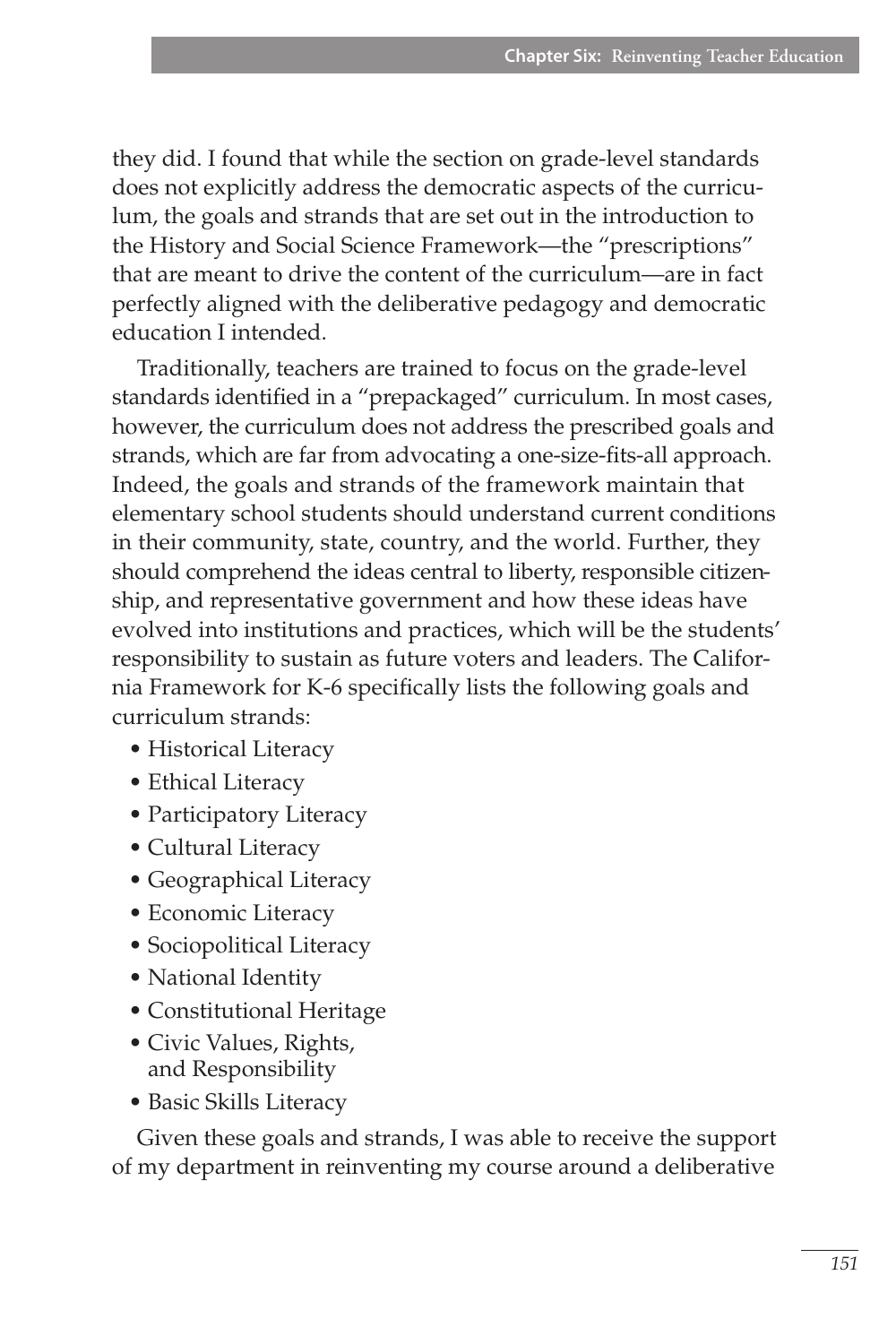pedagogy and was able later to assure my teacher candidates that such a course would meet teaching credential guidelines.

I then set about reinventing the curriculum for my two-semester methods course. I had three concerns. First, in introducing my students to the practice of deliberation, could I provide them with enough knowledge and experience to implement a deliberative pedagogy in their classrooms? Second, in their efforts to implement a deliberative pedagogy, what would be their major challenges and successes? Finally, would they be able to sustain the use of deliberation?

These concerns were built into the expectations I set out for my students in the class syllabus. By the end of my two-semester methods course, I expected them to be able to do the following:

- articulate the theory of deliberative pedagogy
- participate in deliberation in class
- reflect on their own deliberative experience in the class
- frame alternative approaches to the issue of teaching languageminority and other minority student groups
- analyze the state's curriculum standards, particularly for the grades they taught, and align the standards with a deliberative pedagogy, to allow for recasting their social studies curriculum in a deliberative framework
- develop and implement issue framing and deliberation in their classrooms
- reflect on their classroom implementation of deliberation, both the challenges and successes
- organize and participate in a countywide forum, which included community members, on closing the Latino achievement gap

Twenty-five teacher interns enrolled in the course. The teachers had diverse ethnic backgrounds (a majority were of Latino descent), and 70 percent came from low-income backgrounds. They all taught ethnolinguistically diverse students in urban settings with large, immigrant, non-English-speaking communities.

The first exposure to deliberative pedagogy for these teacher candidates came in a presentation I offered on deliberation and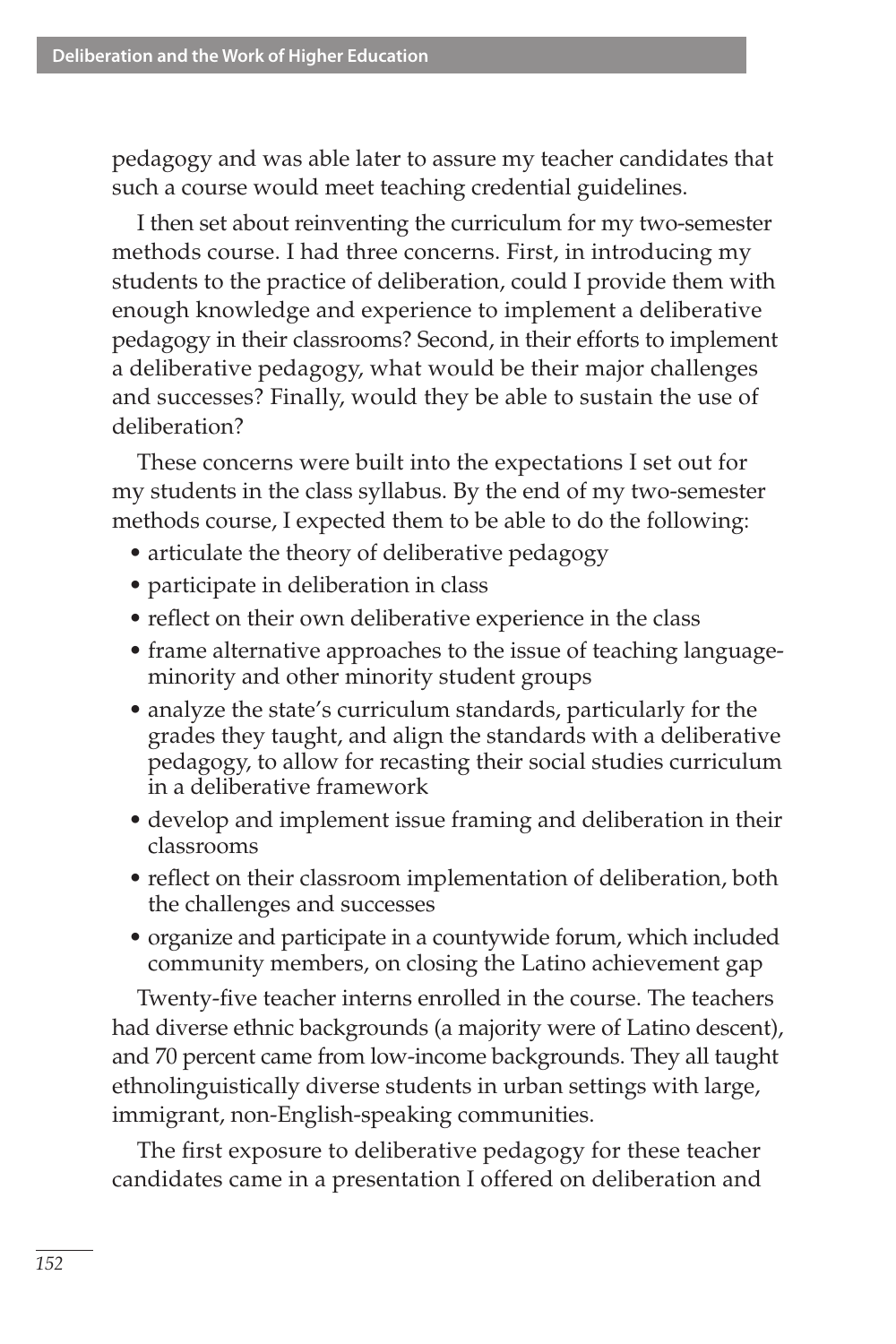the need for them to pursue a practice of civic engagement by becoming what the educator James Banks (Banks and Banks 1998) calls "citizen actors." We examined the theory and practice of deliberation and the differences between belief and action and between intellectual and experiential knowledge. Next, to put these new perspectives into practice, we devised four alternative views of how people could work together to build a democratic society. View One was to start with society as it is now and to identify the changes we wanted to bring out. View Two was to analyze the forces that shape society and to identify the obstacles that limit the ability to bring about change. View Three was to focus on the particular aspects of society we want to change. View Four was to concentrate on deliberative pedagogy as a pathway to bringing about change. Finally, I introduced the class to the work of NIF, as an important tool for teachers in addressing the challenge of strengthening the citizen's role in a democratic society and helping to build a bridge that would link the concerns and values of citizens with the sphere of policymaking.

The teacher interns then analyzed, first in small groups and later as a whole class, the importance of democratic theory, the role of citizens, and the willingness of teachers to work towards civic engagement. They also examined California's K-6 class standards and the overall goals and strands for the history and social science curriculum, and quickly grasped the hand-and-glove relationship between deliberative pedagogy and both civic engagement and the state's history and social science curriculum goals and strands.

Next, the students engaged in deliberations in which I served as moderator, always modeling and explaining the purpose of my role as moderator and explaining their roles as deliberators. The issue books we used as the basis for the deliberations dealt with public education, racial and ethnic tensions, and immigration. These deliberations were by far the most rewarding part of the course for the students, and the one that aroused the most enthusiasm, for they were provided the opportunity to engage in a process that treated students as intelligent decision-making citizens and created a space where their voices were heard and respected.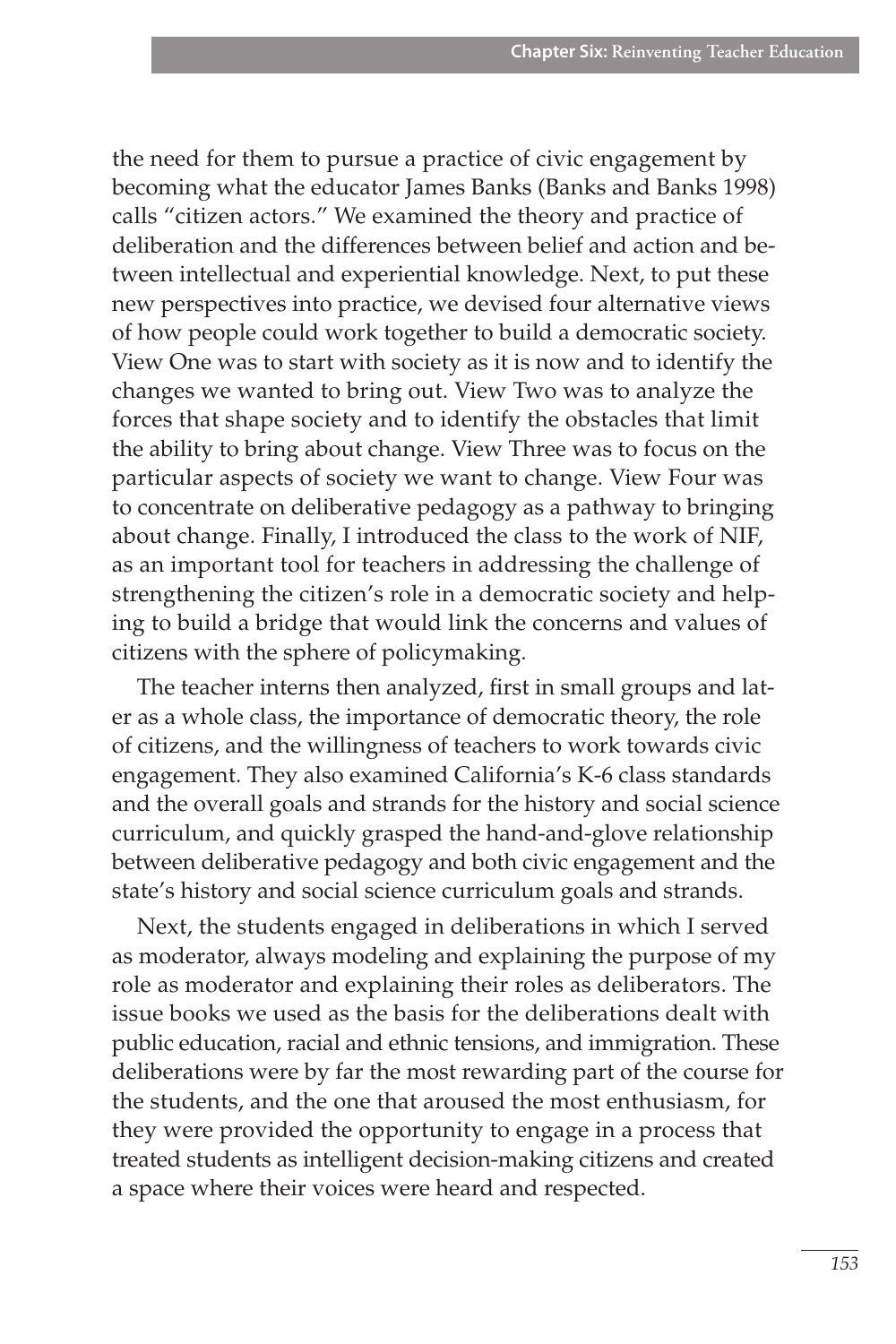After each deliberation, the students engaged in a debriefing that focused on what they had learned about themselves as deliberators and decision makers. Every debriefing session ended with a discussion of how the deliberative process could be implemented in their particular K-6 classrooms. With each such discussion, the teacher candidates increasingly saw the real possibility of creating and implementing a deliberative pedagogy curriculum in their classrooms.

With this experience, the students went on to organize a community forum on the topic of the Latino achievement gap. The planning began in the first semester, and the forum was held during the second semester. The attendance was modest-about 30 community members. But the students felt that they had passed a hurdle.

By the middle of the first semester, the students were ready to develop forums that would be appropriate for their respective grade levels—and to gain support from their supervisors and "cooperating teachers" (credentialed teachers who support teacher candidates in the classroom), to implement the dramatic, deliberative change in their classrooms.

The first step was to select topics that could serve as the basis for issue books appropriate to the particular grade levels they taught. Working in groups of four or five, according to grade levels, they researched the sociopolitical, economic, and racial/ethnic conditions in their community and then used the history and social science grade-level standards to determine appropriate topics for their respective grades.<sup>2</sup> The framework goals and curriculum strands they drew on in developing their deliberations were geographic literacy, historical literacy, sociopolitical literacy, and national identity.

Working in groups according to grade levels, they prepared one issue book per grade level. They then prepared lesson plans to fit

<sup>&</sup>lt;sup>2</sup> The full state list of appropriate subjects for K-6 is as follows: kindergarten-My Community and Me; first grade-A Child's Place in Space and Time; second grade—People Who Make a Difference; third grade—Continuity and Change; fourth grade—California: A Changing State; fifth grade—United States History and Geography: Making a New Nation; sixth grade-World History and Geography: Ancient Civilization.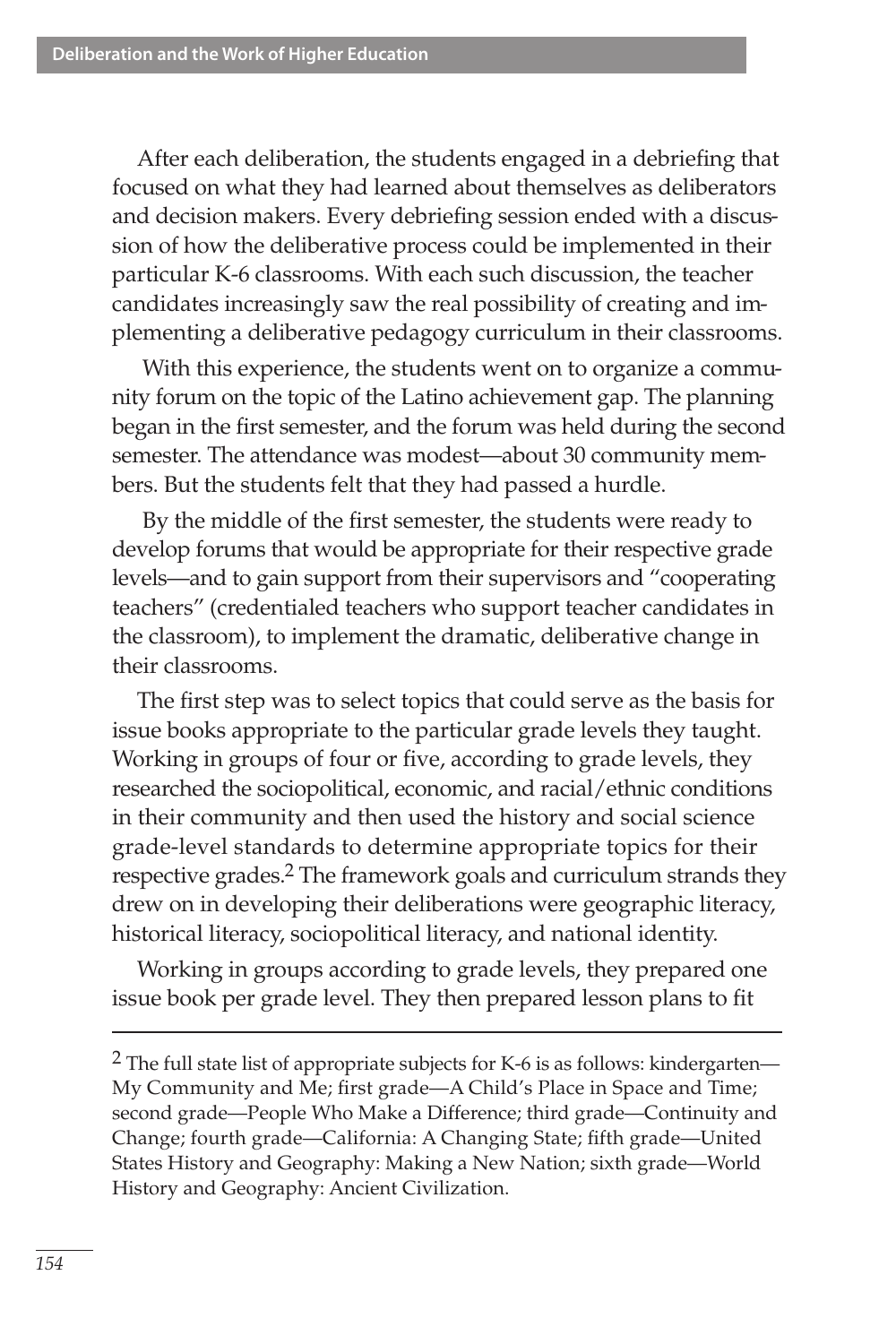the level of their particular student population, listing activities that were appropriate to the age of the students and that also aligned with the state's requirements.

For example, in kindergarten, where My Community and Me was the grade-level standard, the interns took their cue from the framework goals and strands of geographic literacy and cultural literacy. Students went through the process of identifying where the immigrant populations in their community came from and the cultural and linguistic values and struggles they encountered in getting used to the American way of living, thinking, and speaking. Teachers reported that an overriding concern for these kindergarten students was speaking English as a second language. The children felt a little afraid of encountering people who spoke only English and not being able to communicate with them effectively. While the students needed to develop their English-speaking skills so that they could participate comfortably in U.S. society, with the guidance of the teacher they also were able to continue to appreciate and maintain their native language and cultural values.

Another example: In the fifth grade, the grade standard was "United States History and Geography: Making a New Nation;" the teachers focused on the goals and strands of national identity and sociopolitical literacy and developed a deliberation on the issue of gangs in the community. Interestingly, these gangs were multiethnic. Typically, gangs are composed of single ethnic groups. But in this instance, gang members came from different backgrounds and had different national identities. What brought them together was the desire to belong to something, the desire for a feeling of connectedness, which was one of the themes of the deliberation.<sup>3</sup>

 $3$  The full grade-level topics chosen by the teachers were as follows: kindergarten-Community of Immigrants: Where Do We Come From?; first grade—A Child's Place: Doing What You Can on Your Own—Becoming Your Own Advocate! second grade—Making a Difference in Our World; third grade—Working to Make Change at Your School; fourth grade—How to Prepare for Entry to California Universities; fifth grade-National Identity: Choosing What We Want to Belong to and Why; sixth grade—Learning to Read the World and the Word—Creating the Road to Higher Education.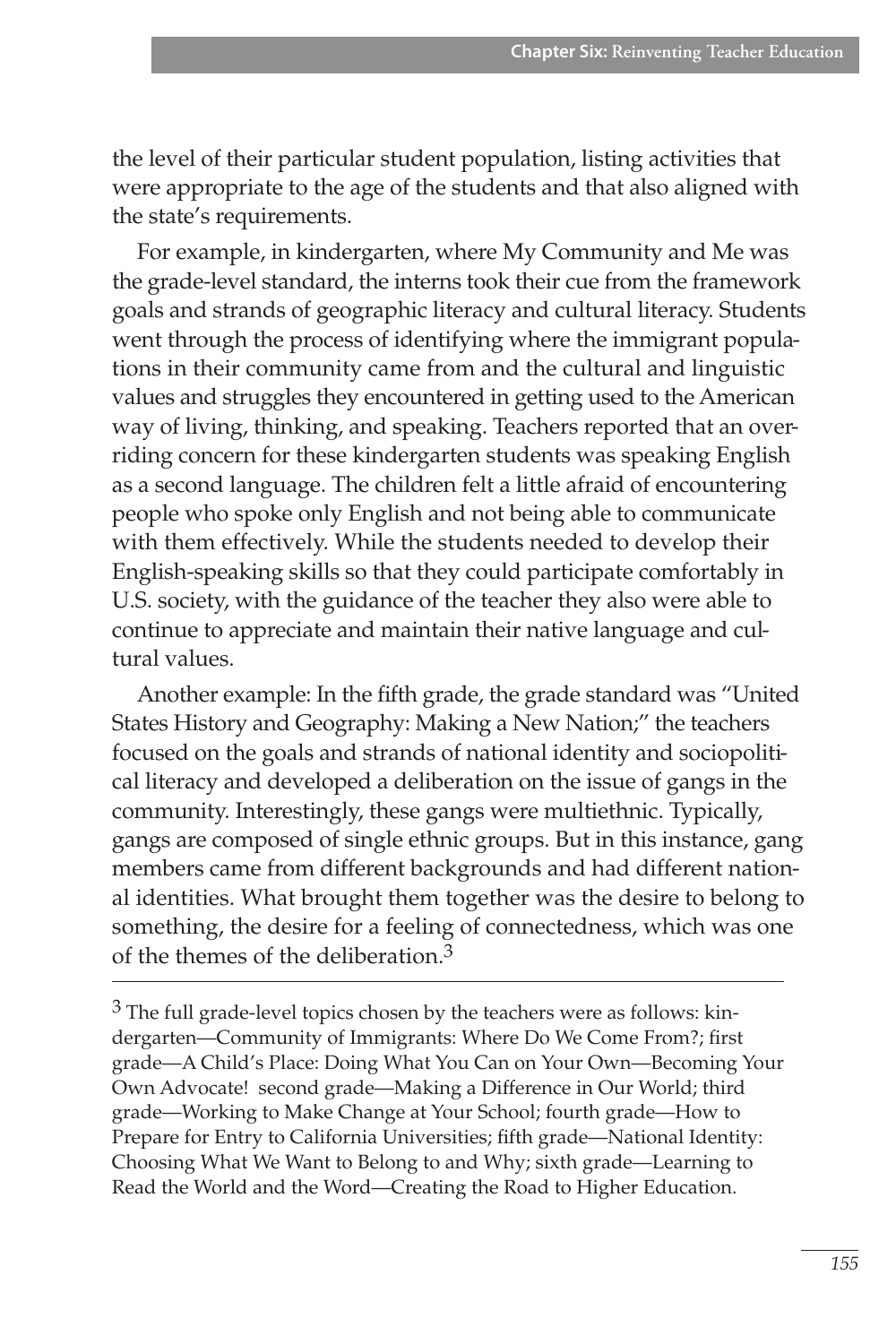All the teachers planned to take their students through the process of framing the issues and choices for the chosen deliberation topic and identifying trade-offs for each choice. Through this process, teachers sought always to reaffirm that life comes down to making decisions for the greater good, that in order to choose there has to be a chooser, in order to act there has to be a citizen actor, and in order to deliberate you must be open to multiple points of view.

With this structure in hand, the 25 teacher interns were ready to meet with their principals and their cooperating teachers to explain how the new approach would satisfy the grade-level standards and goals and strands of the curriculum framework. At this point, as a model for seeking permission to implement a deliberative pedagogy in the classroom, I shared the process I went through with my supervisors. After some difficulty-more on this in the next section—all the interns received the support of both principals and cooperating teachers and were allowed to develop and implement in their classrooms a deliberative pedagogy for the history and social science content area.

Obviously, it was much easier to implement a full deliberative process in the upper grades. In some upper grades, teachers were even able to use NIF books to conduct their forums. In the lower grades, teachers focused more on the process of teaching children to examine their reality (for example, guiding them to examine their living surroundings and how the surroundings compared with the conditions of the community and the world-at-large), to give voice to their opinions, and to begin to listen to the points of view of others in order to make the best choices. Children in kindergarten deliberated at a very basic level about issues that were meaningful to them—for example, their unequal access to playing sports, since the economic situation of many students prevented them from participating. In many cases, the problem extended to not having the necessary recreational facilities in their immediate community. The children discussed how their access might be increased. The process taught the students the value of weighing options and trade-offs to make decisions, an experience that conceivably planted a seed, which would further their development as citizen actors.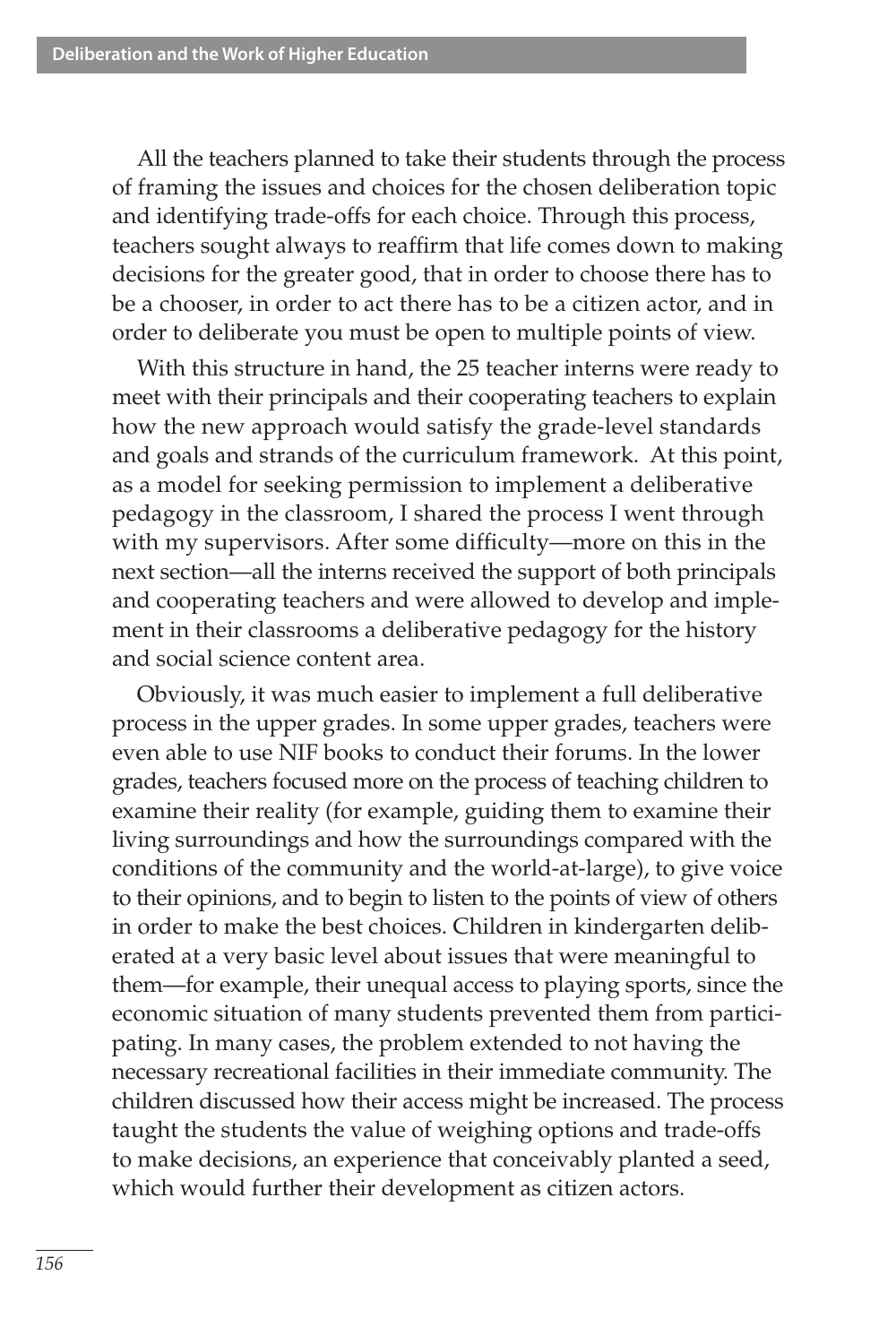While implementing their deliberative programs, the teacher candidates regularly exchanged comments through written and oral reflections on the sometimes difficult challenges they faced in engaging their students. They found that the exchanges were most useful in addressing how to overcome the challenges. By helping them develop more clarity with respect to their vision and mission, the critical reflections, they explained, encouraged them to stay the course when they faced seemingly intractable problems.

One common struggle, found across all grade levels, was propelling students to develop their "voice"—providing the kind of space in which students felt comfortable talking about their experiences and giving their opinions. The teacher interns concluded that they had to bring about a paradigm shift in the standard power dynamics of classrooms, where students are normally treated as empty vessels to be filled by the teacher. Now, students had to be treated as contributors to their own learning. This meant the teacher needed to take on the role of a facilitator of teaching and learning and could no longer be the only person that imparts knowledge. This, indeed, is what happened.

At the end of the semester, the graduating teacher interns spoke to the incoming class of pre-service teachers, reporting on both their personal growth and their experiences in bringing a deliberative pedagogy to their classrooms.

### **Assessing Their Experiences**

During the second semester, before the interns received their teaching credentials, I interviewed them in focus groups about their ongoing experiences with deliberative pedagogy in their classrooms and communities. For me, this was the best way to learn about the impact of my course and to learn about the challenges and resistance the interns faced in their schools. They spoke about these issues in our focus groups and also in their reflective journals as well.

Many of the teacher interns spoke of their earlier frustration with the one-size-fits-all curriculum of the prescribed textbook.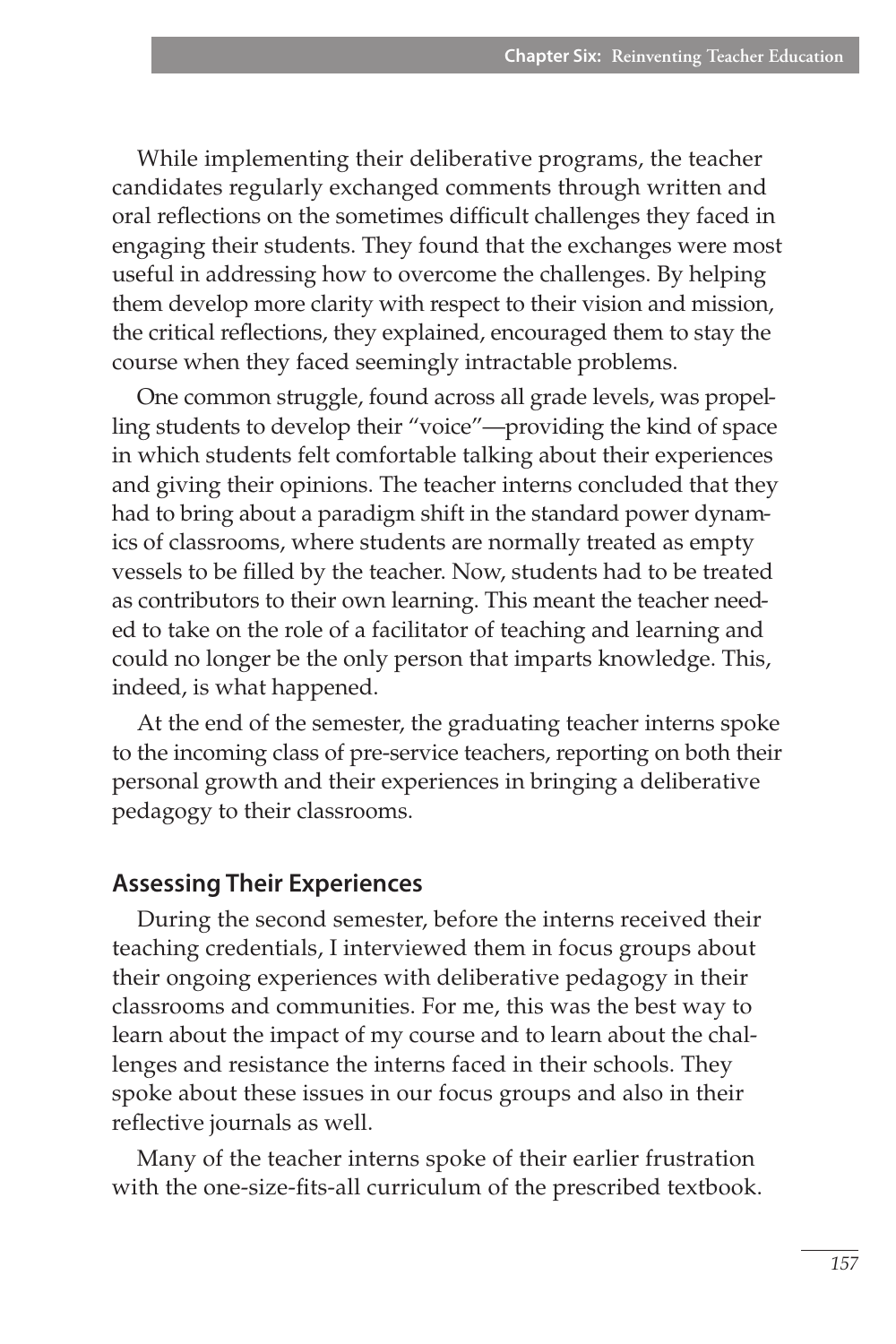But they had not known what to do about it. They reported that the activities of our methods course, particularly the discussions about deliberative pedagogy and the collaborative examination of the standard academic goals of the curriculum, prepared them to take action to change the traditional curriculum. The first steps in doing this consisted of strategizing on how to develop gradeappropriate deliberations and how to persuade administrators to allow them to use deliberations. How to take deliberative pedagogy into their respective classrooms proved to be the most serious challenge they faced because it involved a paradigm shift in the traditional methods of teaching elementary school students, with teachers taking on the role of facilitators, allowing the views and thoughts of the students to form the basis for discussions. It often took much preparation by the teacher interns and much convincing of their administrators and the cooperating teachers at their schools to receive permission to pursue the deliberative way of teaching and learning. The primary worry was the length of time that seemed to be needed to teach this approach. A second concern was that the history and social science grade-level standards would not be met. The teacher interns resolved these issues with fully detailed lesson plans outlining the standards and goals and strands of the curriculum. The resistance had one good effect: it induced the teacher interns to be clear about why they wanted to implement a deliberative pedagogy in their classrooms. This clarity sustained them during difficult times.

For most teachers, the benefits to students were notable. The teachers especially spoke of their students' gains in cognitive skills. For example, the teachers regularly reported that after several sessions of engaging in deliberation, students encountering a new problem or issue in other content areas would be able to go through the process of identifying and analyzing "best alternatives" on their own.

Relevant here is the work of James Banks (Banks and Banks 1998), a specialist in multicultural and social studies education, who has developed a highly regarded social science curriculum to teach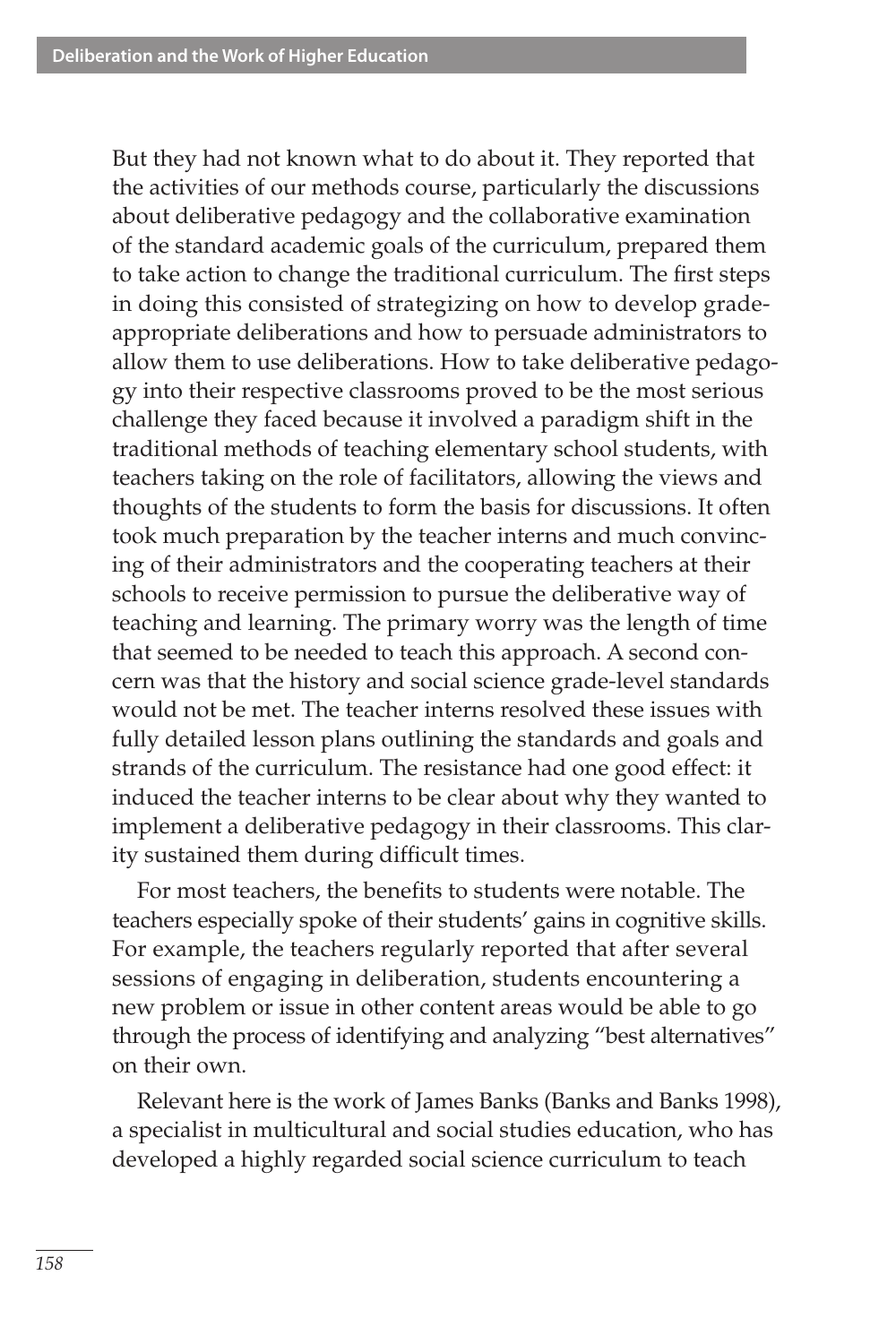students how to make reflective and informed decisions as a basis for their becoming citizen actors. We discussed Banks' work in class. He maintains that many cognitive skills are involved in the higher-level thinking that is necessary for reflective and informed decisions: thinking strategies—problem solving, decision making, and conceptualizing; critical-thinking strategies-distinguishing between verifiable facts and value claims, recognizing logical inconsistencies in a line of reasoning, and identifying unstated assumptions; and microthinking strategies—reasoning, analysis (compare, contrast, and classify), and evaluation. Looking back on their experiences, a majority of the teachers believed that both they and their students came to develop and expand these higherlevel thinking skills through their participation in deliberation.

In teacher education, conversations often revolve around strategies to develop critical-thinking skills as an end in itself. The comments of the methods class teacher candidates about themselves and about their students suggest that deliberative pedagogy is one pathway to developing the higher-level thinking skills that Banks argues are necessary to form critical-thinking citizen actors.

The following comments provide snapshots of the shifts in focus and the growth and insights that deliberative work brought to many of my teacher interns and (if their comments are accurate) their students.

> Without deliberative pedagogy, my lens would have continued to only have one monocultural window. I am now able to teach beyond the prescribed text and standardized tests to focus on knowledge that will develop critical and even global thinkers and productive decision-making citizens.

My students will not have to wait until they attend college to learn about the benefits, techniques, and process of deliberation. This process has begun now, in my kindergarten classroom. My students are rising to the expectation of becoming smart decision makers. They love discussing the trade-offs to daily decisions we make as a class. I see the next United States President coming from this class.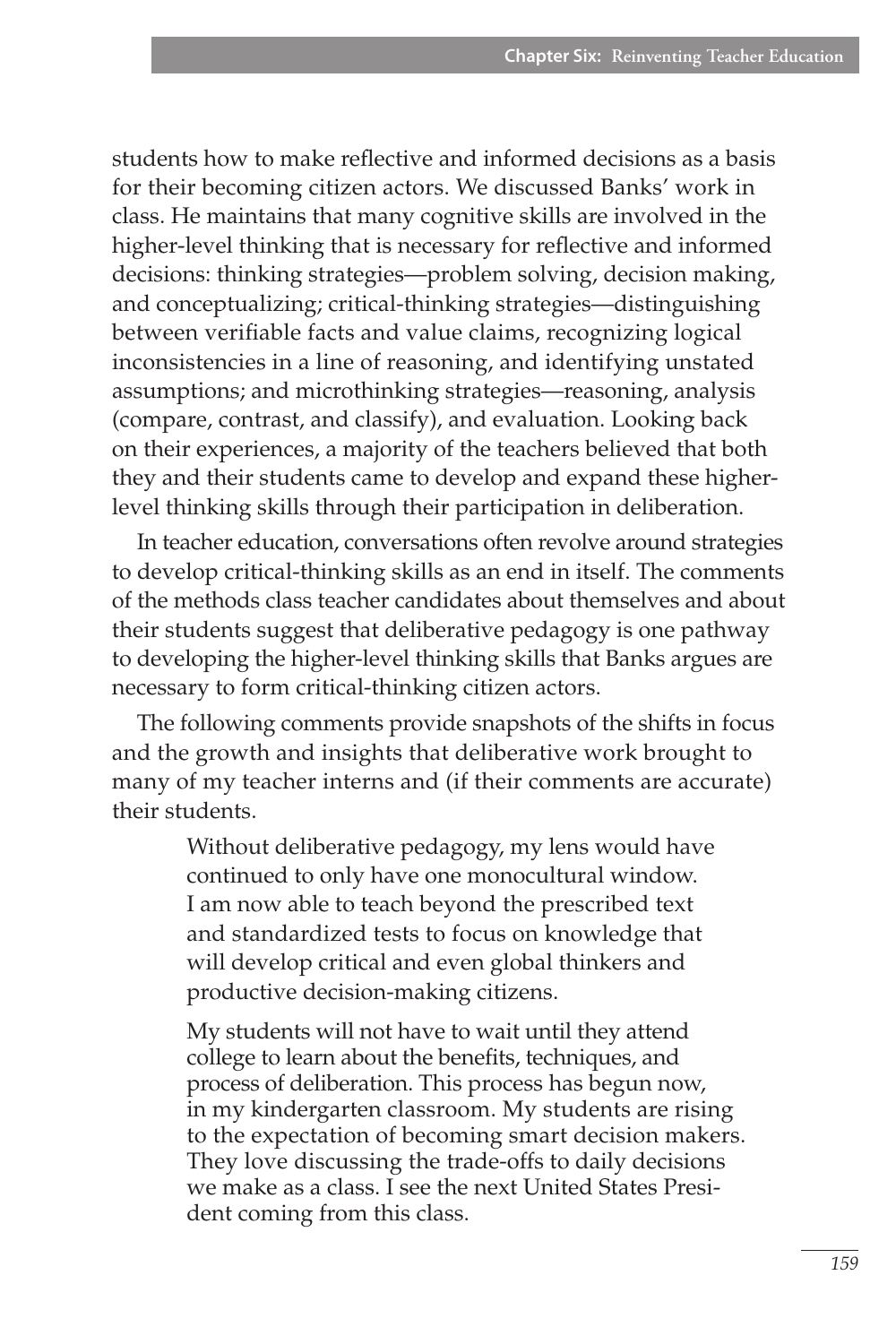When I started this course, I had no idea that it would be such a powerful tool for me both personally and professionally. Learning how to deliberate myself has been a catalyst for implementing the process of deliberation in my sixth-grade classroom. My students love it!

The process of deliberation helped me to move beyond my habits of thought, perception, and closedmindedness. Deliberative pedagogy is not about being taught but about waking up.

After engaging in and analyzing deliberative work through forums, I have been able to create curriculum units for my third-graders that have at their core the process of deliberative pedagogy. The cognitive operations my students utilize in this process directly develop "high level" thinking skills. This new way of viewing through "multiple windows," as my students say, carries over to the literature they are reading during our "literacy" block. Whatever they read, they now always ask, "Whose perspective is included in this?"

I have become active in working with the parents of my community. In addition to implementing deliberation in my fourth-grade classroom, I am now working with parents to frame issues that concern them about their child's education. It is an extremely satisfying experience to know that I can assist my community in this manner.

We can see from these comments and their between-the-lines implications that the process the teacher interns underwent in learning how to frame issues and deliberate was a strong force in propelling them to develop and implement an elementary school curriculum based on decision making and citizen action.

## **Concluding Observations**

When I set about reinventing the curriculum for my teacher education methods course, a major concern was, can teachers who learn how to deliberate about public issues develop the necessary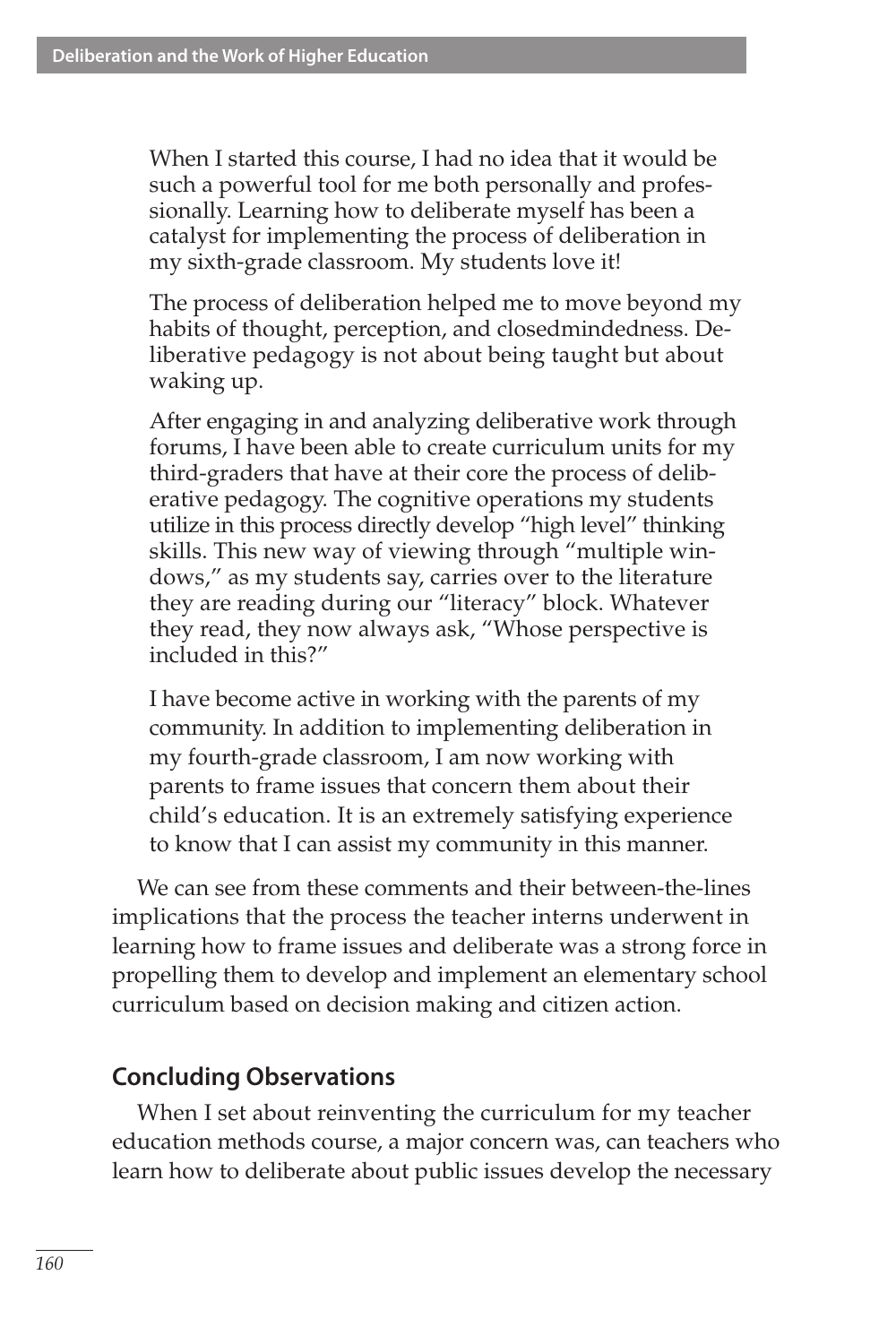knowledge, skills, and confidence to implement a deliberative pedagogy in their classrooms? Pablo Picasso once said something like, "Anything new is hard to do the first time." But as tall an order as this project seemed at the outset, the end result has made more than worthwhile all the effort, hard work, and determination, particularly of the teacher interns, who went off a cliff of sorts when they enrolled in my methods course. Despite all the difficulties, teacher interns enlisted the support of their administrators and succeeded in navigating their way toward a curriculum based on deliberative pedagogy. What is more, they have found in this pedagogy a new way of teaching and learning.

As I type these words, I am happy to report that of the 25 graduates of my course, 15 continue to practice deliberative pedagogy in their classrooms. Some of them have become leaders in their schools, and some have succeeded in introducing deliberation into their communities. In particular, four of the program graduates have continued to advance their civic engagement work beyond the classroom and are currently involved in leading community forums, including a forum on the Latino achievement gap. Further, these teachers have agreed to participate in an in-depth study to determine how teachers can continue to support deliberative pedagogy in elementary classrooms and withstand bureaucratic and sometimes political pressures.

Such pressures have been at work on a number of the course graduates. Several teachers have reported that the pressure they are under to produce high test scores has pulled them away from a deliberative pedagogy and the authentic and powerful way of teaching they found in it. For an advocate like myself, the issue might be put this way: what is more important—higher test scores or higher thinking levels? On some days, I am harsher. "What is more important," I ask myself, "memory work or democratic work?"

One lesson here is that teachers need the support of their school districts, administrators, and teacher education institutions to implement deliberative pedagogy effectively and consistently. Based on conversations with these teachers, it is quite clear that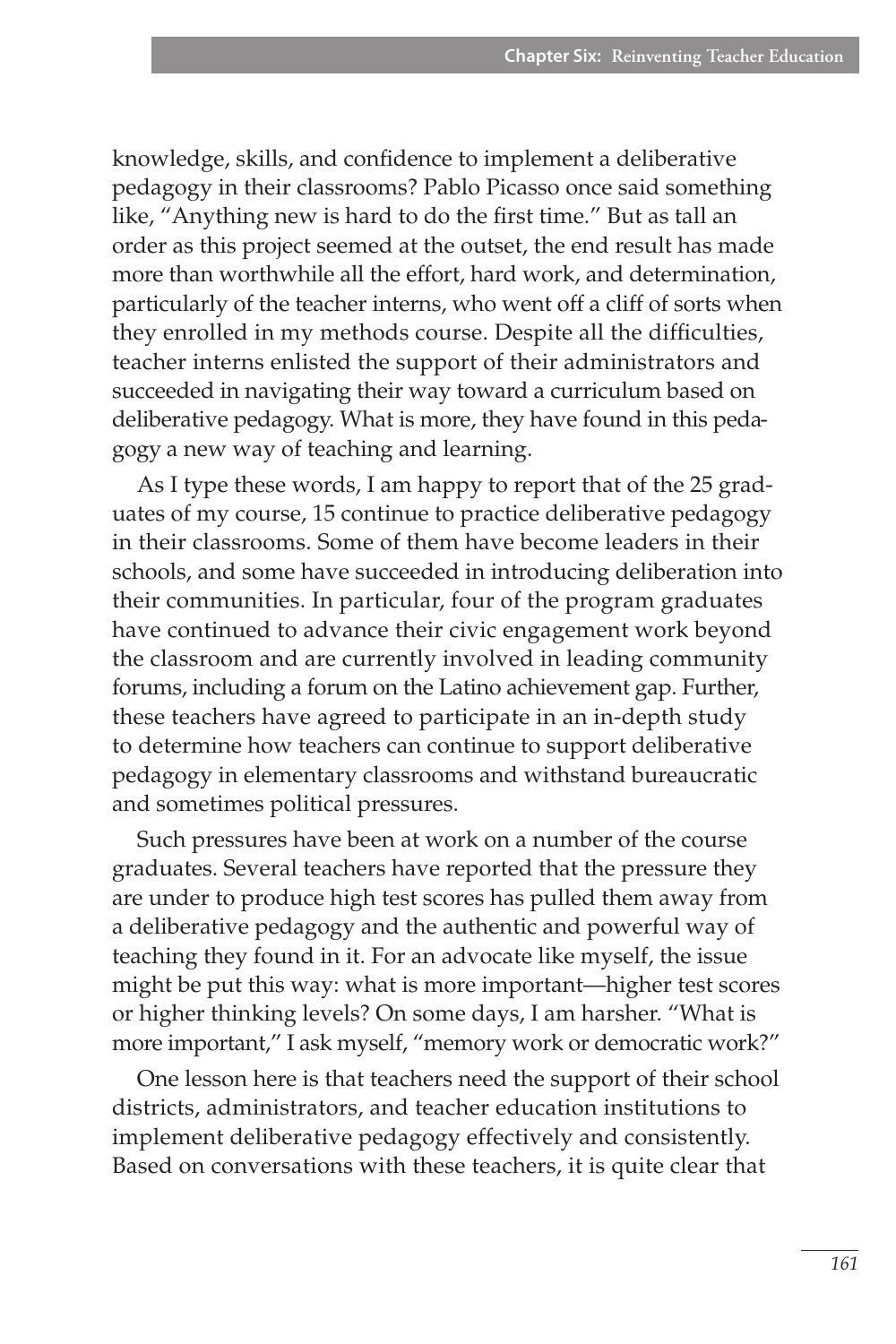for this way of teaching to penetrate the state department of education, schools of education and school districts need to value it and support it.

Today, more than ever, teacher preparation and professional development should never be reduced to a traditional form of training. In some situations, it may be that we need to exercise courage to go beyond it. As Freire (1998a, 1998b) argues (writing, as he did, about situations of oppression), teachers must be equipped with the knowledge of what it means to teach with courage. But whatever the resistance, teacher preparation should go beyond the technical preparation of teachers and be rooted in the ethical formation of democratic education and civic engagement.

Our increasingly globalized and diverse society demands it. Today, this society is marked by sweeping and unprecedented changes. As of 2007, for example, 60 percent-60 percent!-of the students in Southern California are Latino and 1.5 million are English language learners. Additionally, recent state anti-immigrant laws have begun to spark the political awareness in the heretofore, sleeping giant of the Latino community. In my view, such changes are not fleeting but rather are a sign that we are entering a new society and age that, through population changes, will challenge many of our traditional values, assumptions, and behaviors, including our traditional ways of teaching. We must think freshly not just about the general goals of education but also about the methods of teaching and what we want to educate our children for.

I think it is fair to say that helping students become effective citizen actors in today's world is a tremendous challenge.

I want to close with an anecdote about an effect of the methods course that I never expected—an effect on my own work. At this writing, I am preparing a master's level course for practicing teachers called Foundations of Democratic Education. Many of the teachers enrolled in this graduate-level course are graduates of my reinvented methods course, which of course is gratifying. However, these teachers were looking to deepen their understanding of deliberation and were dismayed to discover that I would not in fact be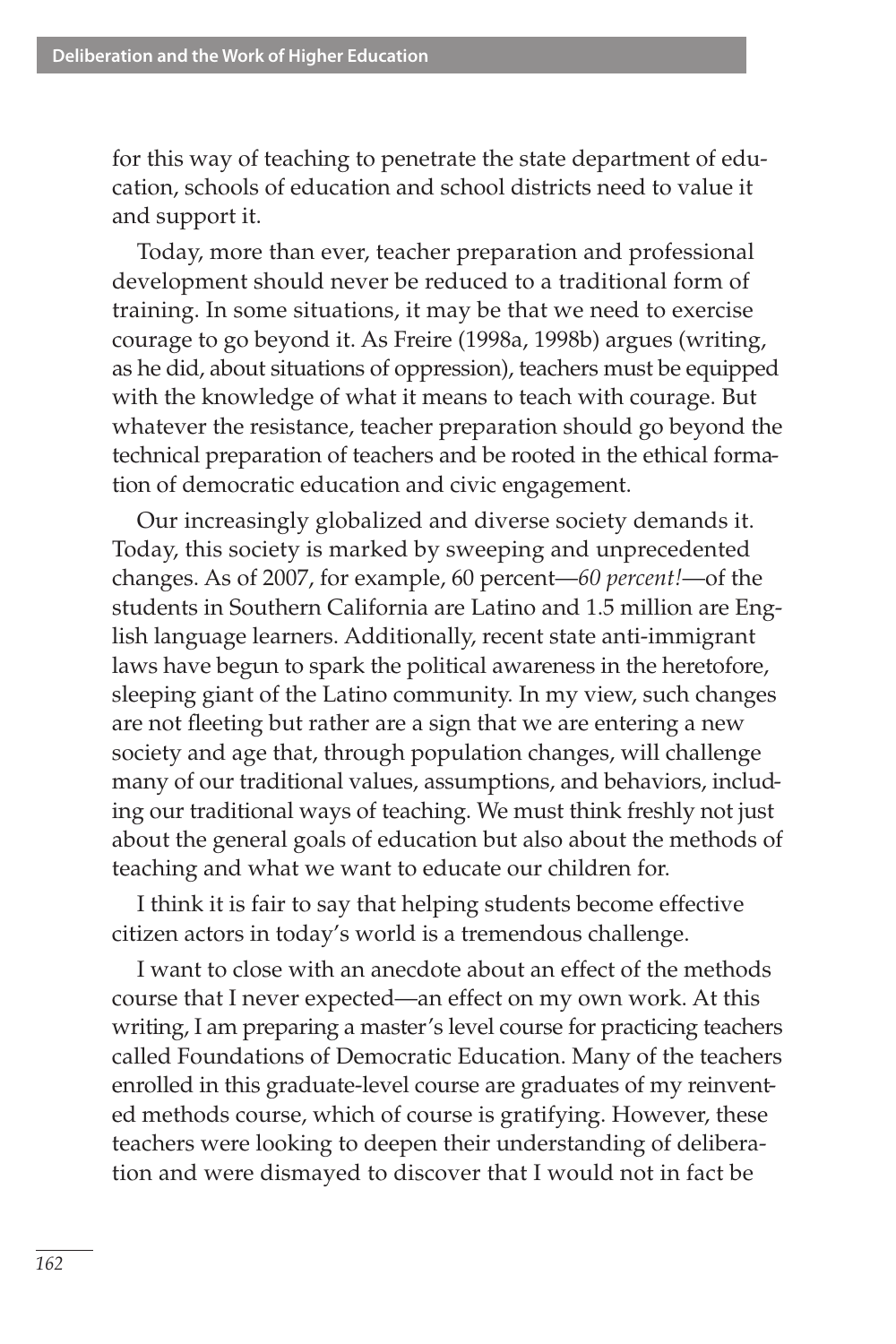discussing how to develop a more advanced practice of deliberative pedagogy. Extremely disappointed, they insisted that I also reinvent this course, to which, finally, I agreed and, with their help, did. How could I say no to teachers who wanted to learn more about deliberation?

My effort to promote the use of a deliberative pedagogy in the classroom has now come full circle, as the teachers I have taught have taught me to expand the use of a deliberative pedagogy into graduate courses of education that I teach! I like to see this as a sign of the power of deliberation.

Cristina Alfaro is assistant professor in the Department of Policy Studies in Language and Cross-Cultural Education at San Diego State University. The majority of students in her classes in teacher preparation and professional development are immigrants or children of immigrants, speak English as a second language, and are first-generation college students. She is also the California State University chairperson for the International Teacher Education Consortium and directs the university's International Teacher Professional Development Program in which California teachers earn their certification in Bilingual Cross-Cultural and Language Academic Development.

## References

- Banks, James and Cherry A. McGee-Banks. Teaching Strategies for the Social Studies: Decision-Making and Citizen Action. Fifth edition. Boston, MA: Allyn & Bacon, 1998.
- Dewey, John. Human Nature and Conduct: An Introduction to Social Psychology. New York: Modern Library, 1957 (originally published in 1922).
- Ehrlich, Thomas. "Civic Education: Lessons Learned." Political Science & Politics 32 (June 1999): 245-250.
- Freire, Paulo. Pedagogy of Freedom: Ethics, Democracy, and Civic Discourse. New York: Rowan & Littlefield Publishers, 1998a.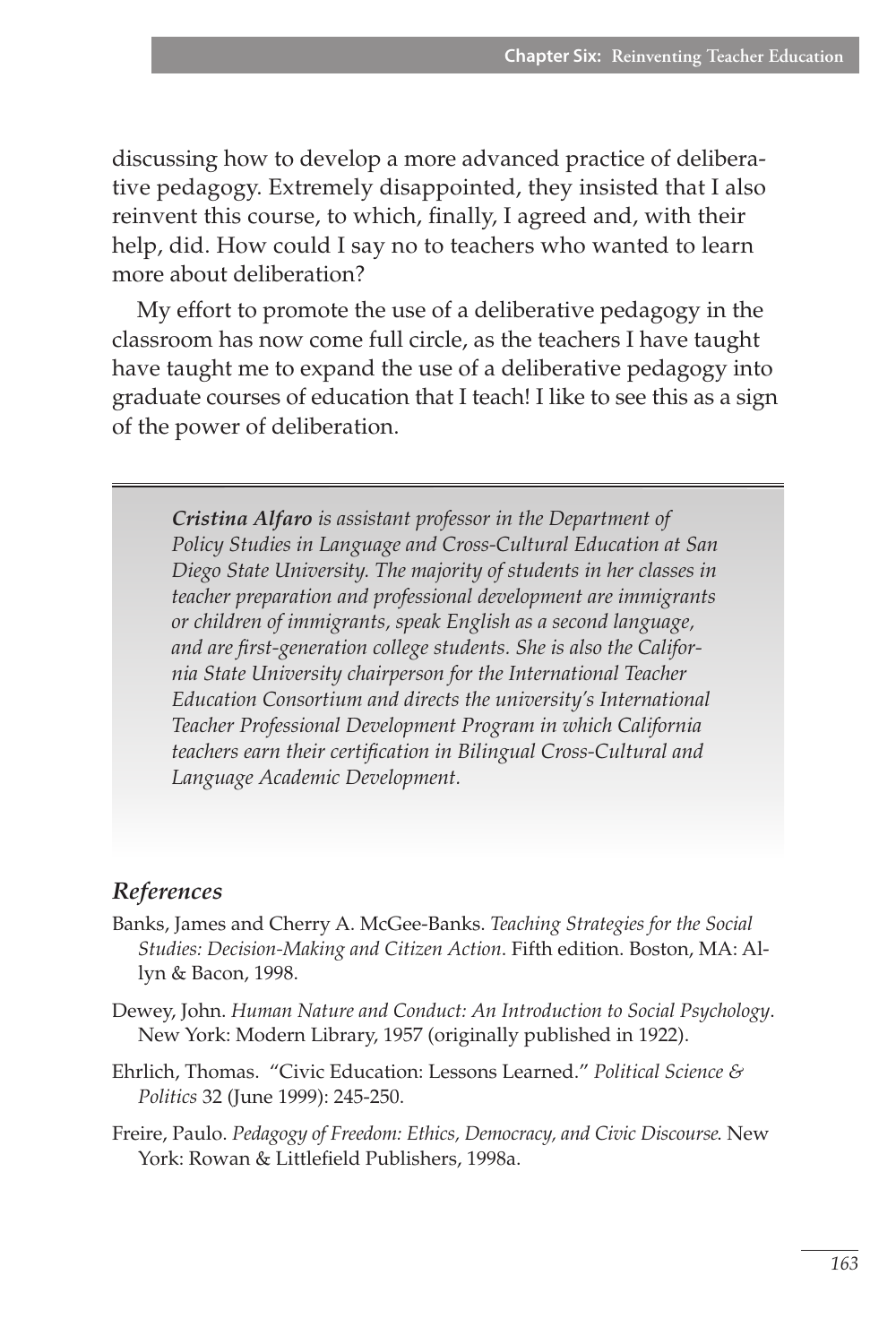- Freire, Paulo. Teachers as Cultural Workers: Letters to Those Who Dare Teach. Boulder, CO: Westview, 1998b.
- Freire, Paulo. The Politics of Education: Culture: Power, and Liberation. South Hadley, MA: Bergin & Garvey, 1984.
- Nieto, Sonia. What Keeps Teachers Going? New York: Teachers College Press, 2003.
- Nieto, Sonia. Language, Culture, and Teaching: Critical Perspectives for a New Century. Mahwah, NJ: Lawrence Erlbaum Associates Publishers, 2002.
- Noddings, Nel. "Renewing Democracy in Schools." Phi Delta Kappan (April 1999): 579-583.
- Troyna, Barry and Fazal Rivzi. "Racialization of Difference and the Cultural Politics of Teaching." In B. J. Biddle, T. L. Good, and I. F. Goodson, eds. International Handbook of Teachers and Teaching. Boston: Kluwer Academic Publishers, 1998.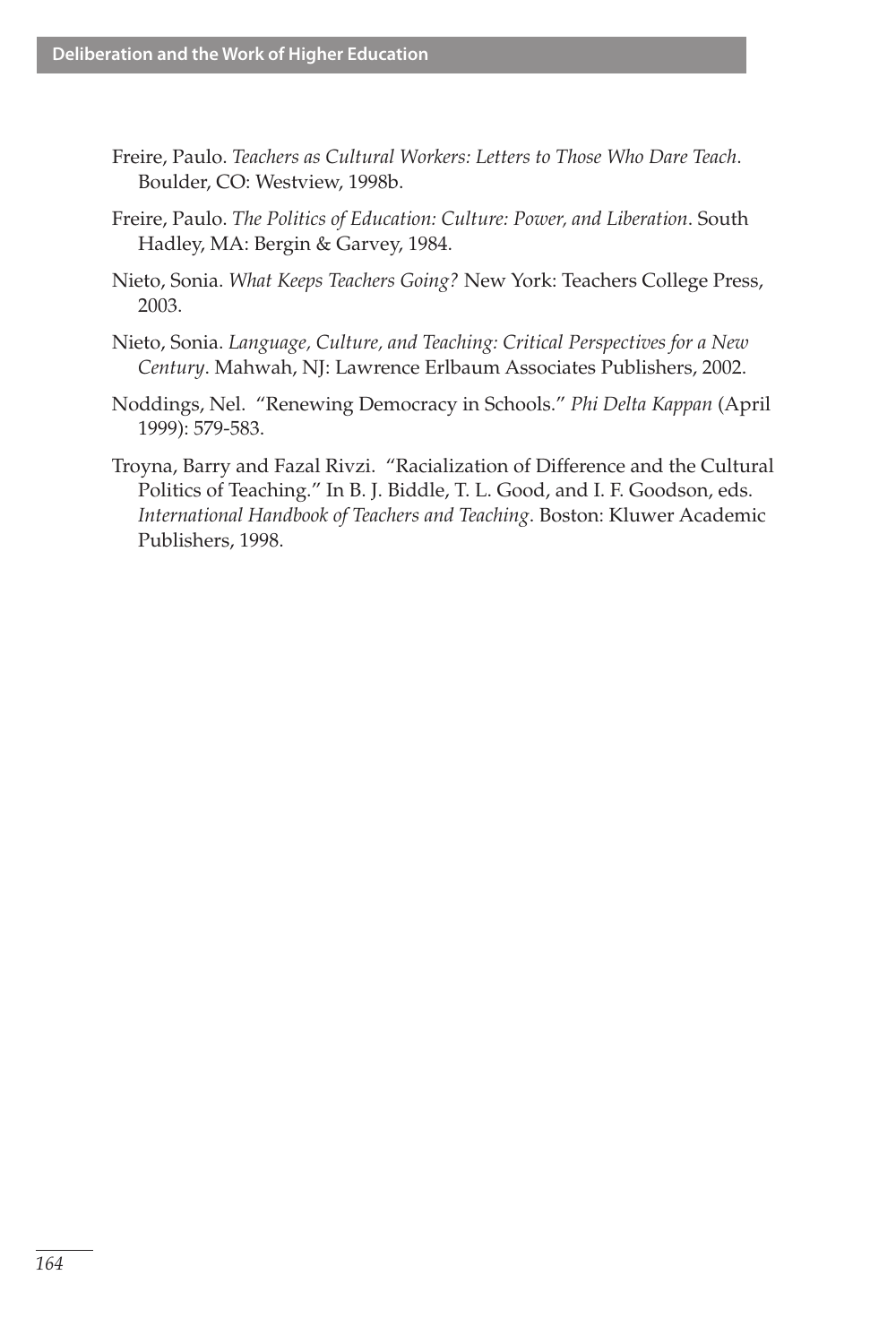# Learning about Deliberative Democracy in Public Affairs Programs

## Larkin S. Dudley and Ricardo S. Morse

Public affairs practitioners are increasingly being asked to engage citizens in deliberative practices. Professional public affairs training needs to reflect this reality and teach the skills of deliberative democracy. This essay reports on a variety of efforts to teach deliberative democracy to graduate students through coursework and extracurricular experience. We describe how public affairs programs may include deliberative democracy in the curriculum through teaching basic participation models, the art of reasoned judgment, moderator skills, issue framing, and the crafting of research agendas from practice in real-world situations. Developing these democratic competencies will benefit students as future citizens and possible *public officials.* 

oday, the *public* nature of a career in public affairs requires that graduate students develop competencies to teach citizens how to engage in the democratic processes of resolving common concerns. There are more than 250 graduate programs in public affairs in the United States. These programs-in public administration, public affairs, public management, and public policy-prepare students for public service careers, provide continuing education and advancement opportunities for current practitioners, and prepare doctoral students for teaching and research in academia, think tanks, and other organizations. We maintain that these graduate programs can play a critical role in advancing civic engagement in our society.

It is no longer enough for public service practitioners to be effective managers or policy experts; the current environment of public service demands practitioners who work collaboratively with citizens for the public good. John Nalbandian has found that the "contemporary roles, responsibilities, and values of city managers" include being "community builders and enablers of democracy"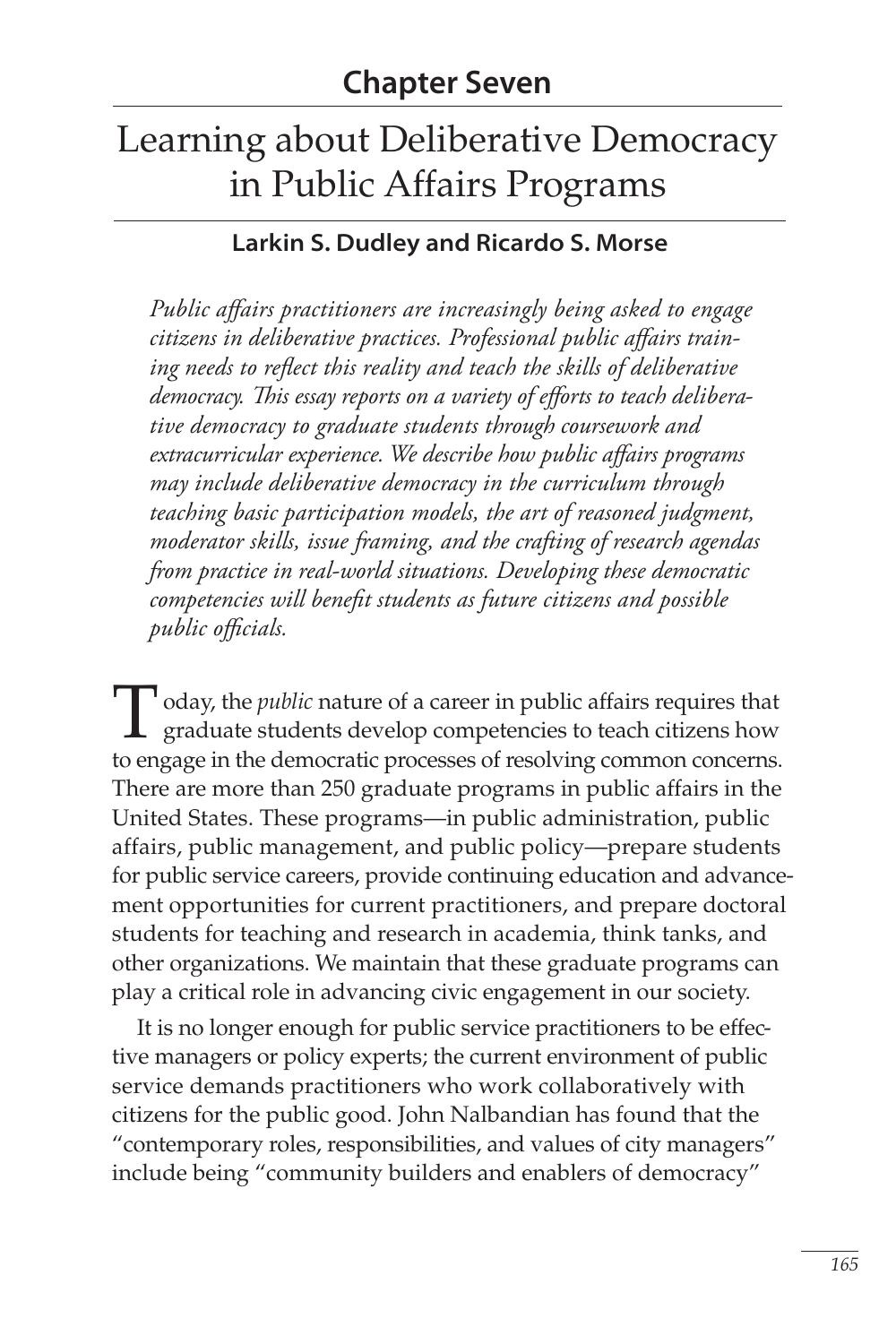(1999, 187). This finding is consonant with the many calls within public administration for a more participatory (or deliberative) practice (see, for example, Box 1998; Cooper 1991; Denhardt and Denhardt 2003; King and Stivers 1998; Wamsley and Wolf 1996), and also with the remarkable consistency of the codes of professional public affairs organizations in stressing the need for skills in deliberative engagement.<sup>1</sup> These skills go well beyond the "civic" component of a liberal education (see, for example, Anderson 1993 and Colby et al. 2003). Whereas all students need to develop general skills in deliberative participation, public professionals need to be able to organize and lead deliberative processes and contribute to research to improve such practice. We focus here on developing such professional competencies for the promotion of deliberative democracy.

While there are a variety of interpretations of deliberative democracy, most share the same basic meaning of deliberation: "to weigh carefully both the consequences of various options for action and the views of others" (Mathews 1999, 111). We concur with Wayne Ross, who recently wrote that deliberation is the "heart not only of education for democratic citizenship, but also of democracy itself" (2004). Indeed, for many, deliberative listening and speaking is essential to any concept of democracy (Barber 1984; Fishkin 1995; Gastil 1993; Mathews 1999; Pateman 1970). A subset of the civic skills of deliberative democracy deals with civic engagement. Civic

<sup>&</sup>lt;sup>1</sup> For example, the first tenet of the Code of Ethics of the American Society for Public Administration is "serve the public interest," and it speaks directly about involving citizens in decision-making policy (http://www.aspanet.org/ scriptcontent/index\_codeofethics.cfm). Similarly, the "Practices for Effective Local Government Management" of the International City/County Management Association includes elements like "policy facilitation" and "democratic advocacy and citizen participation" (http://www.icma.org). The Code of Ethics and Professional Conduct of the Institute of Certified Planners speaks of "the planner's responsibility to the public" (http://www.planning.org/ethics/conduct.html).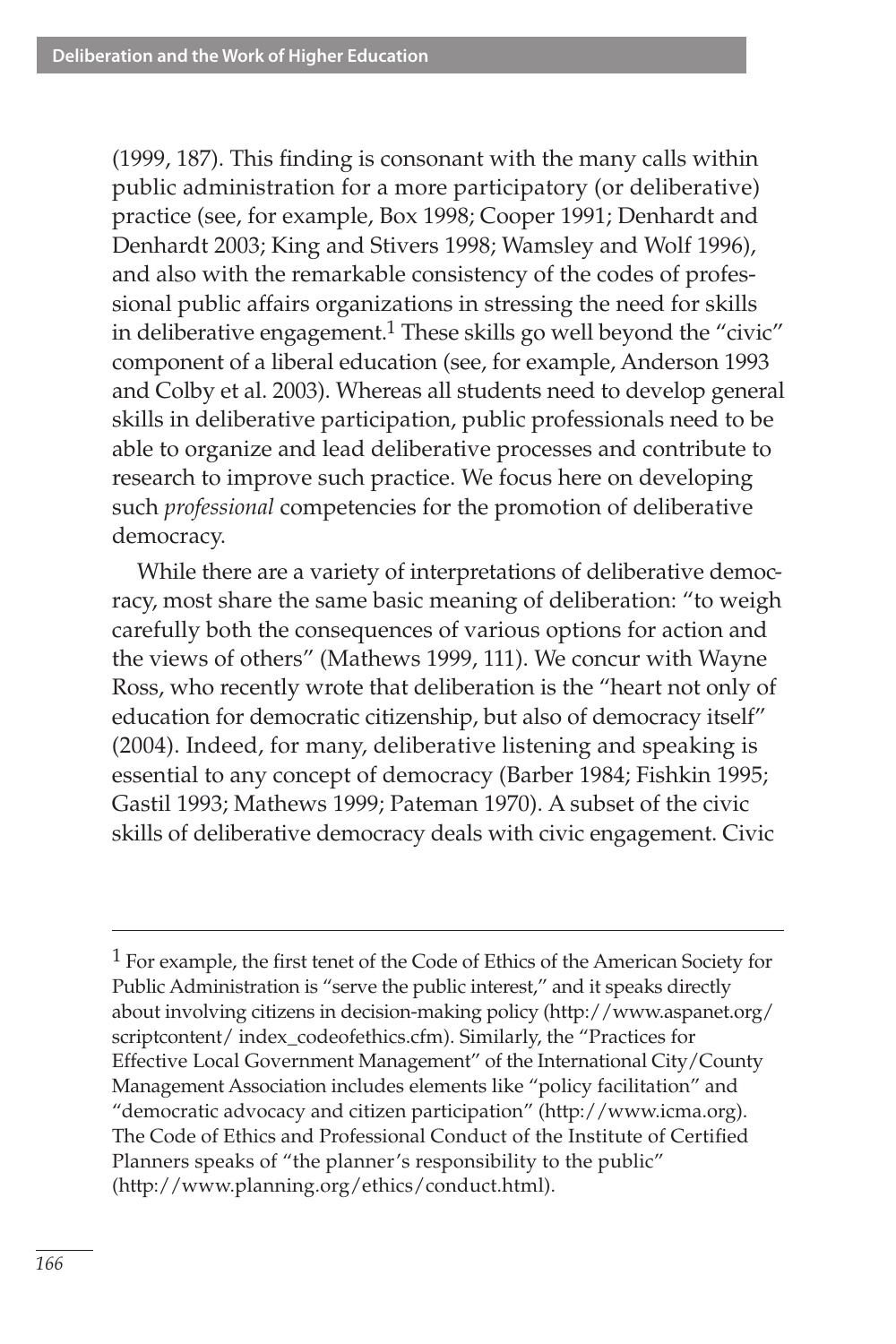engagement refers to how citizens become engaged in the public sphere and how public professionals contribute to this process.

This chapter explores a variety of ways to teach the knowledge and skills of deliberative democracy to engage citizens. We also report on the application of such knowledge and skills in the field and the research questions this field research prompted. The first section of this paper, the teaching section, briefly outlines the kinds of knowledge and skills involved in teaching deliberative democracy and the variety of contexts in which this teaching can occur. Of particular interest is the suggestive research on whether deliberation can take place on the Internet. We then move to application and report on our experiences in the classroom and beyond.

# Knowledge of Deliberative Democracy Needed in the Public **Affairs Curriculum**

Our argument begins with the conviction that civic education, the education that develops competencies for deliberative democracy, is a specific need of professional graduate education in public affairs. These competencies include the knowledge and skills needed for the effective organizing and facilitating of deliberative processes. This is a complex task, as a partial listing of the needed competencies indicates:

- Understanding public participation and the principles of deliberative democracy
	- Theories of participatory democracy and related conceptual components, such as social capital and civil society
	- Knowledge of different models/processes of deliberation and when to use them
	- Understanding of group processes and principles of conflict resolution
	- Reflection on the relationship between the role of the expert and the role of the citizen
- Appreciating reasoned argument and diverse perspectives
	- Understanding and appreciating diversity
	- Ability to cope with conflict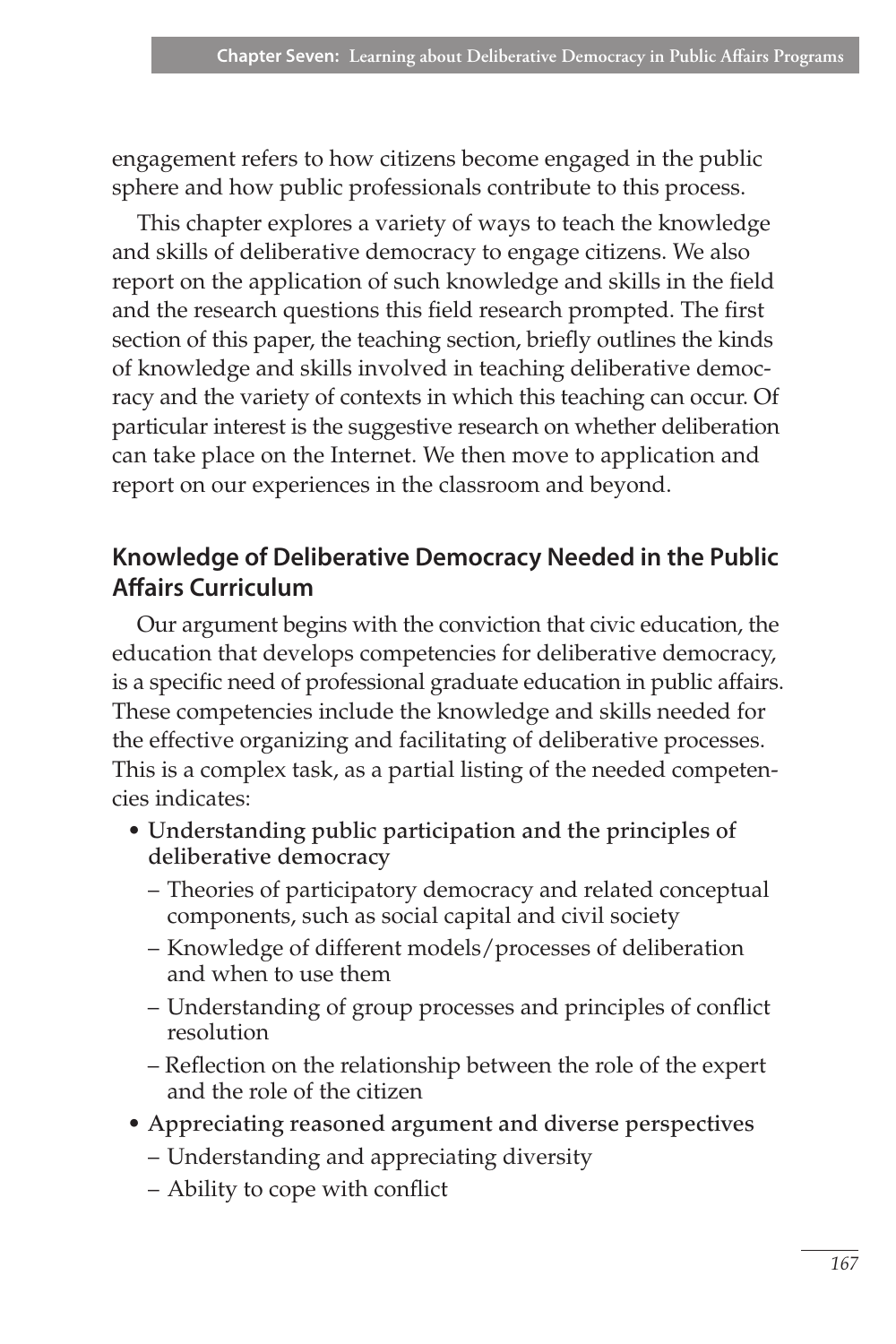- · Gaining moderator/facilitator skills
	- General facilitation skills, including techniques for different circumstances (for example, nominal group process and fish bowl)
	- Finding common ground among participants
- Framing issues for discussion
	- Identifying and convening stakeholders to learn their views
	- Relaying citizen/stakeholder concerns to appropriate outlets for action
- Conducting research on deliberation and contributing scholarship

Of course, this list can be expanded. The main point is that there is a wide range of knowledge and skills relative to deliberative democracy that current and future public servants need to be effective in engaging citizens and advancing deliberative democracy in society.

The question for public affairs education, then, is how to teach these competencies, the subject to which we turn next.

# **Building an Understanding of Deliberative Democracy and Public Participation in a Stand-Alone Course**

At present, very few Master of Public Affairs programs offer standalone courses in the area of citizen engagement and participation, and of those that do, most tend to focus on developing knowledge rather than skills (Schachter and Aliaga 2003). Virginia Tech and Iowa State University are exceptions. Iowa State has piloted an intensive one-week summer course, "Community Participation and Conflict Resolution," which emphasizes both theory and practice. Virginia Tech also regularly offers an upper-division undergraduate course on "Community Involvement," which is available as an elective for graduate students.

Here we draw on our experience in developing and teaching both courses. In assembling the literature for the courses, we found many useful "how-to" texts from which to choose, including The Public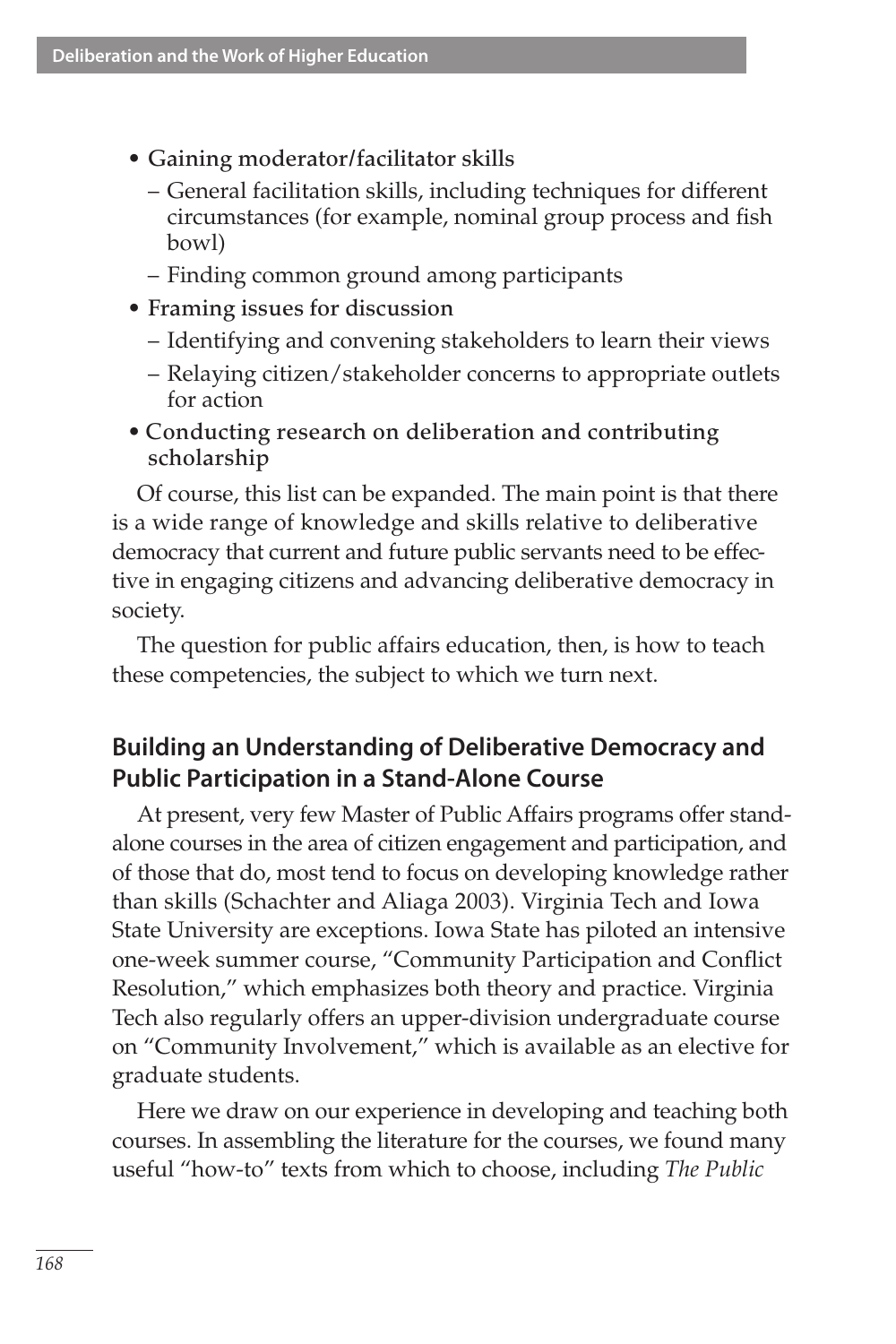Participation Handbook: Making Better Decisions through Citizen Involvement (Creighton 2005), How to Make Collaboration Work (Straus 2002), Public Participation in Public Decisions (Thomas 1995), and The Collaborative Leadership Fieldbook (Chrislip 2002). These nuts-andbolts, toolbox-oriented texts can be supplemented by theoretical texts that express strong democratic perspectives; examples include Government Is Us (King and Stivers 1998), The New Public Service (Denhardt and Denhardt 2003), and Citizen Governance (Box 1998).

The recently published Deliberative Democracy Handbook (Gastil and Levine 2005), a mix of theory, case studies, and process descriptions, would make an excellent textbook for a stand-alone course. For more theoretical background, there are many excellent readers (see, for example, Bohman and Rehg 1997).

To deliberate is to deal with conflict. Here, one book stands out-the classic Getting to Yes by Fisher and Ury (1991), which provides foundational instruction on conflict management skills that students can connect with and quickly grasp. There are also a variety of useful books and articles about group processes and facilitation skills as well as helpful case studies.<sup>2</sup>

Among the many topics that were covered in both courses, a highlight was the incorporation of materials from the National Issues Forum Institute. In two iterations of the Iowa State course, students participated in a forum on immigration using a National Issues Forums (NIF) book and then discussed the techniques used

 $2$  Rich material on group process and facilitator skills can be found in The Skilled Facilitator (Schwarz 2002), Facilitator's Guide to Participatory Decision-Making (Kaner 2007), and the excellent collection of articles in The Consensus Building Handbook (Susskind, McKearnan, and Thomas-Larmer 1999). Helpful case studies are found in Government Is Us (King and Stivers 1998), The Collaborative Leadership Fieldbook (Chrislip 2002), and the Deliberative Democracy Handbook (Gastil and Levine 2005). The Electronic Hallway (www. hallway.org) is an excellent source of material case studies and role plays with many cases focusing explicitly on citizen participation. One very helpful (and free) resource that includes cases and role plays is Turning Lemons into Lemonade, a training packet developed by the Southern Rural Development Center (http://srdc.msstate.edu/training/trainingcurricula.htm).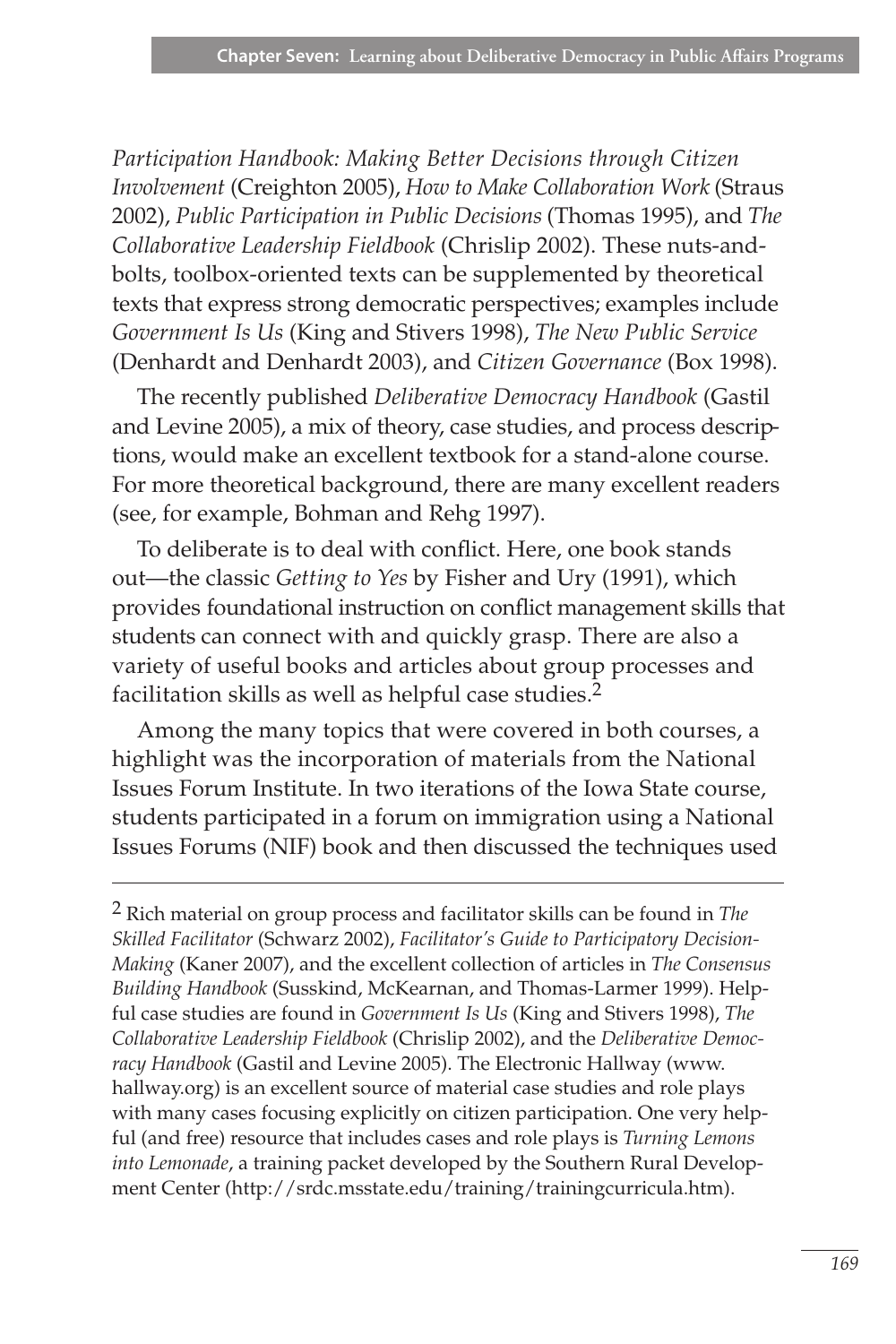by the moderator and recorder. The mixture of participating in a forum, discussing the forum skills and techniques, and exploring how they might be applied in practice was an excellent learning experience. In small groups, the students also framed an issue using an NIF guide (Kettering Foundation 2001), and afterwards stepped back and discussed how to apply the process to professional settings in which they might find themselves.

Other experiential exercises, such as observing participation events outside of class and writing reviews of the events, were also beneficial. Another useful teaching method is to have students select a specific participation method, such as nominal group technique or fish bowl, and teach it to the class. Afterward, the class can consider the merits of the method, how deliberative it was or was not, and in what conditions it would be appropriate.

Some of the assignments and in-class activities can focus specifically on developing deliberative skills. In one such assignment, students, using a guidebook developed by the Public Conversations Project (available at http://www.publicconversations.org), organized and facilitated a deliberative dialogue of their own. The students turned in a portfolio chronicling the experience, including an essay reflecting on what they learned. A good culminating assignment for such a course might be a "professional practice" essay, which encourages students to link the theory and practice they acquire over the semester with their future careers. Students must learn to think holistically about the interrelationships between their future professional lives and concepts like democracy, community, and deliberation. Other experiential, skills-developing activities include in-class simulations and role plays.

In summary, the stand-alone course attempts to focus equally on the development of both knowledge and skill through a mixture of readings and class discussion coupled with simulations, role plays, and case studies. The experiential elements of stand-alone courses engage the students and help them connect the theory of deliberative democracy to the practice of deliberative democracy. Our students frequently told us they appreciated the exercises,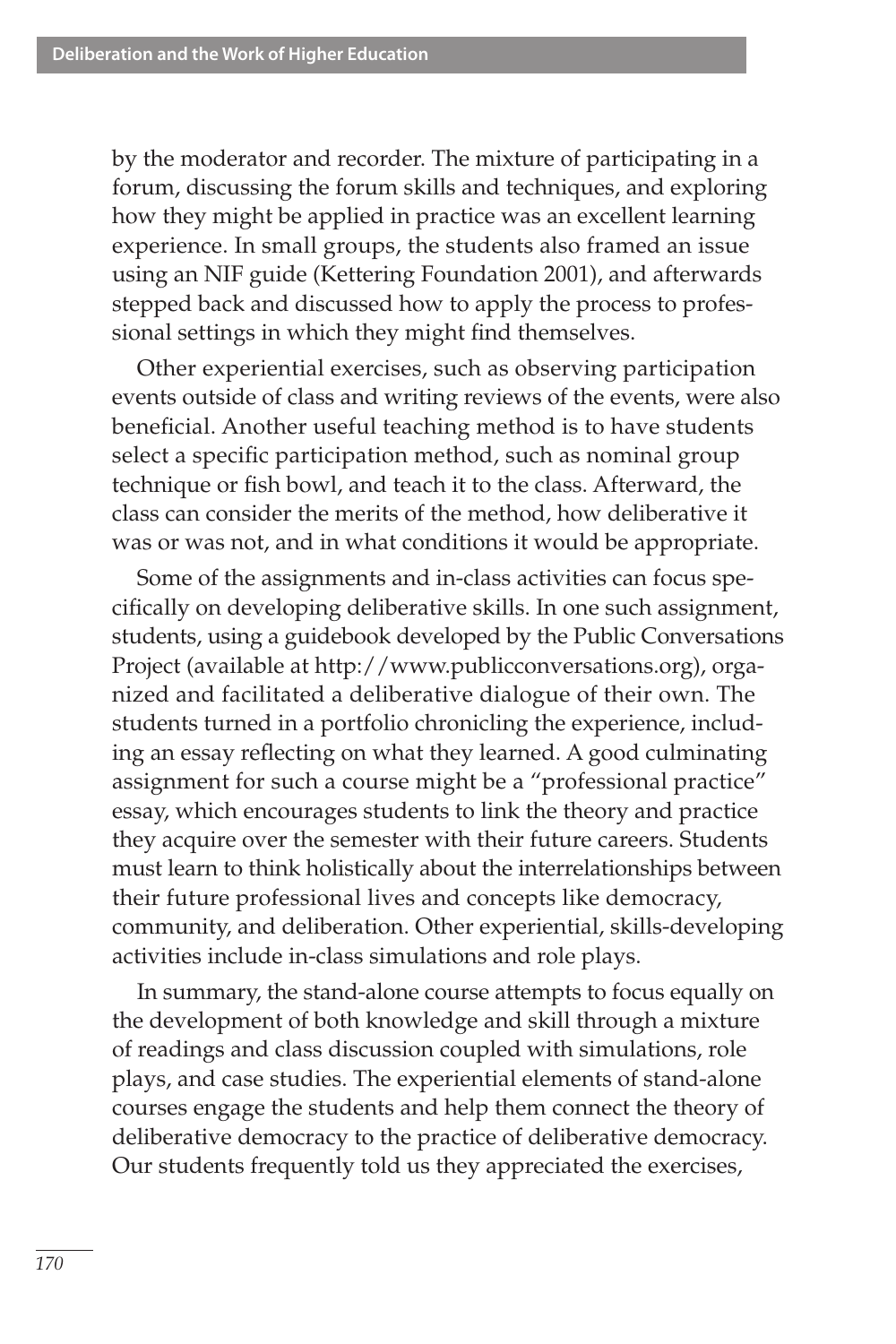which gave them experience and showed them the "practicality" of theory. In the end, the goal is to develop practitioners with both a deliberative sensibility and the relevant skills needed to express that sensibility in their professional roles.<sup>3</sup>

# **Preparing Graduate Students to Use Deliberative Techniques** in the Classroom and Online

We have also worked with graduate students in a variety of courses to develop the students' capacity to mentor undergraduates in the methods of deliberation and the process of reaching public judgment in the course of weighing alternative compelling cases (Anderson 1990, 201). The two examples below respectively cover deliberation in a leadership course and an extension of deliberation to an online format.

## Deliberation in a Leadership Course

In this example, faculty and PhD students from the Center for Public Administration and Policy at Virginia Tech taught undergraduates in the school's honors program to be forum facilitators for students in the Residential Leadership Community (RLC), an undergraduate program in which students live together and take common leadership courses. In effect, the RLC group serves as a stand-in for a group of citizens who are trained in deliberation to resolve a common problem.

The faculty and graduate students taught the honors students a variation of the forum approach pioneered by Kettering Foundation and the National Issues Forums Institute. To explain briefly, this approach features a nonpartisan overview of three or more ap-

<sup>3</sup>Many other related topics make sense for such a stand-alone graduate course, including, to list only a few, theories of social capital, civic society, citizenship, diversity and cultural competence, and some of the classic writings on participation, such as Arnstein's "A Ladder of Citizen Participation" (1969) and, more recently, King, Feltey, and Susel's "The Questions of Participation" (1998).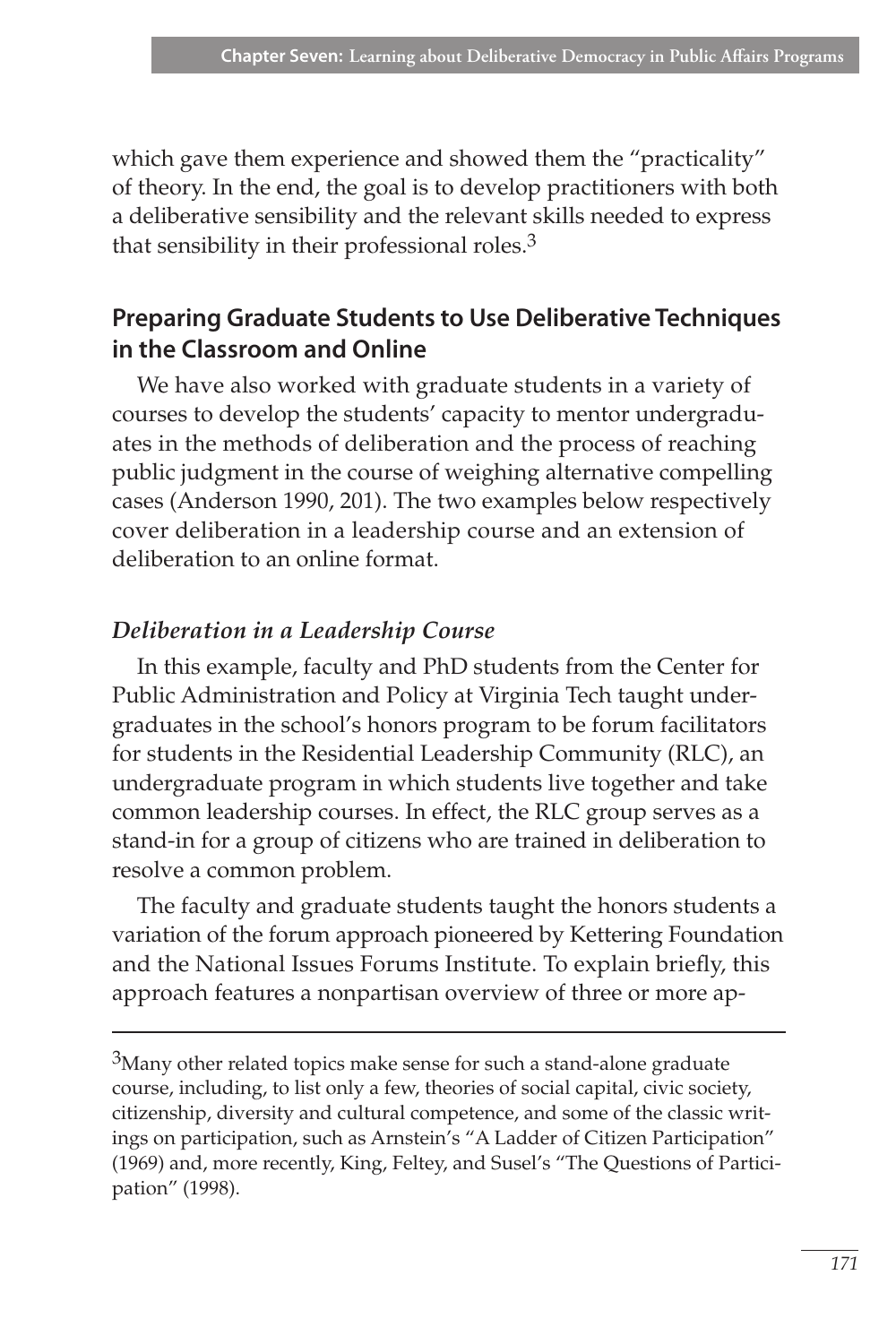proaches to an issue and identifies the arguments for and criticisms of each approach. The forums are different from adversarial debates because they encourage participants to analyze each response, the arguments for and against it, and the trade-offs, costs, and consequences for each. We found this deliberative model appealing because it encourages the teaching of a cluster of important skills, among them: understanding how values influence the framing of an issue; identifying the complexity of an issue in terms of costs and trade-offs; and the inclusion of the voices of people who are not in the room. We also valued this approach because it helped the graduate students who were training the undergraduate facilitators to apply and consider some of the theoretical issues of deliberative democracy in a real case.

According to observations of the RLC forums by multiple instructors over time, the deliberative format does indeed encourage students to see the several dimensions of a policy issue and to appreciate the values behind the approaches to resolving it. Closedended evaluation questions indicated that the RLC student participants gained considerable knowledge of the several approaches, some of them diametrically opposed to their own. Comments from students included: "Hearing about other's experiences added to my own perception of problems/lacks in our society." "Being able to talk about these issues in this kind of setting is a good way for people to realize and understand why other people believe what they believe." "Yes, it was definitely a positive experience and worth doing again. It's important for students to see all sides of a subject."

The faculty of the Residential Leadership Community involved in this project were unaccustomed to the NIF deliberative approach. The following comments typify their responses.

There is value in the forum process—how to dialogue—but there needs to be a better understanding of how we should facilitate. Perhaps have all the faculty and student moderators go through a forum together and see how we should facilitate.

We like the forum and would like to see it continue. I like the developmental idea of moving from debate to delibera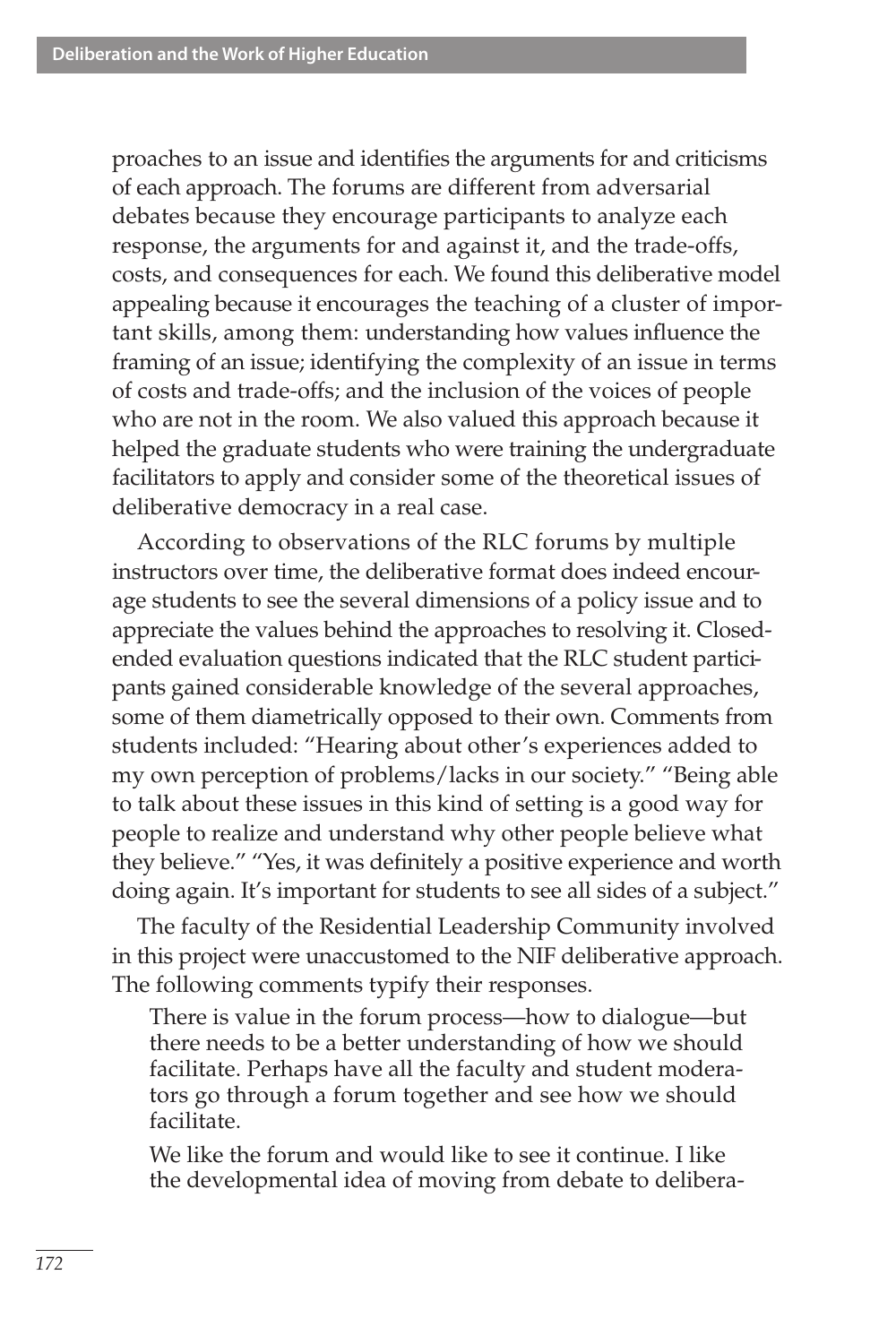tion-of seeing more than one or two perspectives. First-year students need this. We also found this experience to be a community-building activity for our class.

Among the facilitators, debate and dialogue broke out around a variety of issues: How would we know that deliberation had occurred? What techniques worked better to get students involved? Would this type of learning enhance otherwise traditional approaches? Graduate students and faculty began to examine the ways in which they were teaching deliberation and what facilitation means.

In all, these results were evidence to the faculty and graduate students that the forum technique could be taught to citizens and could be a useful tool in helping people with differing views resolve a problem of common concern. Needless to say, one forum will not produce major intellectual or behavioral change in a student or a citizen, as Daniel O'Connell (1997) has noted, but a forum can help students and citizens become more accepting of others' viewpoints and move beyond their preconceived ideas on topics. For major intellectual or behavioral change, we would suspect that a more intensive and integrated approach to citizen participation and deliberative democracy would be needed.<sup>4</sup>

## Conducting Research on Deliberative Forums: Face-to-Face **Groups versus Online Forums**

Prompted by the increased interactions between government and citizens in virtual space, we worked with one of our PhD students, an instructor in political science, to extend the NIF model to an online format. This time the topic was campaign financing. We were able to design a research project to compare the outcomes of a traditional NIF presentation of campaign financing among undergraduates in a single, face-to-face forum of 40 students with the outcomes of online threaded discussions in a large class of 120 students over the course of several weeks. In threaded discussions,

 $4$  See the discussion of McMillan and Harriger (2002) for an explanation of the need for a more intensive format to produce change.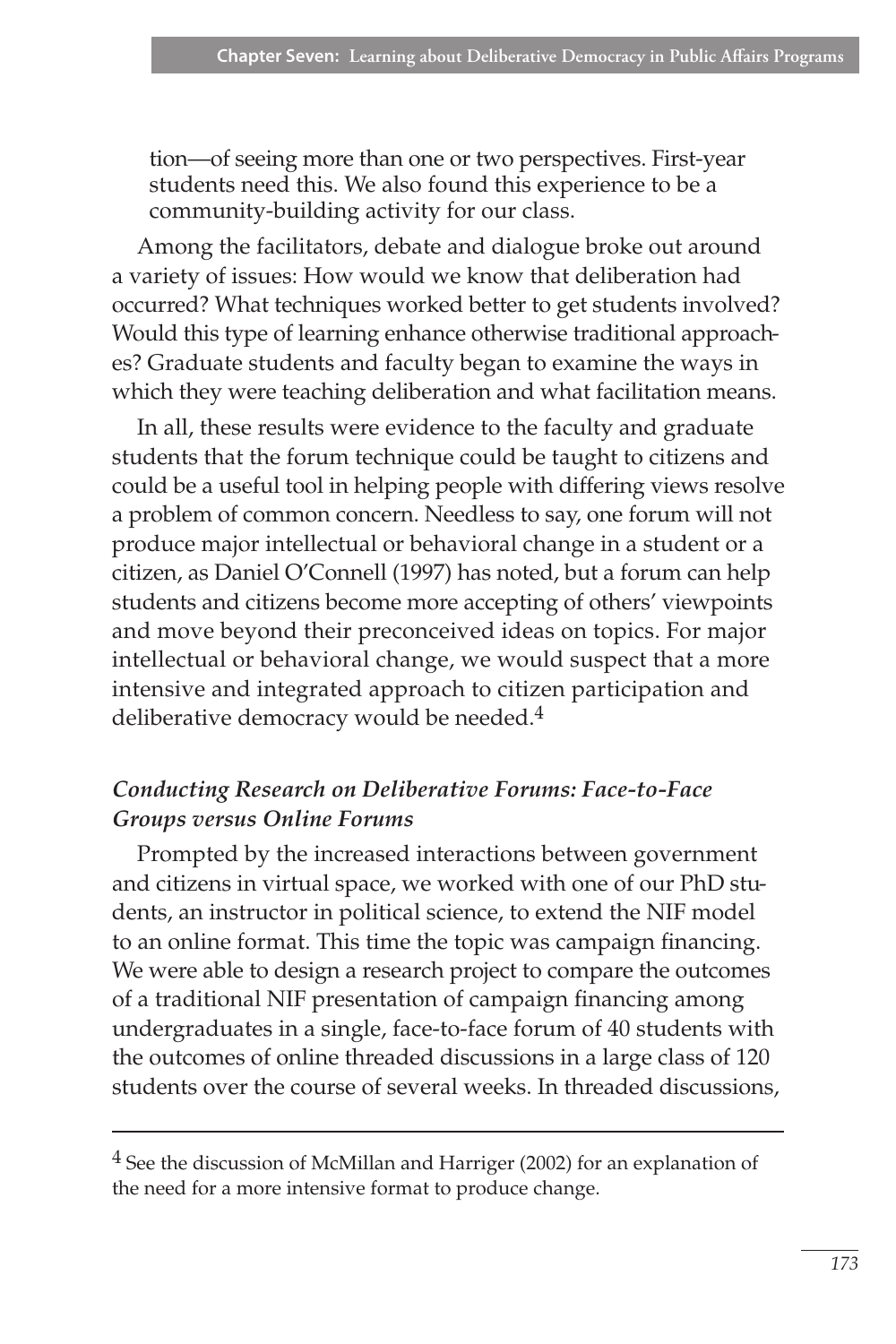online participants post their initial comments, which then serve as the basis for another round of comments. One set of comments is thus "threaded" onto another set. In both situations, we again wanted to see whether groups who had been taught deliberation could teach it to others who then could use it to address common concerns.

In the face-to-face forum, undergraduate students served as moderators just as they had in the RLC forums. For the online forum, the instructor randomly assigned every student to 1 of the 5 discussion groups of approximately 24 members each. Each group participated in an online threaded discussion (also referred to as a bulletin board) maintained on a class Web site, developed using CourseInfo software (now known as Blackboard) licensed to Virginia Tech.

The online discussions occurred during two sessions. After reading the issue book Money and Politics (National Issues Forums Institute 2000), students entered at least one comment to the campaign financing alternatives presented in the NIF publication. During the next week, a volunteer from each discussion group prepared and posted a summary paragraph, which tried to capture a preliminary consensus of the participants. During the third week, every group member made at least one further comment responding to the summary posted for his or her group. Thus, the only facilitation that occurred in the online forums was the review and summary prepared by a volunteer group member.

The members of the research project compared outcomes in two ways: from the pre- and postsurveys of students in both groups and through a content analysis of the transcripts of the face-to-face forums and the text of posted messages in threaded discussions. From the pre- and postsurveys, we found that discourse in both settings produced changes in students' positions around the topic, most notably in acknowledging a deeper understanding of the questions surrounding campaign financing and a fuller appreciation of the multiple ways to view the issue. Again, students saw the value of teaching deliberation that others could use to discuss and understand difficult issues.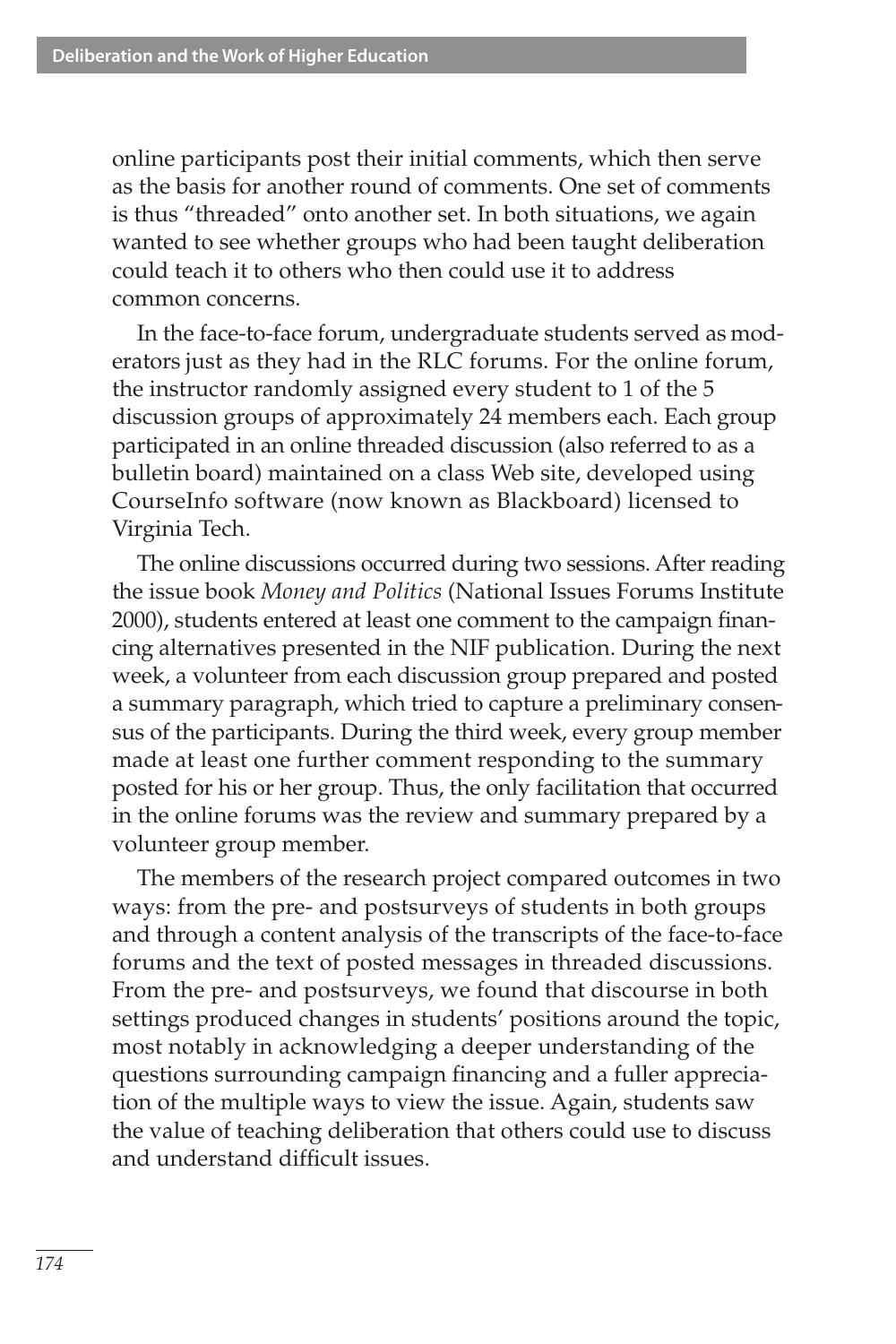However, the transcriptions of face-to-face forums and messages posted to threaded discussions pointed to differences between the two formats and to the usefulness of the virtual format. Among deliberators, both personal risk taking, measured by the frequency of I statements, and identification with the group, measured by the frequency of we words, were greater in the threaded discussion. These results give support to the view that online media can be a valuable aid to deliberation and that a deliberative format can be part of an online approach for a larger class.

Because the two kinds of forums were organized somewhat differently in order to meet each instructor's needs, our findings are only suggestive. Even so, they are intriguing. We may be observing a generational development, with virtual deliberation being seen and accepted as an extension of all the forms of virtual communication to which those under 25 are accustomed. The experiment also prompted questions among faculty and graduate students. In what places and with what policy issues could online forums be valuable? How much difference in forum outcomes can be related to the medium? Thus, this comparison of traditional and online forums not only involved students in deliberation but also involved researchers in an experimental process, which led to further reflection on the role of technology in civic engagement.

## "Real-World" Issues and New Research Agendas

In this section, we discuss three community projects in which our students dealt with concerns that had "real-world" consequences, some quite serious. One notable aspect of these experiences is that they inspired our students to pose new issues for research. Another aspect is the tension between citizens and experts that frequently emerges in real-world issues and that were part of the three deliberative projects we describe. This can be a thorny problem, especially today, when the supporters of citizens and the supporters of experts often approach the work of government from very different perspectives.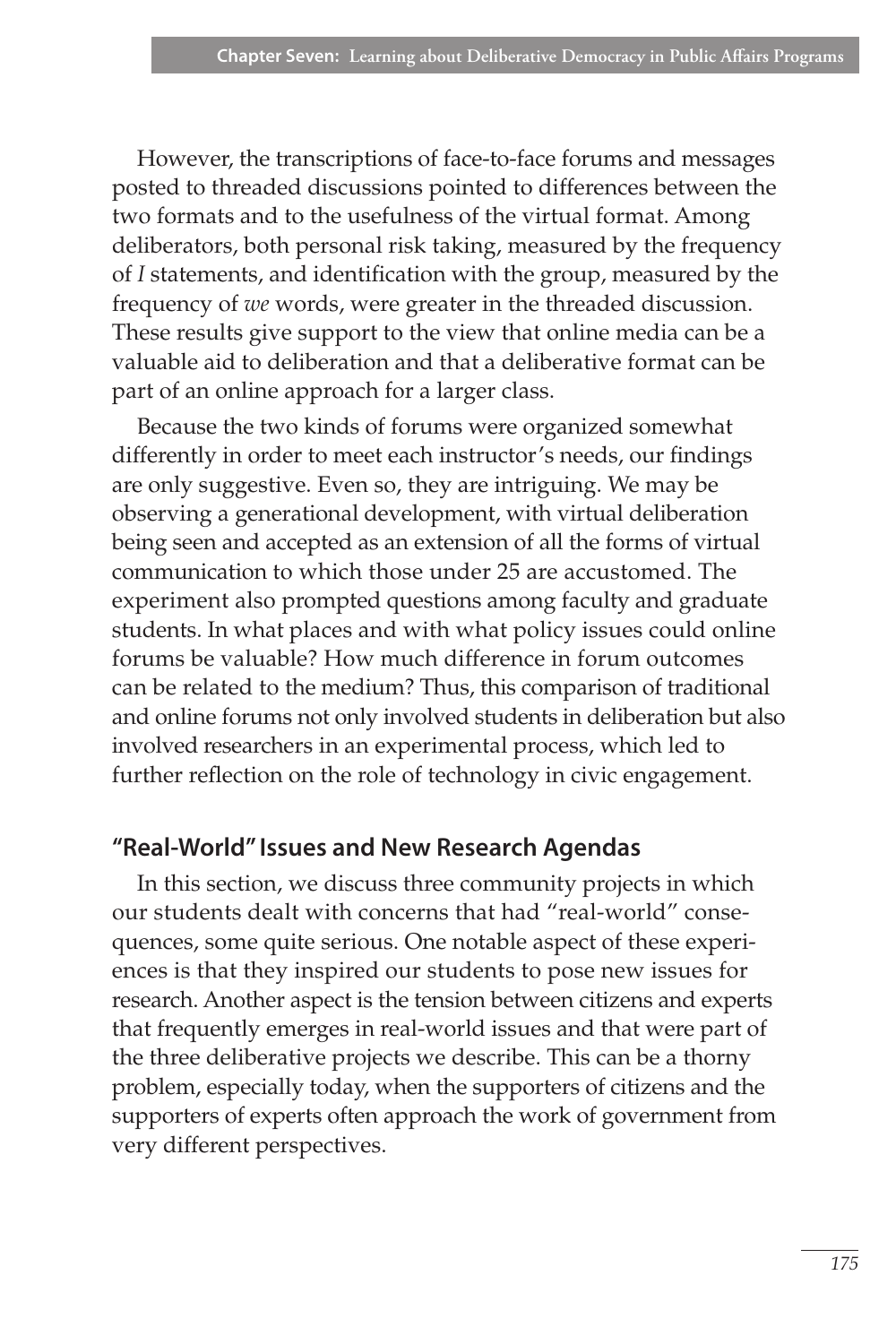A recent article by John Nalbandian (2005) argues that many local government officials find themselves in the middle of two opposing forces, the drive for administrative modernization and the drive for civic engagement. Modernization creates an administrative culture driven by efficiency and technique and encourages more and more players from the private sector and nonprofit organizations to become stakeholders in public decisions. Thus, one of the effects of a more complex network of specific stakeholders involved in public decisions is that citizens who lack expertise or vested interest in these decisions may well have less opportunity to be involved.

According to Nalbandian, the characteristics of local government modernization include a basic idea that citizens are customers to be served. The problem is that the idea of "customer" does not include an emphasis on citizens' responsibility. When a citizen is a customer, then the government is seen as a provider of services. While citizens as individual consumers can vote with their feet or complain individually if they are unhappy, this perspective does not encourage citizens to engage issues actively, find common ground for action with other citizens, or take a sustained interest in governing.

The forces of civic engagement see citizens quite differently. According to Nalbandian (2005) and many others, some of the characteristics associated with civic engagement are: engaging citizens in administrative processes, acknowledging expression of direct democracy, enabling more transparency, ensuring two-way communication with citizens about policy and service delivery, and creating a social fabric through partnerships with other nongovernmental sectors. Citizens can be respected as "experiential experts" in that they bring to the table the expertise of living in the situations others wish to fix.

Nalbandian points to the conflict between the forces of modernization, which homogenize our lives and erase community identity, and the need on the part of citizens for identity and for connection to civic culture and communities that create "anchors and resting points" (Nalbandian 2005, 313). Through most of the 20th century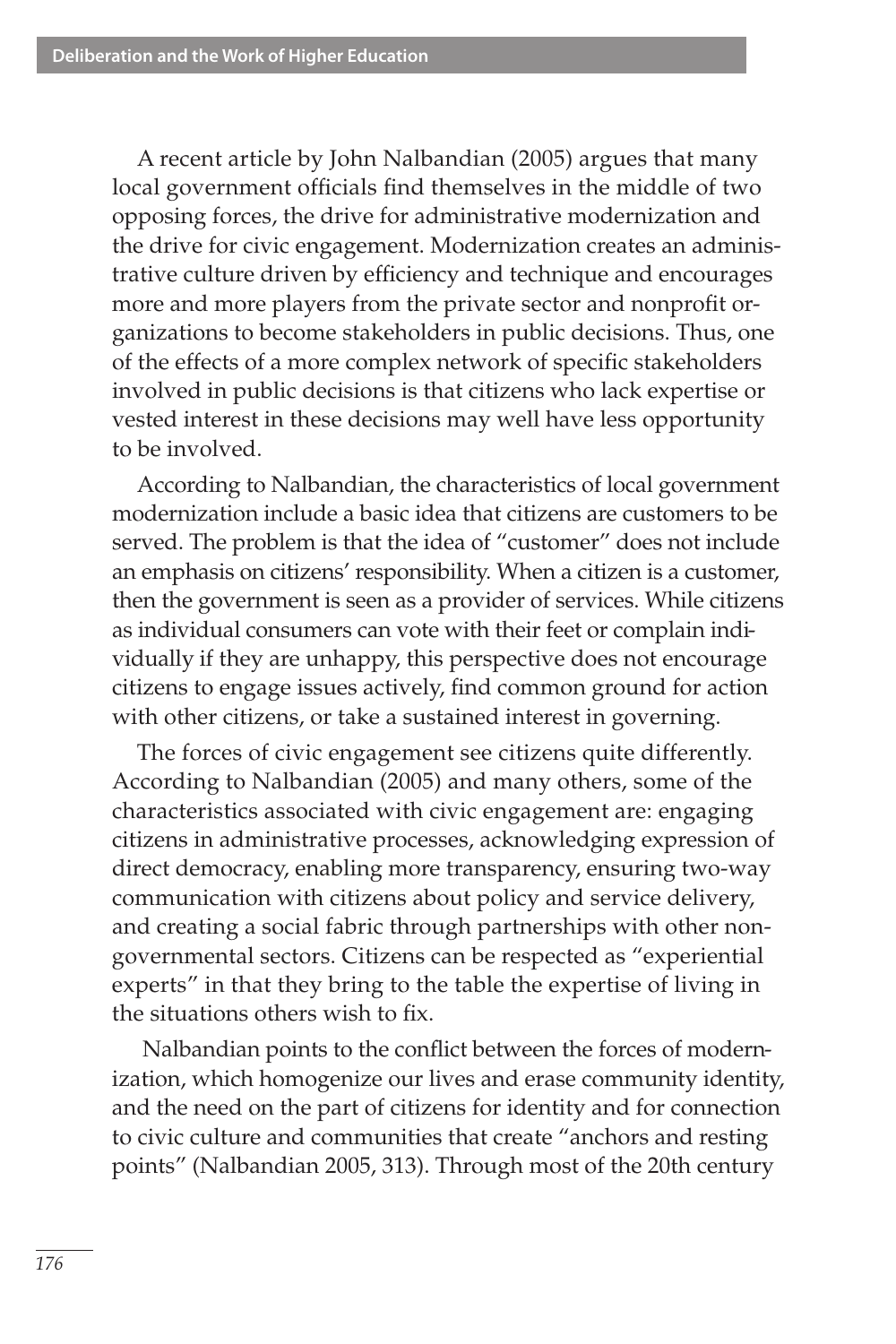and now into the 21st, we have seen the growing prominence of the expert in government as the one who advises and is the decision maker because of the person's access to a body of established and presumably value-free knowledge. What is more, this knowledge is often unavailable to citizens-for example, in the case of a very technical knowledge—even when experts would like to invite the citizens into decision making.

Thus, one of the most important tensions facing students aiming toward a profession in public affairs is the need to recognize the importance of contributions from both experts and citizens and the need to balance them. The efforts of many in public administration have shown that there is no one method to resolve this tension. This said, we have found that a deliberative democracy approach is, indeed, one way to integrate the expertise of knowledge with the right of citizens to express what they value and why. The following three projects provide examples.<sup>5</sup>

## A Divided Highway

The problem facing a nearby small town, Wytheville, Virginia, had the potential for major community disruption, including a significant loss of local revenue. The issue was whether to divide and relocate two major highways. A team from Virginia Tech was asked to manage what would be the lengthy community process of identifying the highway locations that the community preferred and to be the focal point for a community "visioning" effort to help the community develop a better sense of its future. In all, the project would take some three years. In describing the project, our

 $5$  The research report here is based on the team efforts of many faculty and students now or formerly at Virginia Tech. We wish to recognize the contributions of our colleagues: James Armstrong, James Bohland, Kim Chiapeto, Mary Beth Dunkenberger, Muxian Fang, Joseph Freeman (Lynchburg College), Erin Hofberg, Jeff Janosko, Sally Johnson, Dong Won Kim, Soo Young Park, Ray Pethtel, James Phillips (VCU), Andy Sorrell, Max Stephenson, Bethany Stich, Ann Wolford, Kathryn Young, and Diane Zahm. Some of the material appears in an article by Morse et al. (2005).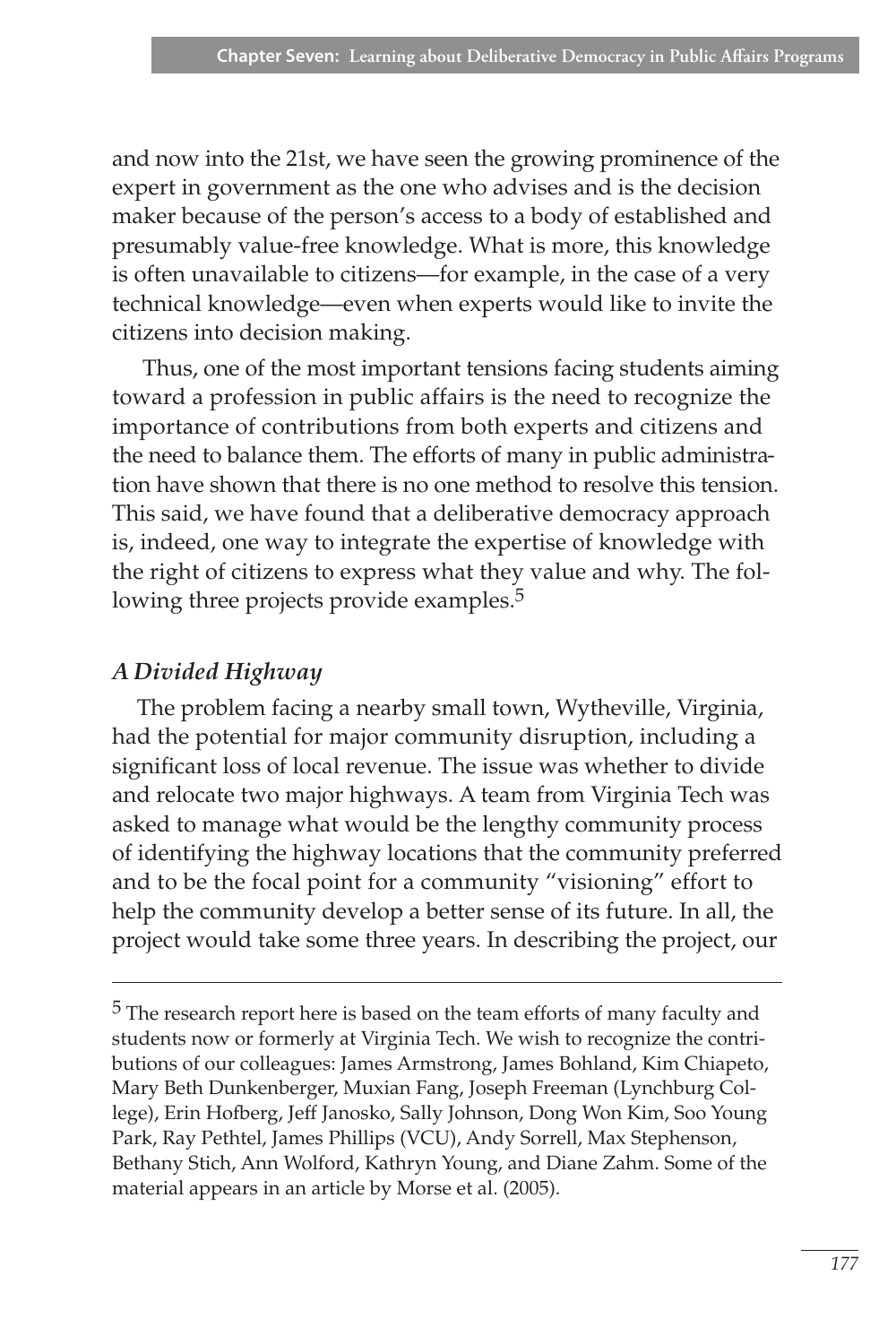prime emphasis will be on the lessons learned by the managing team of faculty and five graduate students, essentially a research team, which was led by a graduate student.

To serve as the basis for forums, the team needed to construct an issue book on the fundamental issue that the community had to decide: "What do we want our community to be in the future?" To determine the alternative views that would be the heart of the issue book, the team adopted the issue-framing technique developed by the Kettering Foundation (2001). Statements reflecting alternative responses were gathered from a variety of sources: through research on such pertinent factors as the effects of population growth and possible economic scenarios, from sessions with groups of stakeholders, and from interviews with townspeople.

The team involved the community in the process. Graduate students conducted 50 local interviews; developed a profile of the community's demographic, economic, and educational trends to inform citizens of Wytheville's relative position compared to other communities in Virginia; and assembled a stakeholder committee in preparation for issue-framing sessions. The team then facilitated four sessions of issue framing with the stakeholder group over a six-week time period. In the initial meeting, participants reviewed the profile of the community and the stakeholder interview data, then brainstormed issues and concerns related to the question of what the community's vision for the future should be. In subsequent meetings, the group clustered concerns, developed themes, and eventually fleshed out four distinct approaches for a community vision. Between meetings, the graduate students typed up and clarified the knowledge being generated by the group. During meetings, the students facilitated the deliberative process and otherwise moved the issue framing along.

From this process, an issue book, titled Shaping Our Community's Future: Which Way Do We Go? was developed. A local printer produced hundreds of copies at cost. Over the next several months, dozens of community forums were facilitated by the research team in churches, civic clubs, industrial plants, town hall, hospitals, and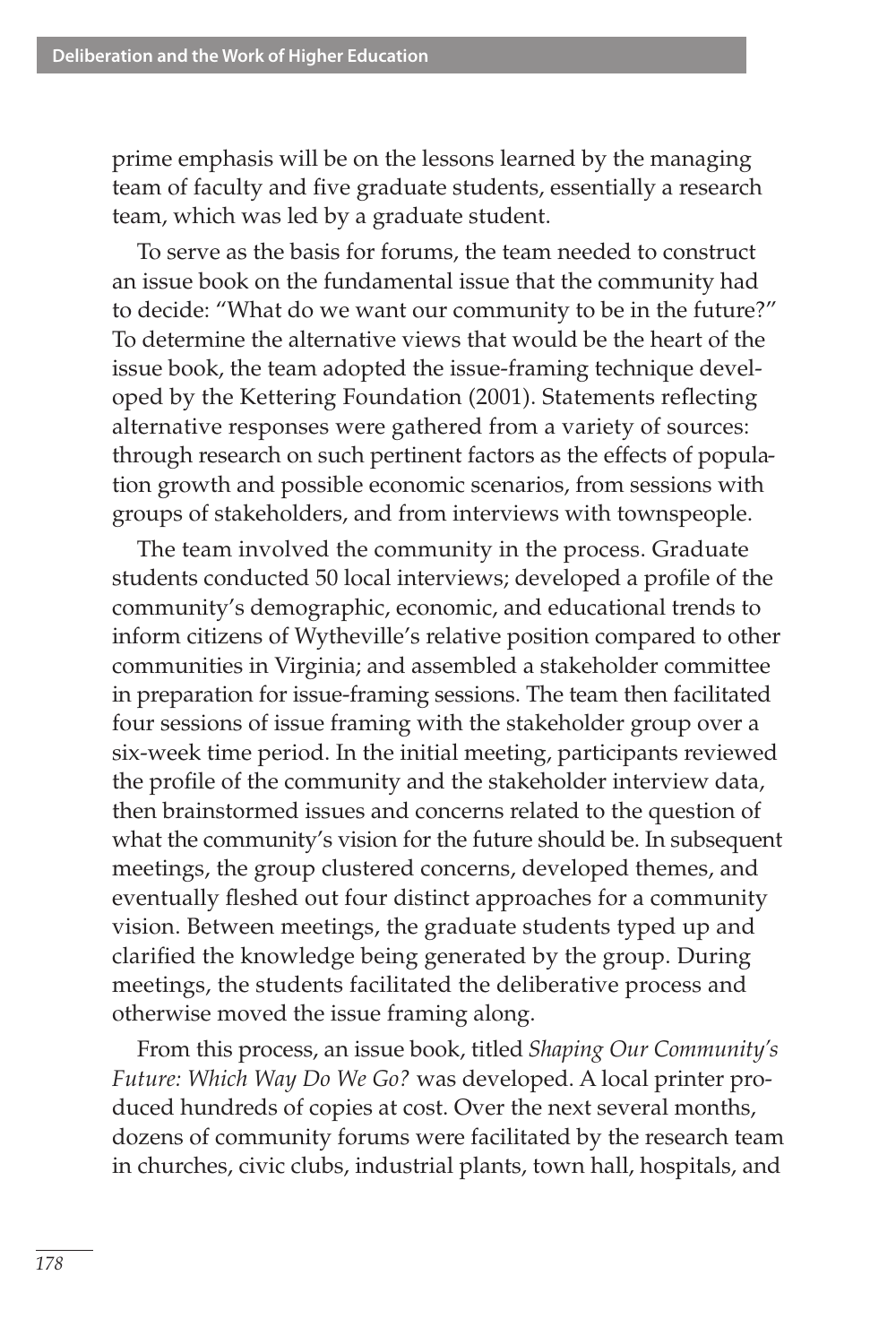the local community college. Town and county officials were also involved. After almost a year of community forums, the stakeholder group reconvened and, through a process of deliberation, synthesized the results into a community vision statement. The research team again facilitated the process.

The enthusiasm of the citizens enhanced the team's belief that deliberative democracy could make a difference in real-world settings. Incredible to watch in this setting was the evolution and broadening of the community's focus from a narrow immediate question of road relocation to a larger question of the future of the community. The research team also observed the value of the process of deliberation as a way of building civic infrastructure. An example from one forum is representative. A forum of approximately one dozen community members seemed to devolve into an "us versus them" discussion, emphasizing what "they" (local government) were or were not doing about perceived community needs. Midway through this conversation, one of the participants asked the group, in effect, "What are we doing?" At that point:

There was a noticeable shift in how an issue was framed from "what they can do for us" to "what can we do for ourselves?" The shift in the conversation allowed the group to open the door to new lines of thinking, including how they can develop leadership in a broad sense. This turned the discussion toward what could be done in the schools and how the community could create a climate of active citizenship (Morse 2004, 175).

Such examples of community learning (see Morse 2006a and 2006b) were evident throughout the process and illustrated for the research team how deliberative practice helps develop the sense of citizen responsibility (we) in contrast to the customer mentality that only considers what "they" can do for "me."

The three-year effort produced important community outcomes and, for the research team, many rich discoveries regarding civic engagement and deliberation. For the five graduate students, the experience served as valuable in-service education in deliberative engagement. The process of the community issue framing and the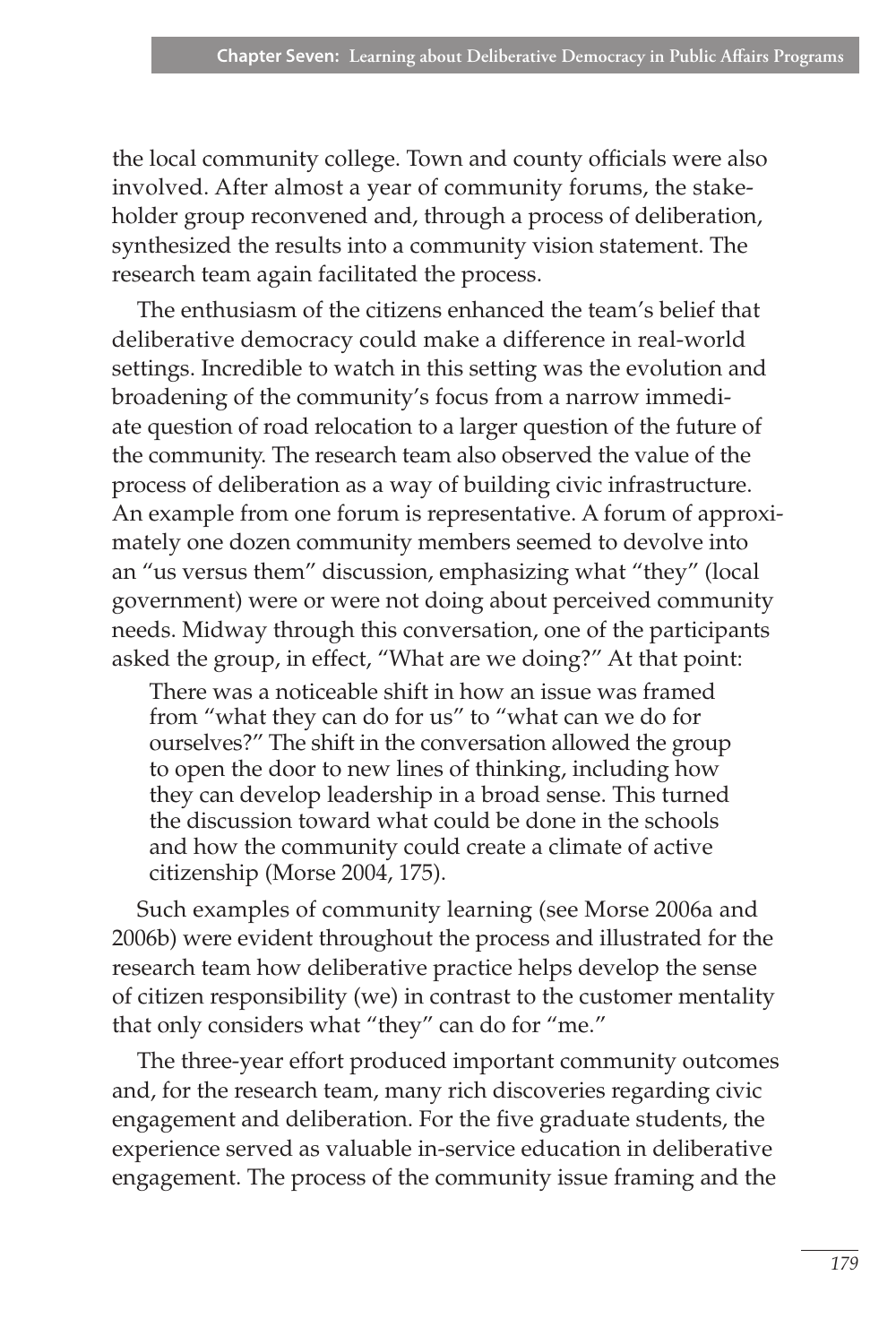deliberations that followed prompted the graduate students to dig deeper into the effects and value of forums. They asked such questions as: What relationships do forums have to the development of civic culture? Can a deliberative habit be formed across a diverse citizenry? How would it be institutionalized? What relationship does citizen deliberation have to the decision-making process of local officials?

The work became the basis of one dissertation (Morse 2004) and a critical source of real-world experience for several other graduate students (MPA and PhD) who worked with the community. Issue framing is a critical component of the deliberative process, and this experience proved especially rich in showing how citizens think about public issues and the value of a structured way of collectively framing them.

## Planning for Virginia's Transportation Needs

As the previous example shows, fieldwork with citizens and public agencies presents challenges of practice that can spark research agendas for graduate students. Another such field opportunity arose around the framing of issues and deliberations about the future of transportation in the state of Virginia. The issue framing necessarily involved officials—that is, experts—from the Virginia Department of Transportation (VDOT) and other transportation agencies.

The research team first analyzed comments from 12 earlier public hearings on the future of transportation. The team then conducted two issue-framing sessions, one with transportation agency professionals representing all transportation modes, such as highways, rails, and ports; and one with transportation stakeholders, such as local planning officials, those involved in transporting the handicapped, and associations of cyclists and environmentalists. In this process, the research team faced the challenge of convincing the transportation officials that issues could be stated in terms that would make sense to citizens. For example, many of the transportation officials said the technical information surrounding budget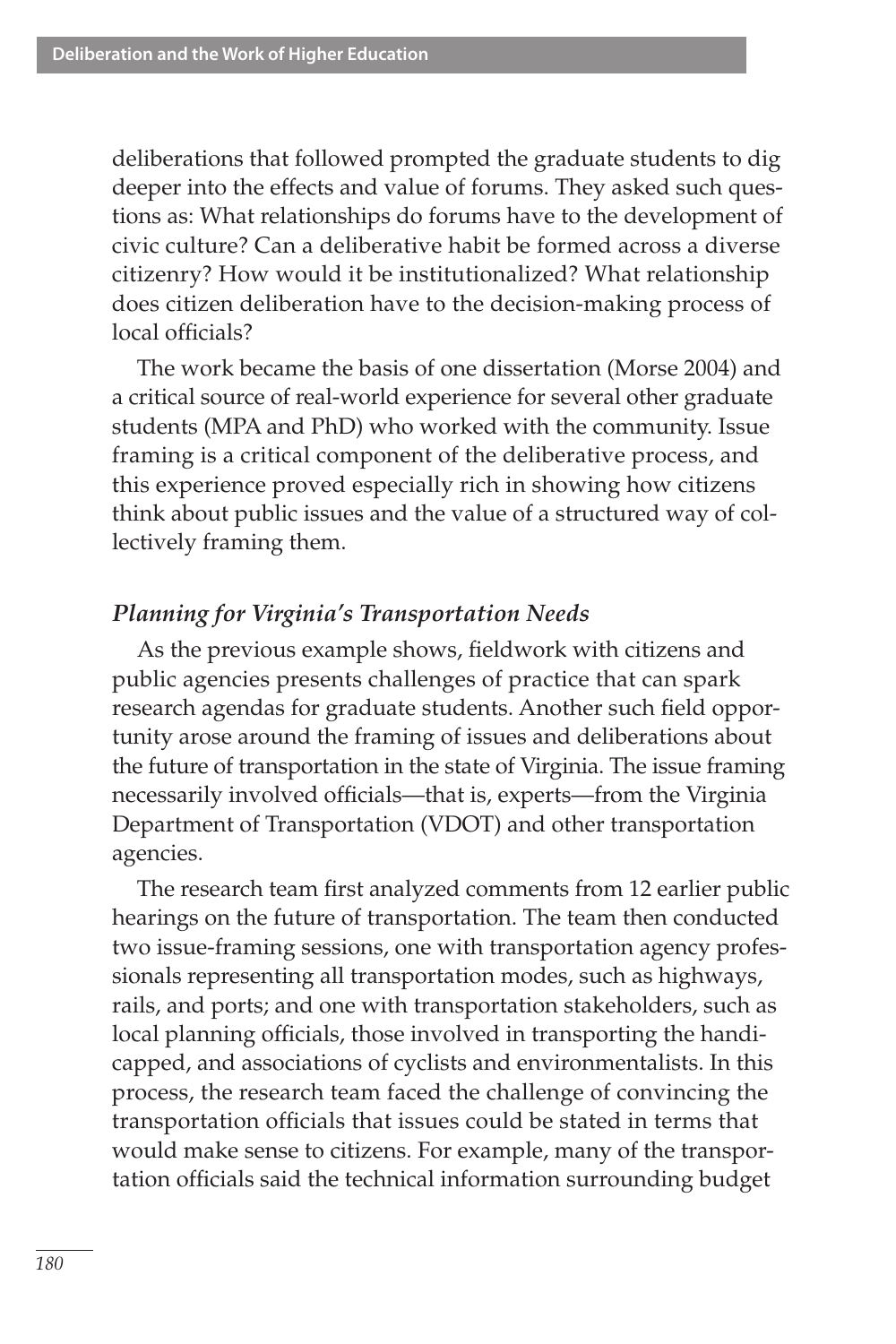allocations to the different transportation modes would be difficult for citizens to understand. However, when the officials actually sat in on citizen forums, what surprised them was that citizens were willing to discuss priorities in spending, considered different allocations of funding, and expressed a desire to see funding increased for transportation, even if it meant taxes were raised. Further, while many of the transportation officials had discussed the budget only in terms of allocation, citizens tended to relate the budget allocation questions to broader concerns, such as the need to understand the justification for some of the large-scale projects, the timeliness of project completion, and the need to balance environment, access, and the conflicts in local land-use laws and state transportation planning.

Through a presentation to, discussions with, and feedback from the several teams representing Virginia's transportation agencies, the themes that emerged from the issue-framing sessions were combined into three basic approaches to the future of transportation in Virginia: (1) build and maintain roads; (2) preserve and protect the cultural and natural environment; and (3) improve mobility and access for people and goods.

With the approaches in place and expressed in the form of a discussion book, forums were held around the state. In an effort to make sure that all voices were heard, students debated the virtues of random versus purposive sampling of stakeholders, regions, and citizens. Then, in the forums, citizens made it clear that they wanted to know what happened to their opinions after the forums—which meant that the research team needed to find ways to inform citizens of the effects of the deliberations. This was not a simple matter. First, the students and faculty involved had to explain how results were reported to the Department of Transportation. Then they had to learn whether the results were passed on to the state legislature or the governor's office, and if they were, in what form and with what effects. And all this had to be transmitted back to the forum participants! Which, to make a long story short, it was.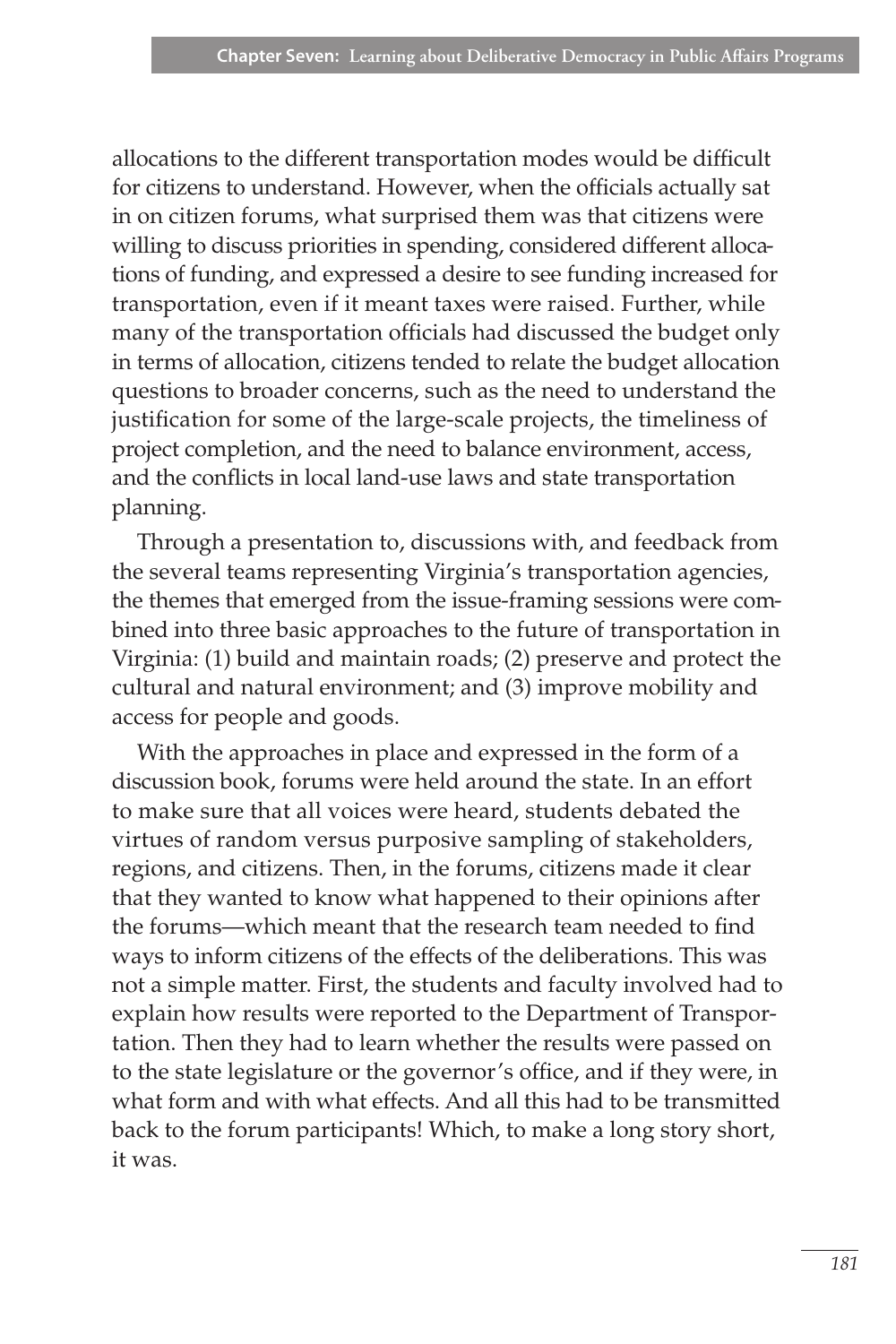Important research questions arose from this project. First, a deeper reflection on the effects of forums came about when we moved away from simply asking whether people had changed their opinions to the realization that the most common scenario of change in the forums was one in which extreme views became modified, with forum participants generally moving away from "strongly agree" or "strongly disagree" toward the middle in their answers to various opinion questions (Park 2004). This indeed is an important effect of forums that requires further investigation.

Second, we pondered how to respect the holistic integrity of an individual regional forum and yet represent some of the areas of consensus across the state, a similar dilemma to representing views across the nation. While there seemed to be some statewide consensus as to the importance of planning and mobility, there also were differing issues of concern by locality.

A third question was how the insights from forums related to the mandates of agencies, in this case the Virginia Department of Transportation. In the law, VDOT is required to carry on citizen involvement that is "reasonable and meaningful" (Stich 2006). These mandates required that the process offer citizens the widest possible participation, be democratic in the search of disparate opinions, directly involve a cross-section of constituents, look for common ground, include quality-of-life issues, and help formulate policy direction. In terms of these requirements, how would forums compare to other forms of understanding citizens' viewpoints? As a result of involvement in the project, Bethany Stich (2006), PhD student in Virginia Tech's Center for Public Administration, explored comparisons among the forums, focus groups with city officials, and citizen surveys as part of her dissertation.

Fourth, the contrast between citizens and technical experts led us to raise the question of what happens to deliberative materials from ordinary citizens in the process of agency decision making. Much of the literature neglects to explain how public participation activities relate to actual state visions or whether community visions can be implemented under current state policies. What are the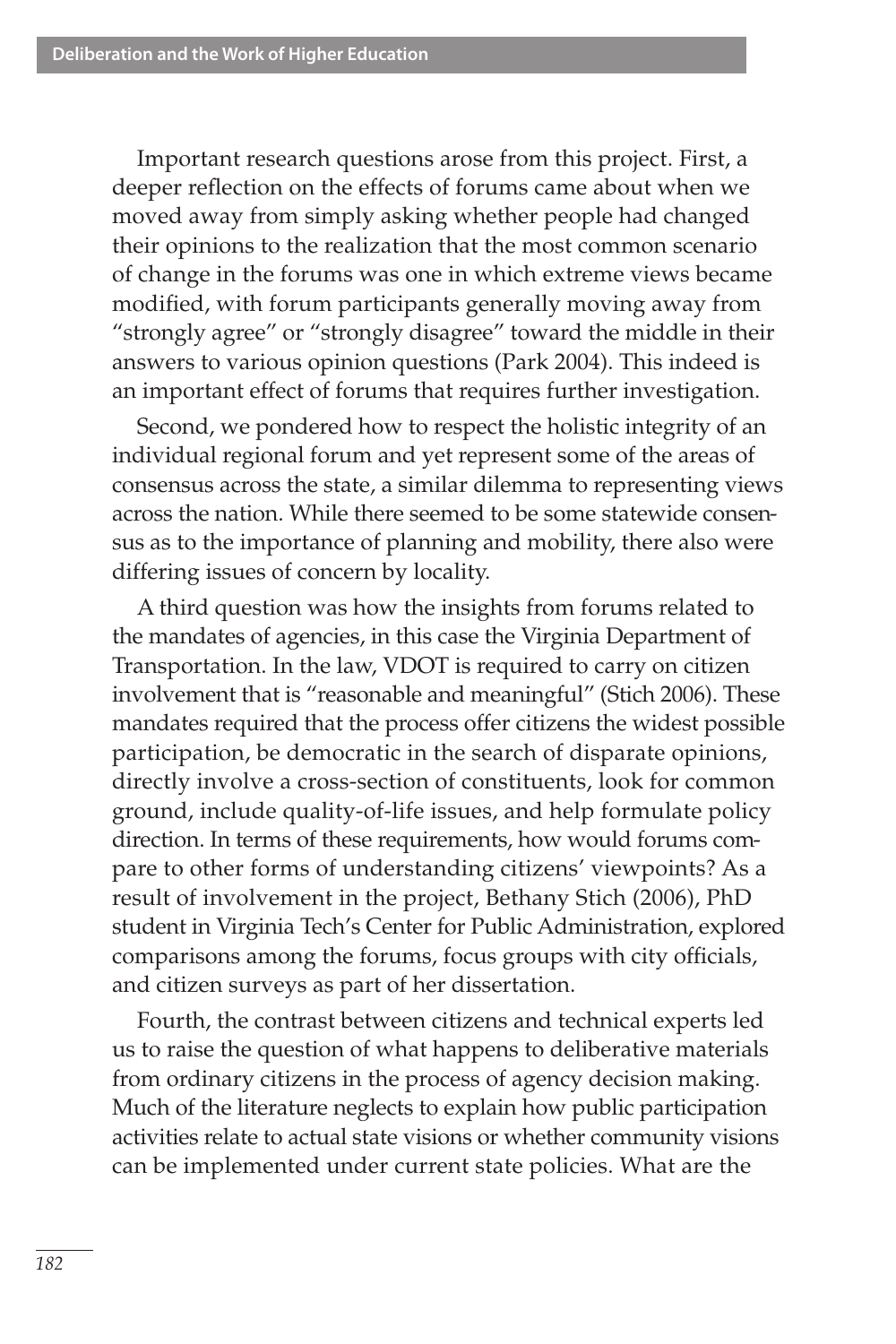relationships between the outcomes of citizen forum involvement and the political reality of solutions beyond the authority of the state agency sponsoring the forums? For example, in regard to transportation, the solution of better coordination between local land-use laws and state transportation planning would be beyond the reach of VDOT.

In analyzing the project within a larger framework of evaluation of state visioning, Stich (2006) traced the recommendations made by ordinary citizens, traditional interest groups, and other consultants to see how the citizen's ideas were or were not considered by the transportation agency. Although she found that Virginia's transportation vision overall was heavily influenced by the citizen participation activities, including the deliberation of the forums, the VDOT comprehensive plan does not tell the citizens how the transportation agencies intend to get there. This finding raises even more questions about the relationship of deliberation and institutional action. Stich (2006) found that many of the citizens' concerns go well beyond the responsibility of the transportation agencies involved in the long-range plan's creation. Instead, they would require intergovernmental cooperation at a much higher level than is traditional in Virginia, the action of the state legislature, and better measurement tools. Thus, the search to better understand deliberation and its relationship to public administration is not over. It will require further exploration into how the complexity of policy issues is complemented by the complexity of action in the political arena of federalism and separation of powers.

### Developing Virginia's First Futures Forum

A third real-world research experience for our graduate students was the issue framing and preparation of an issue book on human capital development for the inaugural session of the Virginia Futures Forum conducted before an audience of 150 of Virginia's top leaders in the state capital, including the outgoing and incoming governors. The theme for the first forum was "Competing in the 21st Century: Moving Virginia's Human Capital Meter." To frame the issue with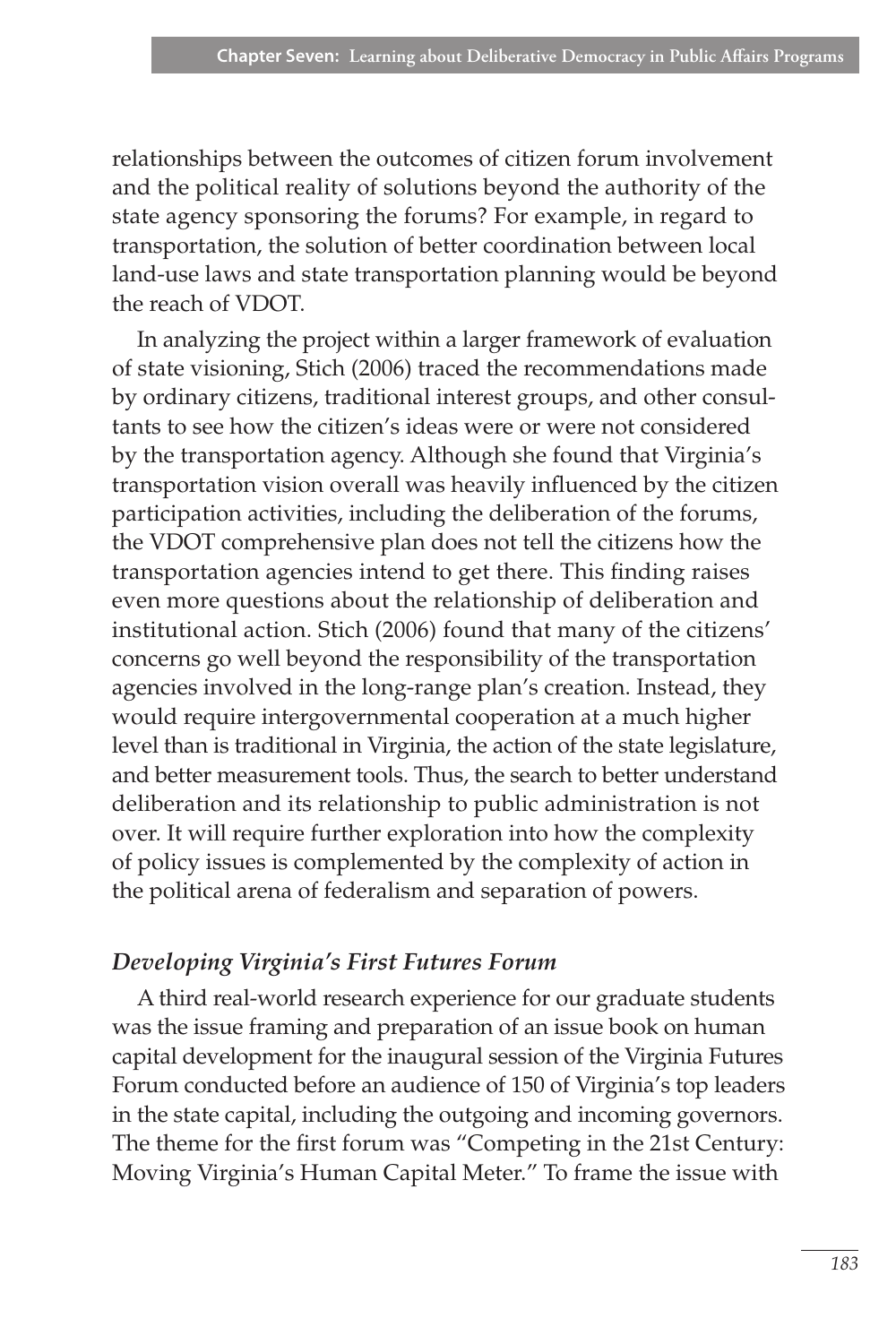officials and citizens in Virginia, produce an issue book (Dudley and DeRosear 2005), and facilitate deliberative groups in the inaugural policy forum, graduate students and faculty from Virginia Tech had collaborated with the Council on Virginia's Future, the Tobacco Indemnification and Community Revitalization Commission, the Virginia Workforce Council, and the Office of the Governor (Dudley and Nutter 2006).

Prior to the forum at which participants broke into small groups to deliberate on Virginia's human capital development, the issue framing for the forum book brought together representatives from business, education, and government (Dudley 2006). Graduate students learned how to combine an extensive review of the research literature with the framing from participants and to listen for the nuances of the particular case of Virginia human capital concerns alongside the universal research findings. Thus, an important part of the learning was extending our understanding of how to explain and implement the construction of an issue book and forum summaries within the framework of more familiar research traditions of brainstorming, representative sampling, random sampling, and content analysis. Further, we uncovered a tension between framing the deliberation for a broader question and the desires of some involved to have findings that could lead to immediate legislative or agency action. These are questions that we continue to pursue at the state level as we work to experiment with different models of bringing citizens' voices to the table.

#### **Can Experts and Citizens Work Together?**

In these projects, a dialogue regularly arose within the research team over the relationship between citizen participation and administrative expertise, the question with which we began this section of the paper. Throughout the project in Wytheville, the project with the Department of Transportation, and the first Virginia forum, we encountered the tension/complementarities of citizens/experts. Sometimes the interaction among our agency, citizens, and facilitators could best be described as the expression of a model that was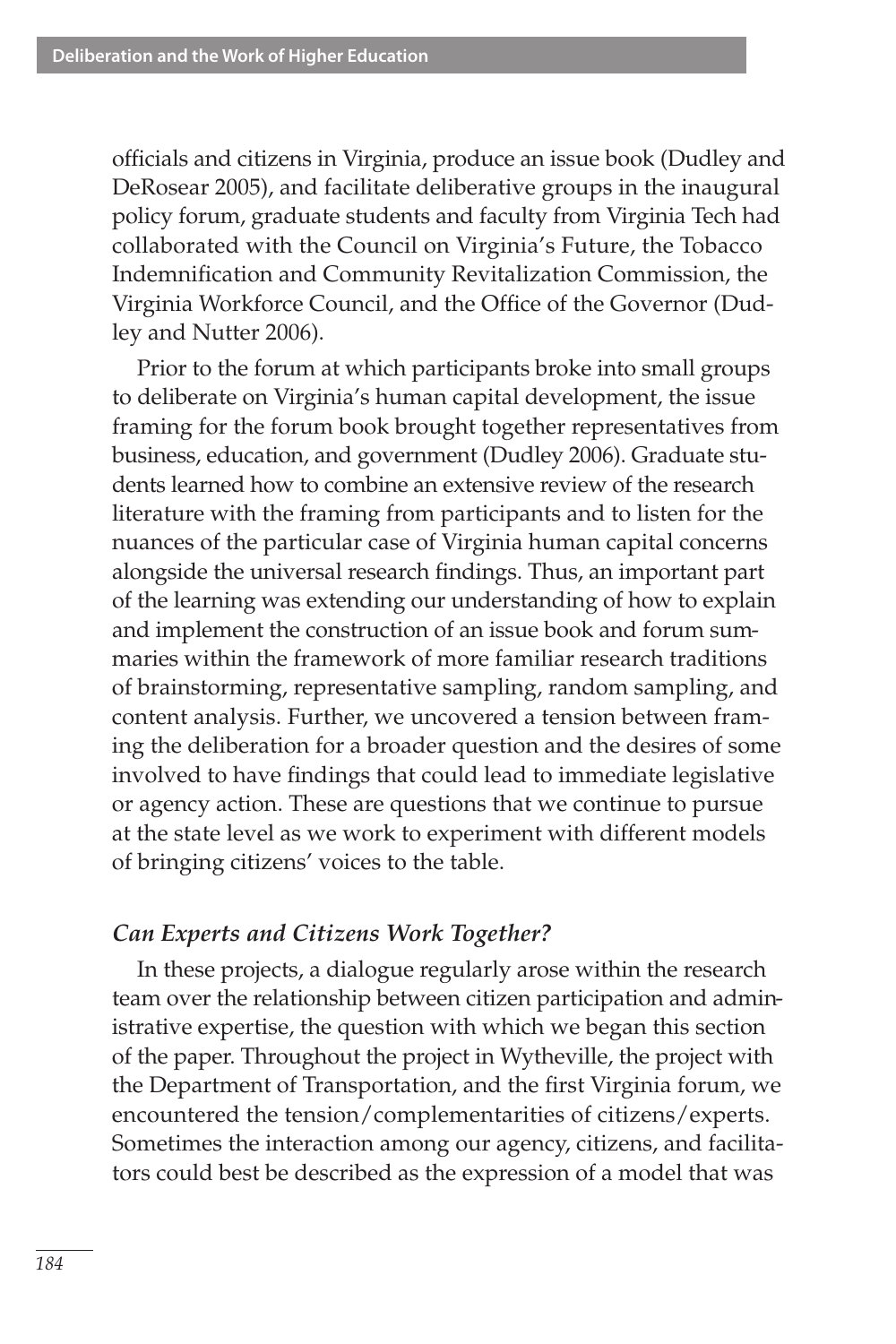consistent with the deliberative democracy movement, which emphasizes a long-term dialogue among all participants about both governance and specific issues (see Box 1998; Denhardt and Denhardt 2003; and Stivers and King 1998). For example, the first Virginia forum opened up concerns about the need to create additional mechanisms for citizens to be heard. At other times, we found our actions and the results of our forums were more consistent with a model of expertise, which is basically a management model in which the emphasis is on receiving comments from citizens through traditional channels, such as town council meetings or transportation hearings, and using those comments to inform administrative decisions on an issue-by-issue basis (see Creighton 2005 and Thomas 1995). It is exciting that ideas for combining the two are being considered in Virginia in further development of the state forums.

A final note: Project meetings, though an outside-the-classroom experience, were nevertheless important teaching and learning opportunities. Thus, we find that extracurricular learning opportunities in the field, such as our project meetings, truly brought theory and practice together for both the students and the faculty. Cultivating opportunities for this kind of learning in the field can be an important consideration in the overall pedagogical planning of a public affairs program.

#### **Conclusion**

In addition to the resounding recognition in the public affairs literature of a need for teaching competencies in deliberative democracy, there is a formal recognition of this need in the professional codes for public affairs. Thus, the theory-practice disconnect may not be as wide as assumed (Denhardt 2004). What is needed, however, is a professional curriculum that teaches competencies in deliberative democracy. While there are many different conceptual frameworks and methods to meet this need, all have advantages and disadvantages. Here, we have focused on one deliberative model of public participation and noted specific uses of the model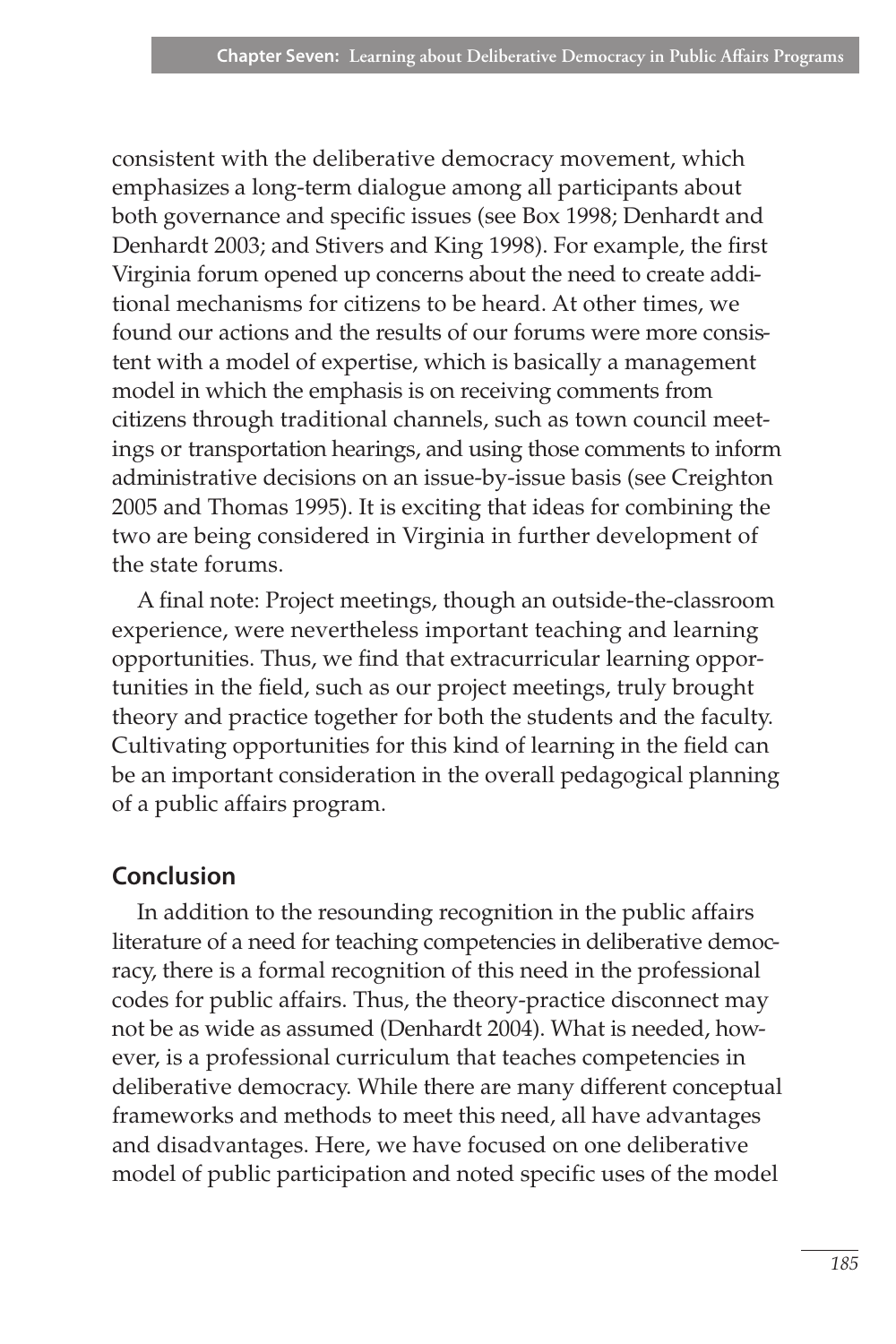for teaching deliberative skills, issue framing, and increasing the awareness of the research agenda associated with democratic deliberation.

The efforts described in our paper leave us with several questions about curriculum. Do the Masters in Public Affairs and other professional programs equip students with the competencies to use and teach the method of democratic deliberation? If so, how? If not, what kind of curricular modifications may be necessary? We further note that public affairs programs can make a significant contribution toward developing needed deliberative competencies in undergraduates. To what extent are these contributions being made? Finally, are we encouraging our PhD students to participate in research in this area?

Some answers to these questions may be stimulated by the deliberative experiences we have discussed. For us, an evolution in learning, teaching, and conceptual questions arose in practicing democratic deliberation in the graduate classroom, in preparing undergraduate facilitators, in comparing virtual and face-to-face deliberation, and in conducting forums with citizens and practitioners in the field. We found that a synergetic combination of incorporating the concepts and skills of deliberation in the classroom with experience in the field is an exciting and useful way to develop these competencies in our students. As public affairs scholars and students engaged in action research around the problems of deliberative democracy, teaching and research agendas are fulfilled simultaneously; and perhaps more important, students graduating with professional degrees are better prepared to lead deliberative processes in their professional realms of responsibility.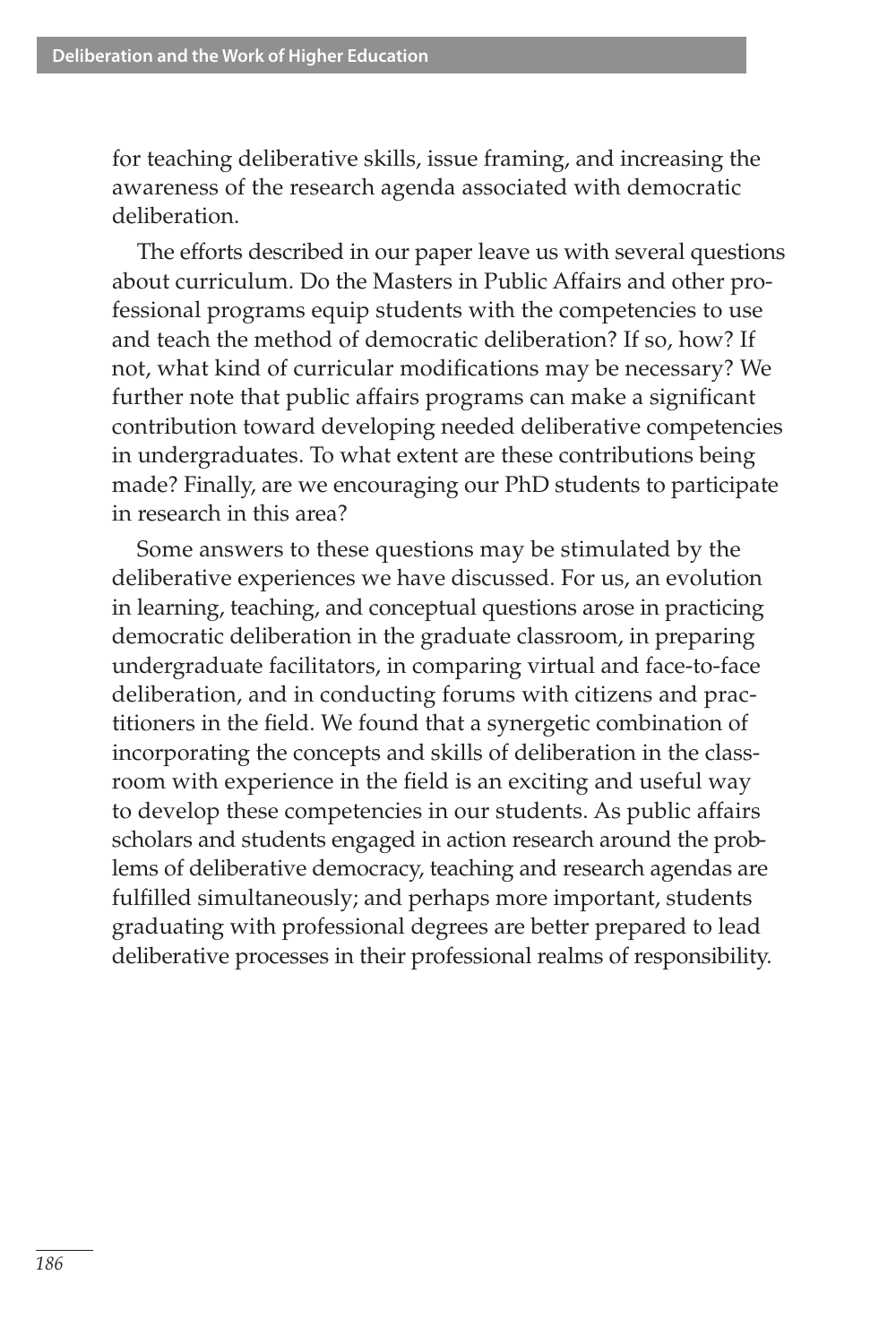Larkin S. Dudley is an associate professor and former program chair of the Center for Public Administration and Policy at Virginia Tech, Blacksburg, Virginia. Her areas of teaching and research include public participation, organizational theory, and public policy processes. She has been involved in practice and research in deliberation for the last seven years and during that time has worked closely with the Kettering Foundation.

Ricardo S. Morse is an assistant professor at the University of North Carolina's School of Government, where he works with local government officials and citizens around issues of community and regional collaboration. He also teaches in the school's MPA program. He previously was on the faculty of the Public Policy and Administration Program at Iowa State University.

#### References

- Anderson, Charles W. Prescribing the Life of the Mind. Madison, WI: University of Wisconsin Press, 1993.
- Anderson, Charles W. Pragmatic Liberalism. Chicago: University of Chicago Press, 1990.
- Arnstein, Sherry R. "A Ladder of Citizen Participation." Journal of the American Institute of Planners, 35(4) (1969): 216-224.
- Barber, Benjamin. Strong Democracy: Participatory Politics for a New Age. Berkeley: University of California Press, 1984.
- Bohman, James, and William Rehg, eds. Deliberative Democracy: Essays on Reason and Politics. Cambridge, MA: MIT Press, 1997.
- Box, Richard C. Citizen Governance: Leading American Communities into the 21st Century. Thousand Oaks, CA: Sage, 1998.
- Chrislip, David D. The Collaborative Leadership Fieldbook: A Guide for Citizens and Civic Leaders. San Francisco: Jossey-Bass, 2002.
- Colby, Anne, Thomas Ehrlich, Elizabeth Beaumont, and Jason Stephens. Educating Citizens: Preparing America's Undergraduates for Lives of Moral and Civic Responsibility. San Francisco: Jossey-Bass, 2003.
- Cooper, Terry L. An Ethic of Citizenship for Public Administration. Englewood Cliffs, NJ: Prentice Hall, 1991.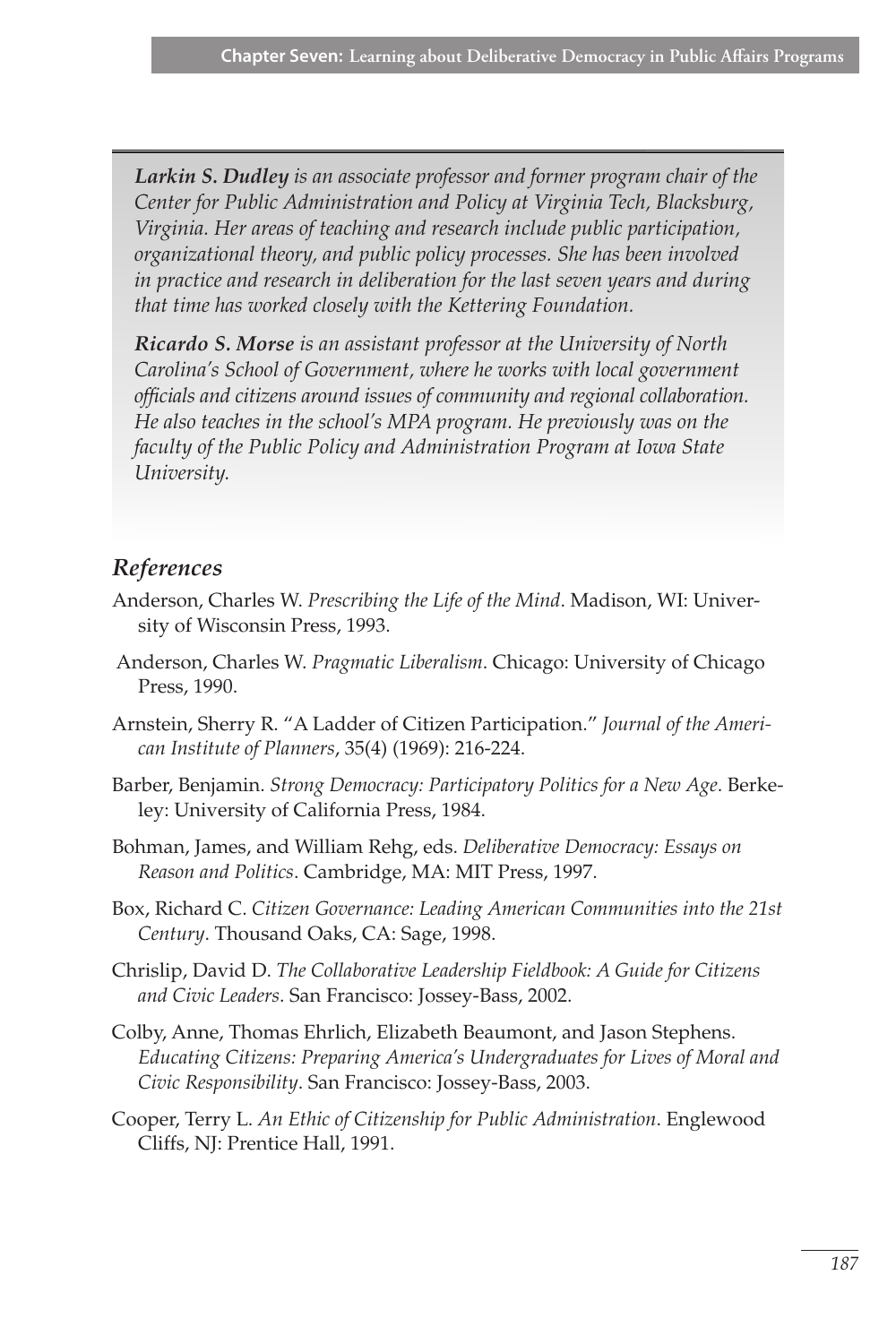- Creighton, James L. The Public Participation Handbook: Making Better Decisions through Citizen Involvement. San Francisco: Jossey-Bass, 2005.
- Denhardt, Janet V. and Robert B. Denhardt. The New Public Service: Serving, Not Steering. Armonk, NY: M. E. Sharpe, 2003.
- Denhardt, Robert B. Theories of Public Organization. 4th ed. Belmont, CA: Wadsworth, 2004.
- Dudley, Larkin S. "Doing Deliberation: Government, Business, And Education-Three Way Collaboration." Presentation, American Society for Public Administration. Denver, CO. March 2006.
- Dudley, Larkin S. and Katherine DeRosear. Competing in the 21st Century: Moving Virginia's Human Capital Meter, Virginia Futures Forum and Virginia Tech. Blacksburg, VA: Virginia Tech, 2005.
- Dudley, Larkin S. and Dave Nutter. Preparing Virginia's Human Capital for the Future, Virginia Issues and Answers. Vol. 12, No. 2 (Summer 2006).
- Fisher, Roger, William Ury, and Bruce Patton. Getting to Yes: Negotiating Agreement without Giving In. 2nd ed. New York: Penguin Books, 1991.
- Fishkin, James S. The Voice of the People: Public Opinion and Democracy. New Haven, CT: Yale University Press, 1995.
- Gastil, John. Democracy in Small Groups: Participation, Decision Making and Communication. Philadelphia: New Society, 1993.
- Gastil, John and Peter Levine, eds. The Deliberative Democracy Handbook: Strategies for Effective Civic Engagement in the Twenty-first Century. San Francisco: Jossey-Bass, 2005.
- Hughes, Owen E. Public Management and Administration. 3rd ed. New York: Palgrave, 2003.
- Kaner, Sam. Facilitator's Guide to Participatory Decision-Making. 2nd ed. San Francisco: Jossey-Bass, 2007.
- Kettering Foundation. Framing Issues for Public Deliberation: A Curriculum Guide for Workshops. Dayton, OH: Charles F. Kettering Foundation, 2001.
- King, Cheryl Simrell and Camilla Stivers, eds. Government Is Us: Public Administration in an Anti-Government Era. Thousand Oaks, CA: Sage, 1998.
- King, Cheryl Simrell, Kathryn M. Feltey, and Bridget O'Neill Susel. "The Question of Participation: Toward Authentic Public Participation in Public Administration." Public Administration Review, 58(4) (1998): 317-326.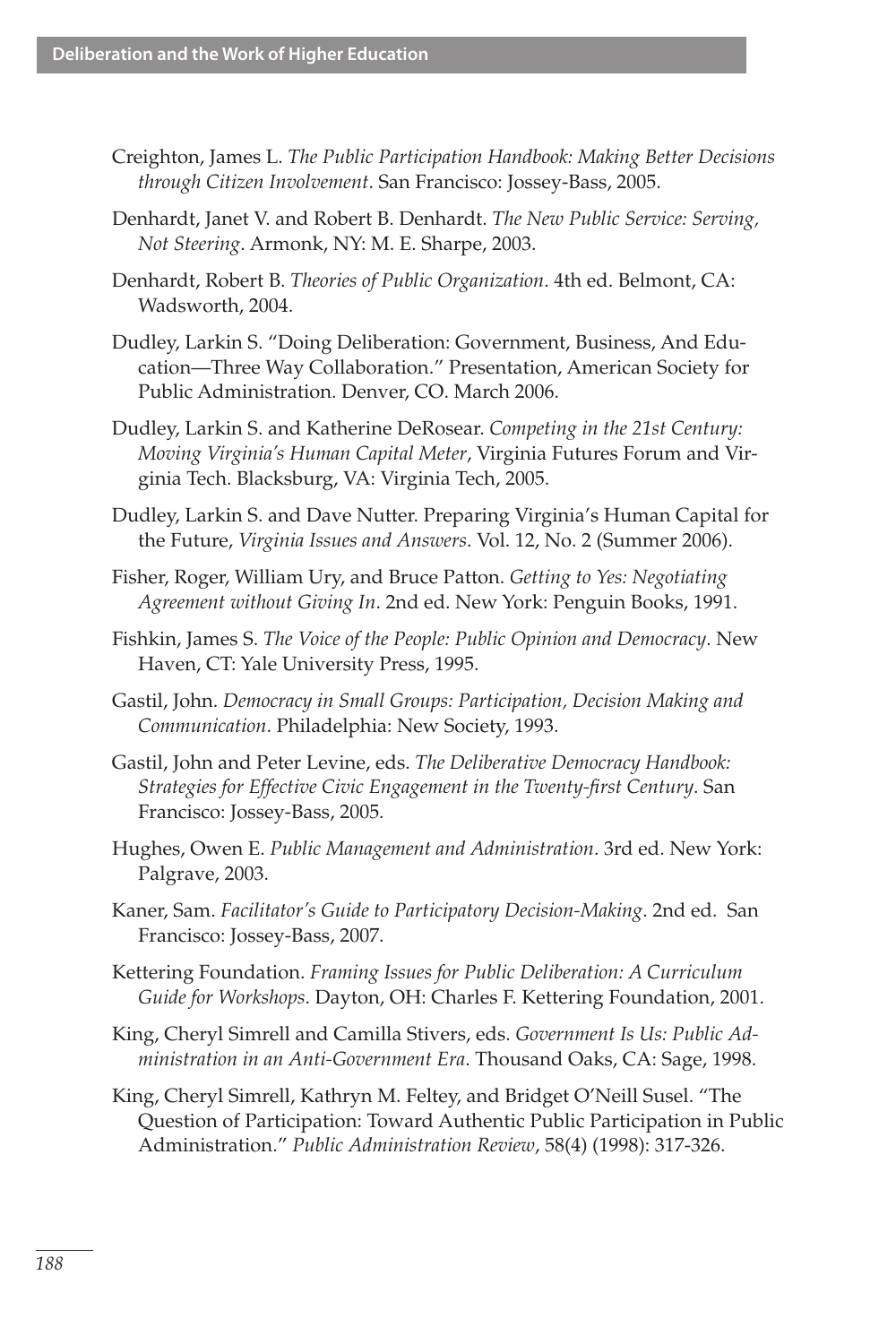- Mathews, David. Politics for People: Finding a Responsible Public Voice. 2nd ed. Chicago: University of Illinois Press, 1999.
- McMillan, Jill J. and Katy J. Harriger. "College Students and Deliberation: A Benchmark Study." Communication Education, 51(3) (2002): 237-253.
- Morse, Ricardo S. "Community Learning: The Process and Structure of Collaborative Engagement." In Modernizing Democracy: Innovations in Citizen Participation, ed. Terry F. Buss, F. Stevens Redburn, and Kristina Guo, 49-77. Armonk, NY: M.E. Sharpe, 2006a.
- Morse, Ricardo S. "Community Learning in Practice: Insights from an Action Research Project in Southwest Virginia." In Modernizing Democracy: Innovations in Citizen Participation, ed. by Terry F. Buss, F. Stevens Redburn, and Kristina Guo, 78-103. Armonk, NY: M.E. Sharpe, 2006b.
- Morse, Ricardo S. "Community Learning: Process, Structure, and Renewal." Ph.D. diss. Virginia Polytechnic Institute and State University, 2004.
- Morse, Ricardo S., Larkin S. Dudley, James Armstrong, and Dong Won Kim. "Learning and Teaching about Deliberative Democracy: On Campus and in the Field." Journal of Public Affairs Education, 11(4) (2005): 325-336.
- Nalbandian, John. "Professionals and the Conflicting Forces of Administrative Modernization and Civic Engagement." American Review of Public Administration, 35(4) (2005): 311-326.
- Nalbandian, John. "Facilitating Community, Enabling Democracy: New Roles for Local Government Managers." Public Administration Review, 59(3) (1999): 187-196.
- National Issues Forums Institute. Money and Politics: Who Owns Democracy? Dayton, OH: National Issues Forums Institute, 2000.
- O'Connell, Daniel W. "Teaching the Art of Public Deliberation: National Issues Forums on Campus." In Education for Citizenship, eds. G. Reeher and J. Cammarano, 135-152. Lanham, MA: Rowman and Littlefield, 1997.
- Park, Soo Young. "Report on Transportation Forums." Unpublished report. Blacksburg, VA: Virginia Tech Transportation Institute, 2004.
- Pateman, Carole. Participation and Democratic Theory. Cambridge, UK: Cambridge University Press, 1970.
- Ross, E. Wayne. "Negotiating the Politics of Citizenship Education." PS: Political Science and Politics, 37(2) (1999): 249-251.